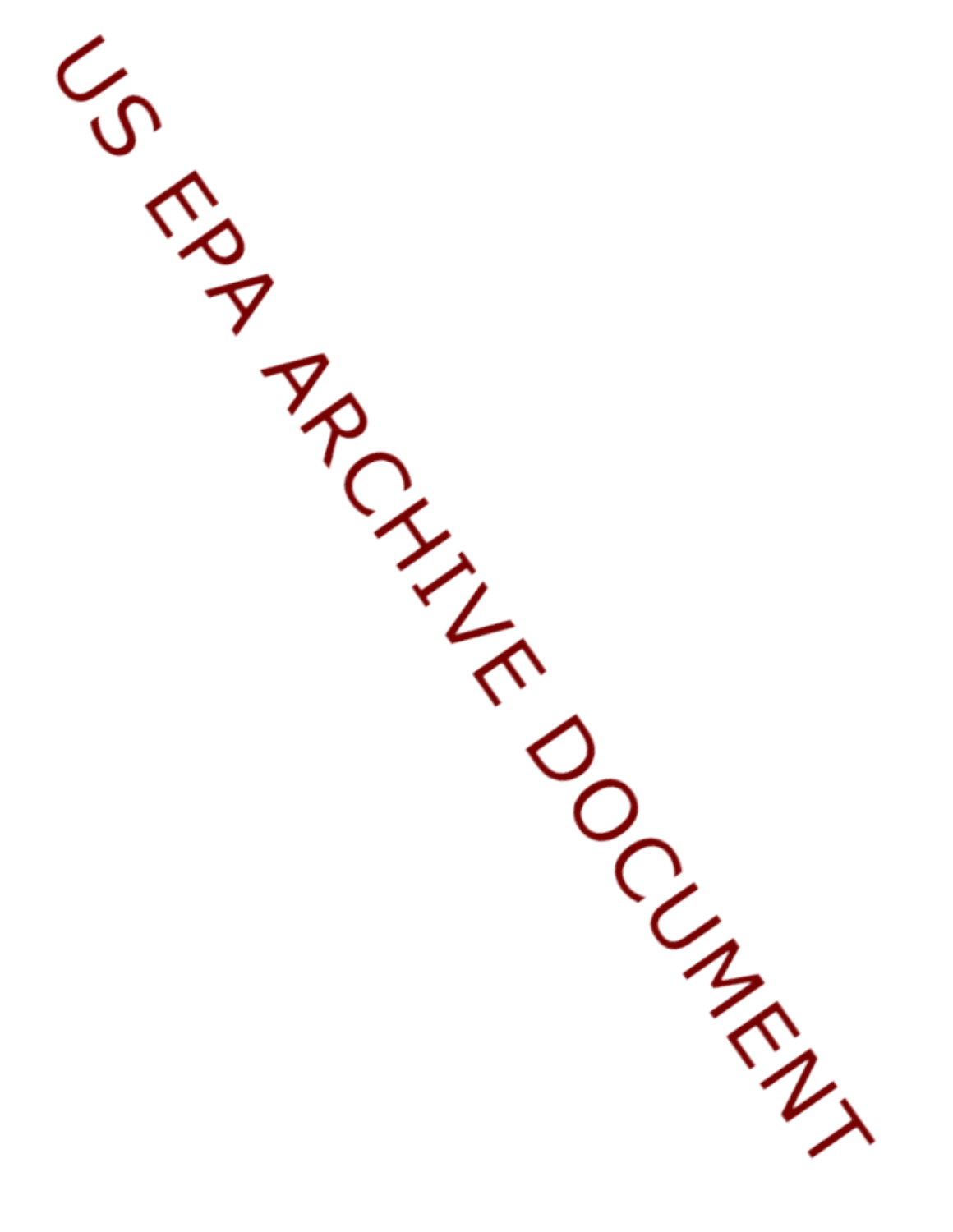

# **Environmental Technology Verification Program** Advanced Monitoring Systems Center

Test/QA Plan for Verification of Continuous Emission Monitors (CEMs) and Sorbent-Based Samplers for Mercury at a Coal-Fired Power Plant

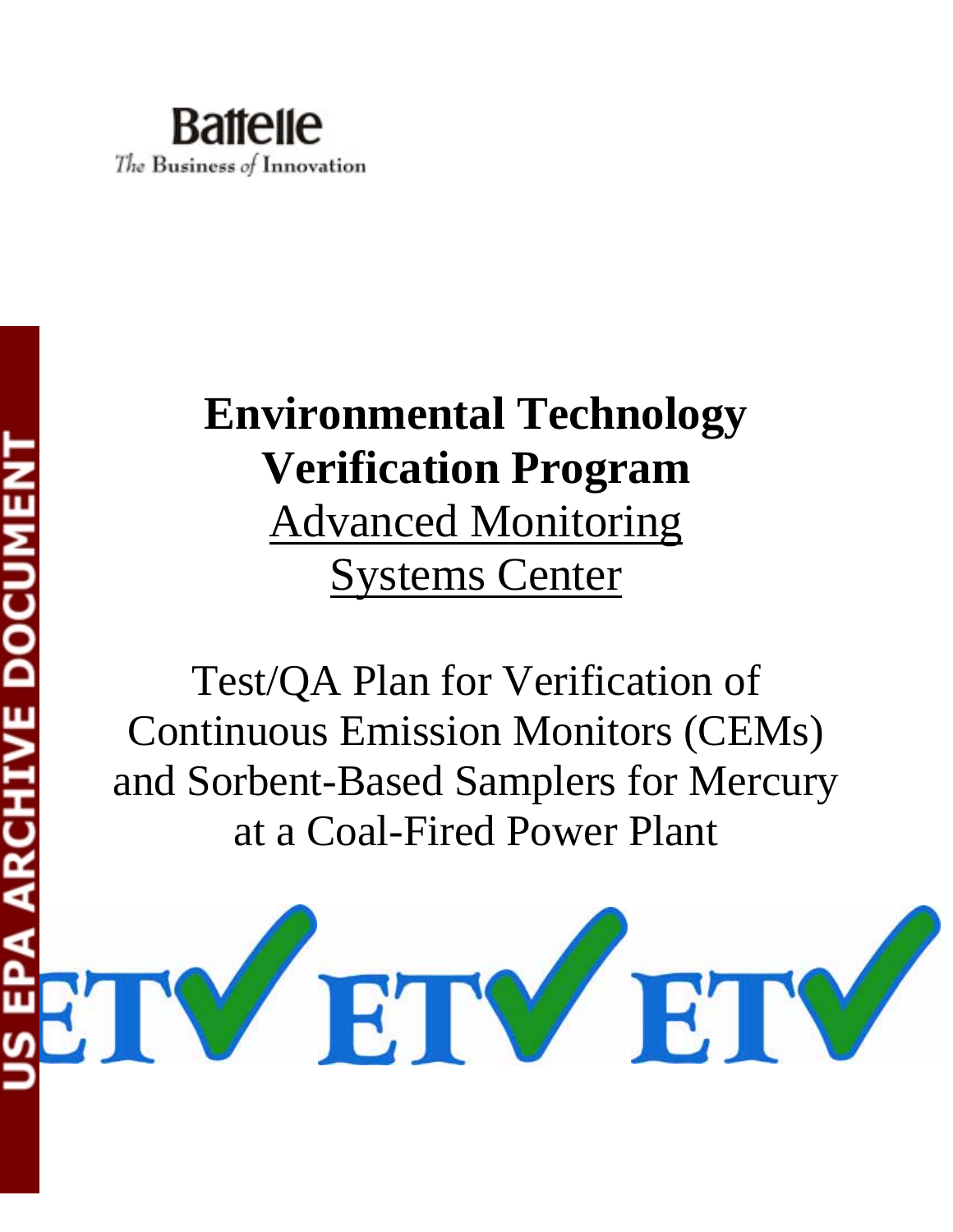## **TEST/QA PLAN**

## **for**

# **Verification of Continuous Emission Monitors (CEMs) and Sorbent-Based Samplers for Mercury at a Coal-Fired Power Plant**

**May 18, 2006** 

**Prepared by** 

**Battelle 505 King Avenue Columbus, OH 43201-2693**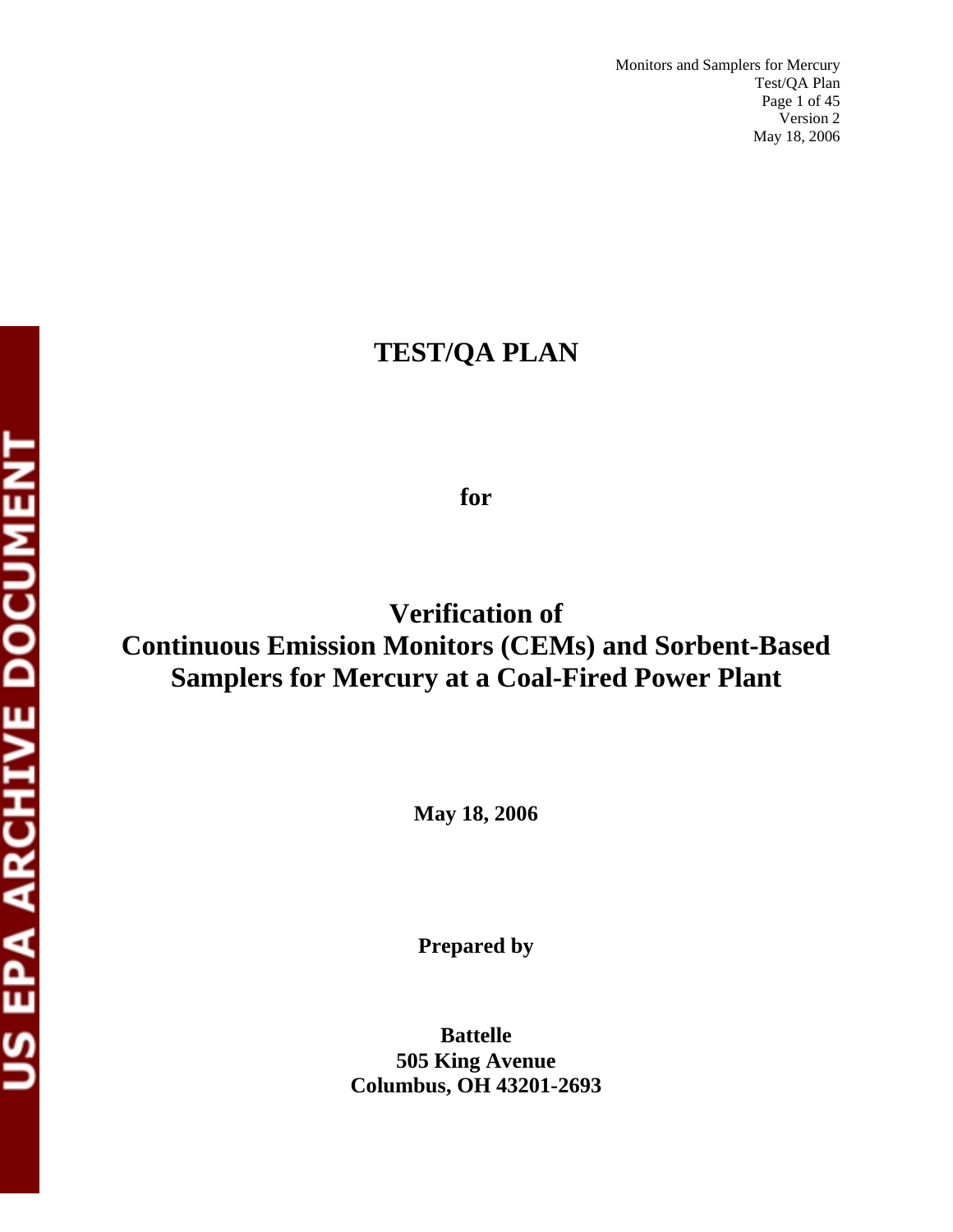## **A2 TABLE OF CONTENTS**

## Section

Page

| $\mathbf{A}$   | PROJECT MANAGEMENT               |
|----------------|----------------------------------|
| A <sub>1</sub> |                                  |
| A <sub>2</sub> |                                  |
| A <sub>3</sub> |                                  |
| A <sub>4</sub> |                                  |
| A <sub>5</sub> |                                  |
| A6             |                                  |
| A7             |                                  |
| A8             |                                  |
| A <sub>9</sub> |                                  |
|                |                                  |
| B              | MEASUREMENT AND DATA ACQUISITION |
| B1             |                                  |
| B <sub>2</sub> |                                  |
| B <sub>3</sub> |                                  |
| B <sub>4</sub> |                                  |
| B <sub>5</sub> |                                  |
| B <sub>6</sub> |                                  |
| B7             |                                  |
| B <sub>8</sub> |                                  |
| <b>B9</b>      |                                  |
| <b>B10</b>     |                                  |
|                |                                  |
| $\mathcal{C}$  | ASSESSMENT AND OVERSIGHT         |
| C <sub>1</sub> |                                  |
| C <sub>2</sub> |                                  |
|                |                                  |
| D              | DATA VALIDATION AND USABILITY    |
| D <sub>1</sub> |                                  |
| D2             |                                  |
| D <sub>3</sub> |                                  |
|                |                                  |
| E              |                                  |
|                |                                  |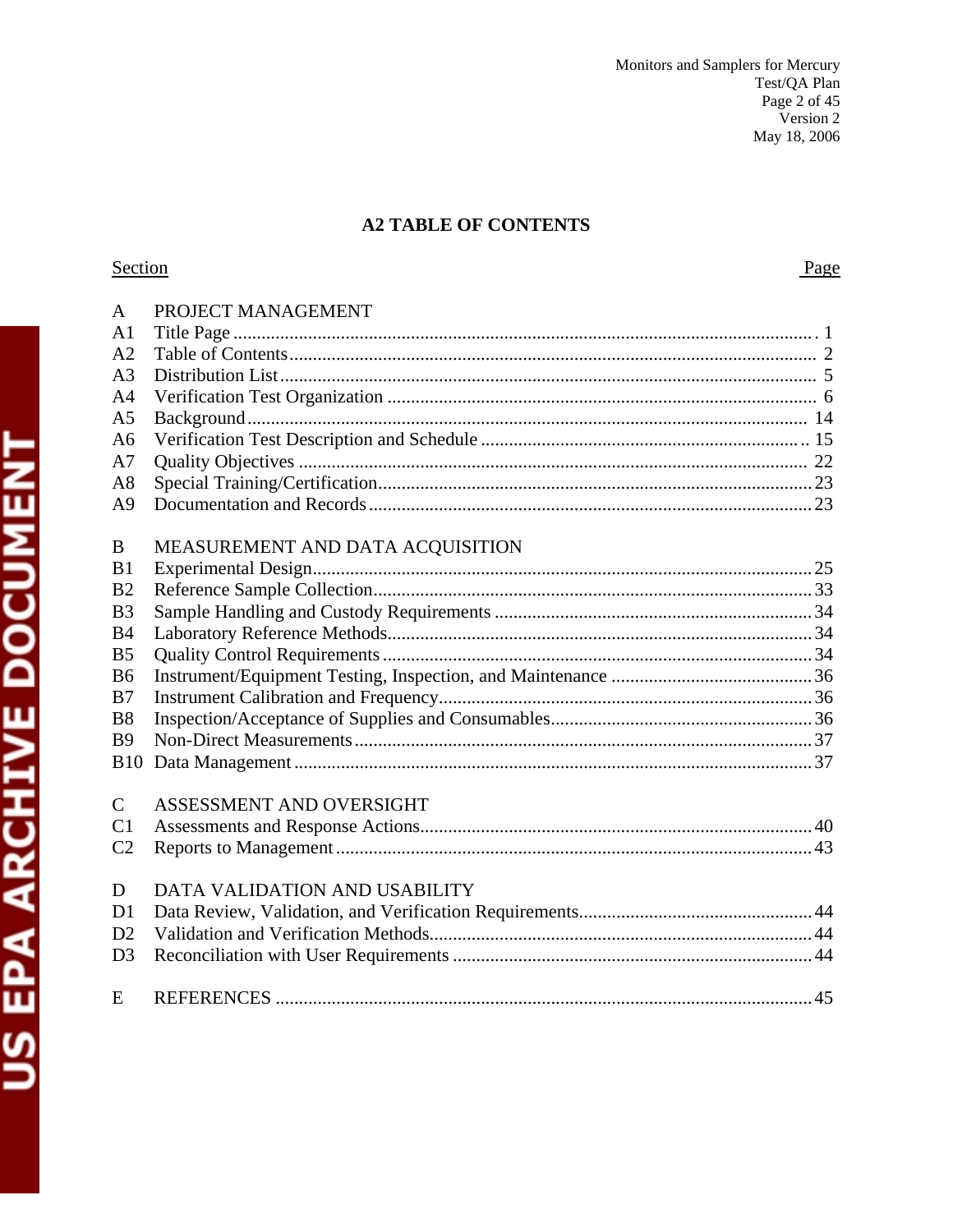| List of Figures |                                                                        | Page |
|-----------------|------------------------------------------------------------------------|------|
| Figure 1        |                                                                        |      |
| List of Tables  |                                                                        |      |
| Table 1         |                                                                        |      |
| Table 2         |                                                                        |      |
| Table 3         |                                                                        |      |
| Table 4         | Ontario Hydro Reference Method Quality Control Requirements and        |      |
|                 |                                                                        |      |
| Table 5         |                                                                        |      |
| Table 6         | Methods and Tolerances for PE Audit of OH Method Sampling Procedures41 |      |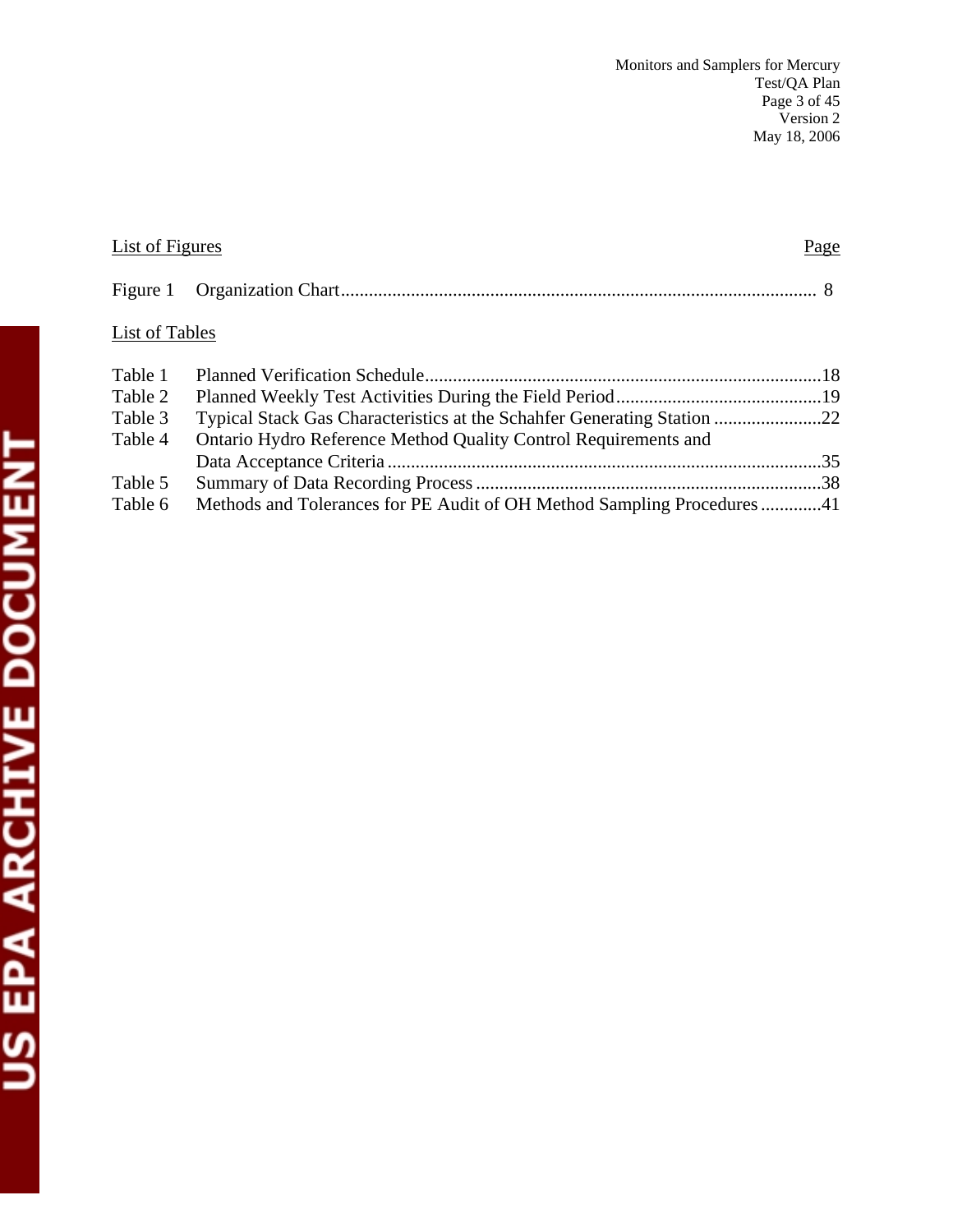## ETV Advanced Monitoring Systems Center

## Test/QA Plan

for

## Verification of Continuous Emission Monitors (CEMs) and Sorbent-Based Samplers for Mercury at a Coal-Fired Power Plant

Version 2

May 18, 2006

## VENDOR ACCEPTANCE:

Name \_\_\_\_\_\_\_\_\_\_\_\_\_\_\_\_\_\_\_\_\_\_\_\_\_\_\_\_\_\_\_\_\_\_

Company \_\_\_\_\_\_\_\_\_\_\_\_\_\_\_\_\_\_\_\_\_\_\_\_\_\_\_\_\_\_\_

Date \_\_\_\_\_\_\_\_\_\_\_\_\_\_\_\_\_\_\_\_\_\_\_\_\_\_\_\_\_\_\_\_\_\_\_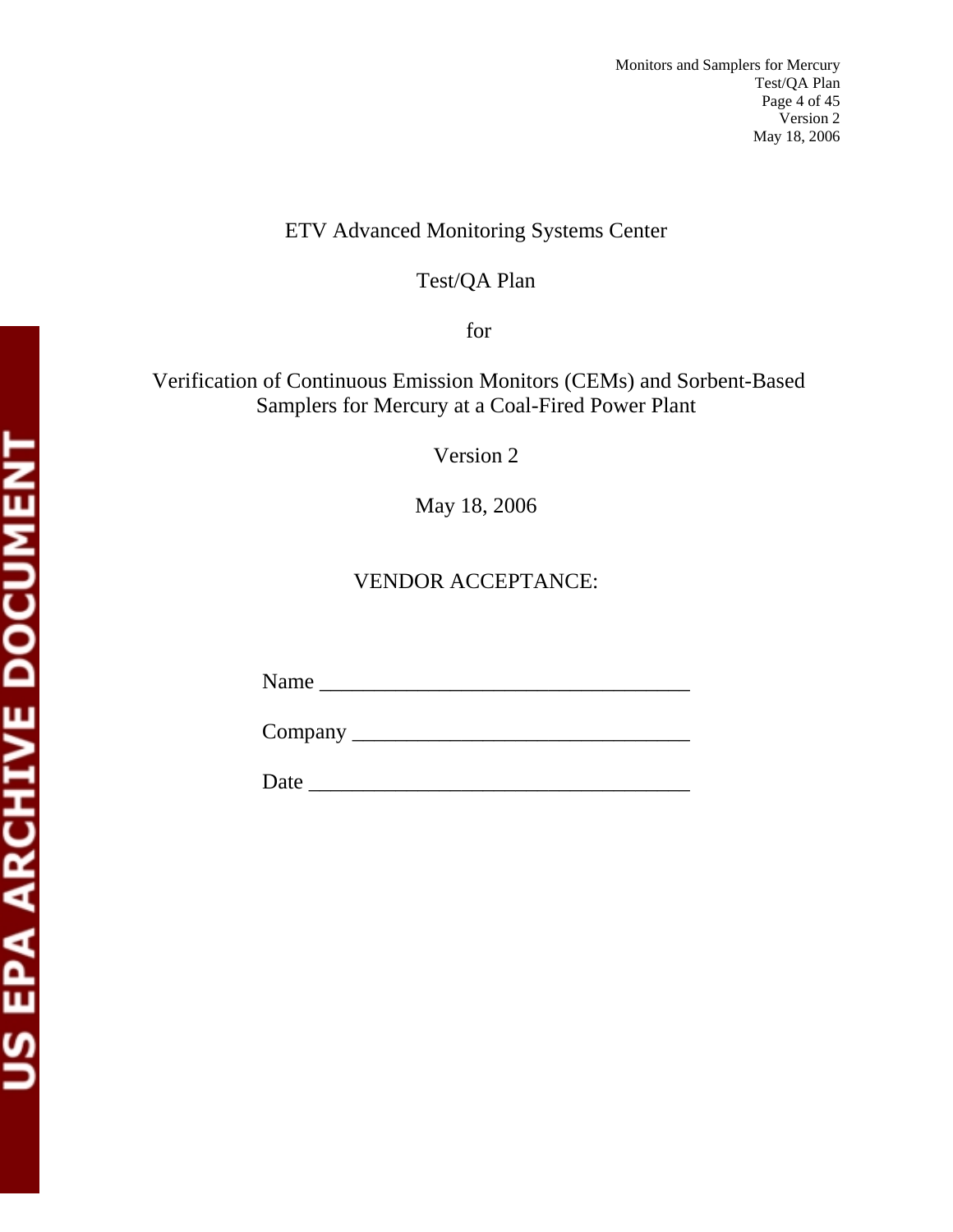#### **A3 DISTRIBUTION LIST**

Elizabeth A. Betz U.S. Environmental Protection Agency-**HEASD** National Exposure Research Laboratory E205-01 EPA Mailroom Research Triangle Park, NC 27711

Robert Fuerst U.S. Environmental Protection Agency-**HEASD** National Exposure Research Laboratory D205-05 EPA Mailroom Research Triangle Park, NC 27711

Karen Riggs Thomas Kelly Zachary Willenberg Battelle 505 King Ave. Columbus, OH 43201

Brent Hall ARCADIS 4915 Prospectus Drive Suite F Durham, NC 27713

Francois Botha Program Manager Illinois Clean Coal Institute 5776 Coal Drive, Suite 200 Carterville, IL 62918-3328

Gary D. Logan Environmental Health and Safety **NiSource** 801 East 86th Avenue Merrillville, IN 46410

Craig A Myers Dennis E. Fitzgerald Roger D. Ferguson Michael M McBride Northern Indiana Public Service Company R.M. Schahfer Generating Station 2723 East 1500 North Wheatfield, IN 46392

Hg CEM/SBS Vendors: Mark Calloway Martin R. Keller Tekran Instruments 230 Tech Center Drive Knoxville, TN 37912

Michael T. Nemergut Edward C. Burgher Michael L. Corvese J. Ron Jernigan Thermo Electron Corporation 27 Forge Parkway Franklin, MA 02038

David Hendricks Lew Ballard Environmental Supply Co., Inc. 2142 East Geer Street Durham, NC 27704

William H. Howe Cody Cress Apex Instruments 204 Technology Park Lane Fuquay-Varina, NC 27526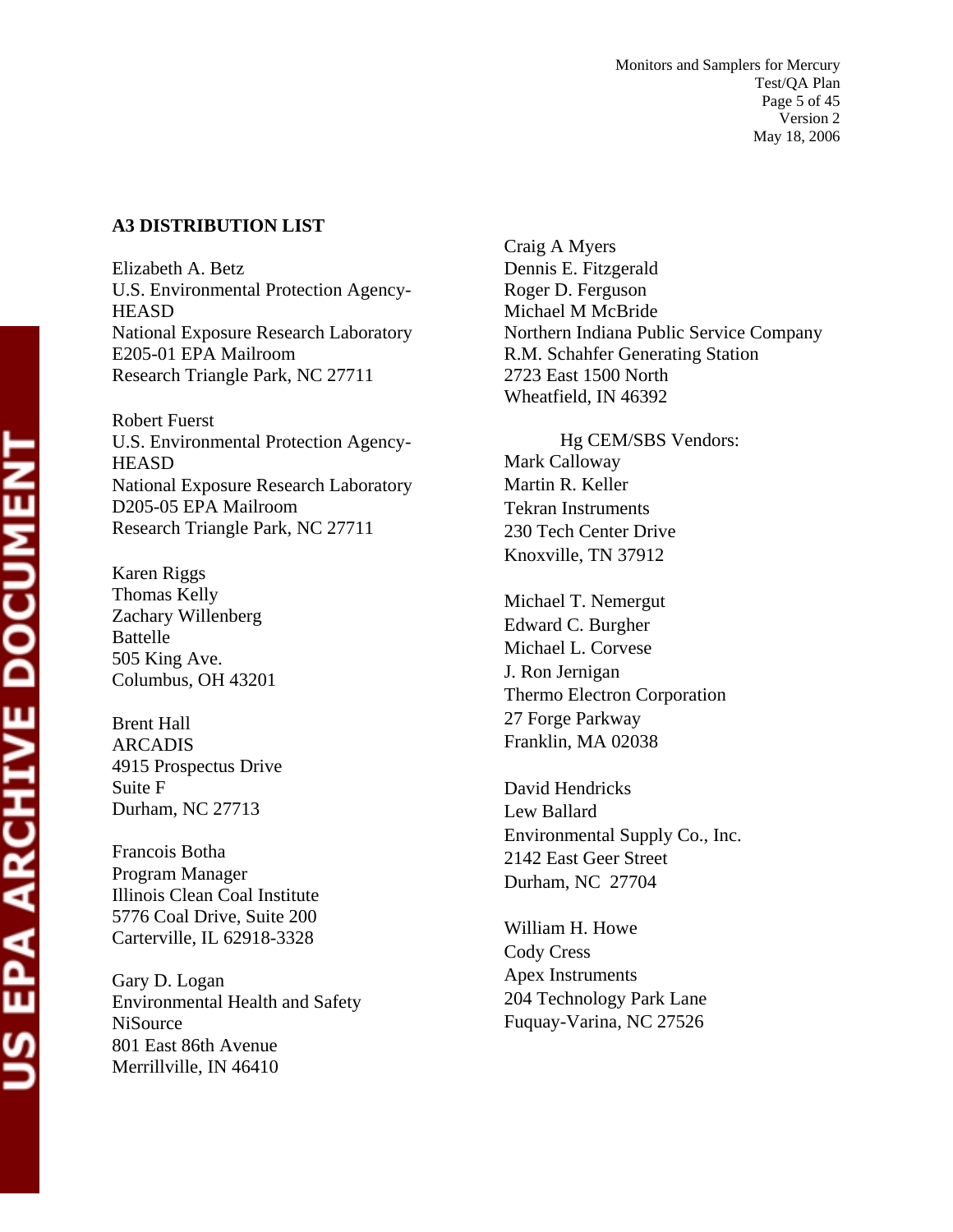#### **SECTION A PROJECT MANAGEMENT**

#### **A4 VERIFICATION TEST ORGANIZATION**

The verification test will be conducted under the auspices of the U.S. Environmental Protection Agency (EPA) through the Environmental Technology Verification (ETV) Program. It will be performed by Battelle, which is managing the ETV Advanced Monitoring Systems (AMS) Center through a cooperative agreement with EPA. The scope of the AMS Center covers verification of monitoring technologies for contaminants and natural species in air, water, and soil. This verification of mercury monitoring instruments is co-funded by the Illinois Clean Coal Institute (ICCI) under Project No. 04-1/3.2D-1.

The day to day operations of this verification test will be coordinated and supervised by Battelle personnel, with the participation of the vendors who will be having the performance of their mercury continuous emission monitors (CEMs) or sorbent-based samplers (SBSs) verified. The testing will occur at the Northern Indiana Public Service Company (NIPSCO) R.M. Schahfer Generating Station, in Wheatfield, Indiana (NIPSCO is a NiSource company). Staff from the Schahfer plant will support this test by helping to install the CEMs and SBSs to be tested, providing electrical and compressed air utilities, and overseeing operation of the CEMs and SBSs during periods of routine operation. Each CEM or SBS vendor will install their respective instrument, operate it through portions of the test (unless they give written consent for Battelle staff to operate it), and repair or maintain their CEM or SBS during the test. Reference mercury measurements will be carried out by ARCADIS Inc., under subcontract from Battelle, using ASTM D 6784-02, the "Ontario Hydro" (OH) method.<sup>1</sup> If feasible based on scheduling with other programs, ARCADIS staff may also conduct selected mercury CEM challenge procedures as described in the conceptual Instrumental Analyzer Procedure developed by EPA.<sup>2</sup> Quality assurance (QA) oversight will be provided by the Battelle Quality Manager, and also by the EPA AMS Center Quality Manager at her discretion. The organization chart in Figure 1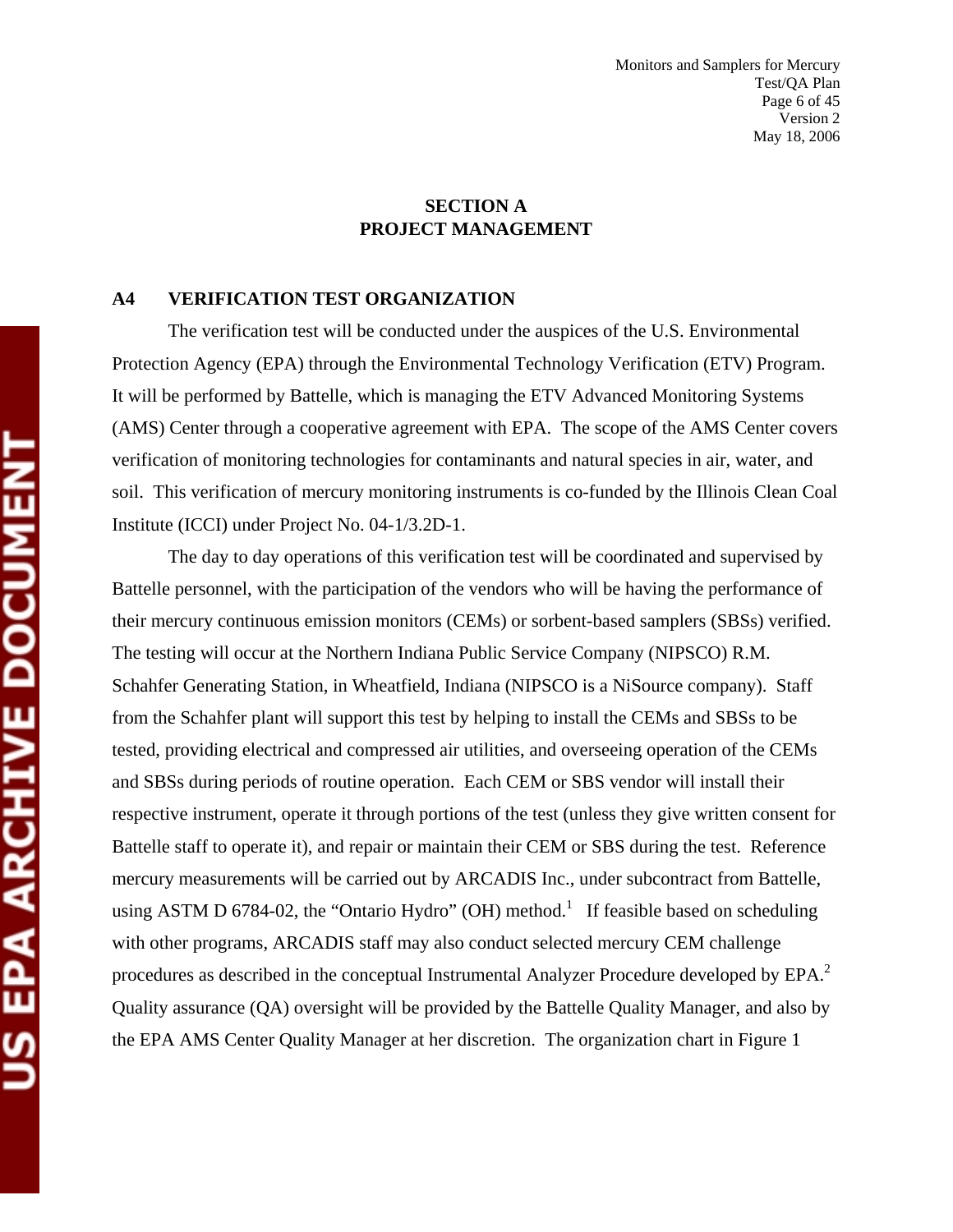identifies the responsibilities of the organizations and individuals primarily associated with the verification test. Roles and responsibilities are defined further below.

#### **A4.1 Battelle**

 Dr. Thomas Kelly is the AMS Center Verification Testing Leader for this test. In this role, Dr. Kelly will have overall responsibility for ensuring that the technical, schedule, and cost goals established for the verification test are met. Specifically, he will:

- Assemble a team of qualified technical staff to conduct the verification test.
- Direct the team (Battelle, Arcadis, and Schahfer facility staff) in performing the verification test in accordance with this test/QA plan.
- Ensure that all quality procedures specified in the test/QA plan and in the AMS Center Quality Management Plan<sup>3</sup> (QMP) are followed.
- Manage the subcontract under which Arcadis conducts the reference mercury sampling and analyses.
- Prepare the draft and final test/QA plan, verification reports, and verification statements.
- Revise the draft test/QA plan, verification reports, and verification statements in response to reviewers' comments.
- Respond to any issues raised in assessment reports and audits, including instituting corrective action as necessary.
- Serve as the primary point of contact for vendor representatives.
- Coordinate distribution of the final test/QA plan, verification reports, and statements.
- Establish a budget for the verification test and manage staff to ensure the budget is not exceeded.
- Ensure that confidentiality of sensitive vendor information is maintained.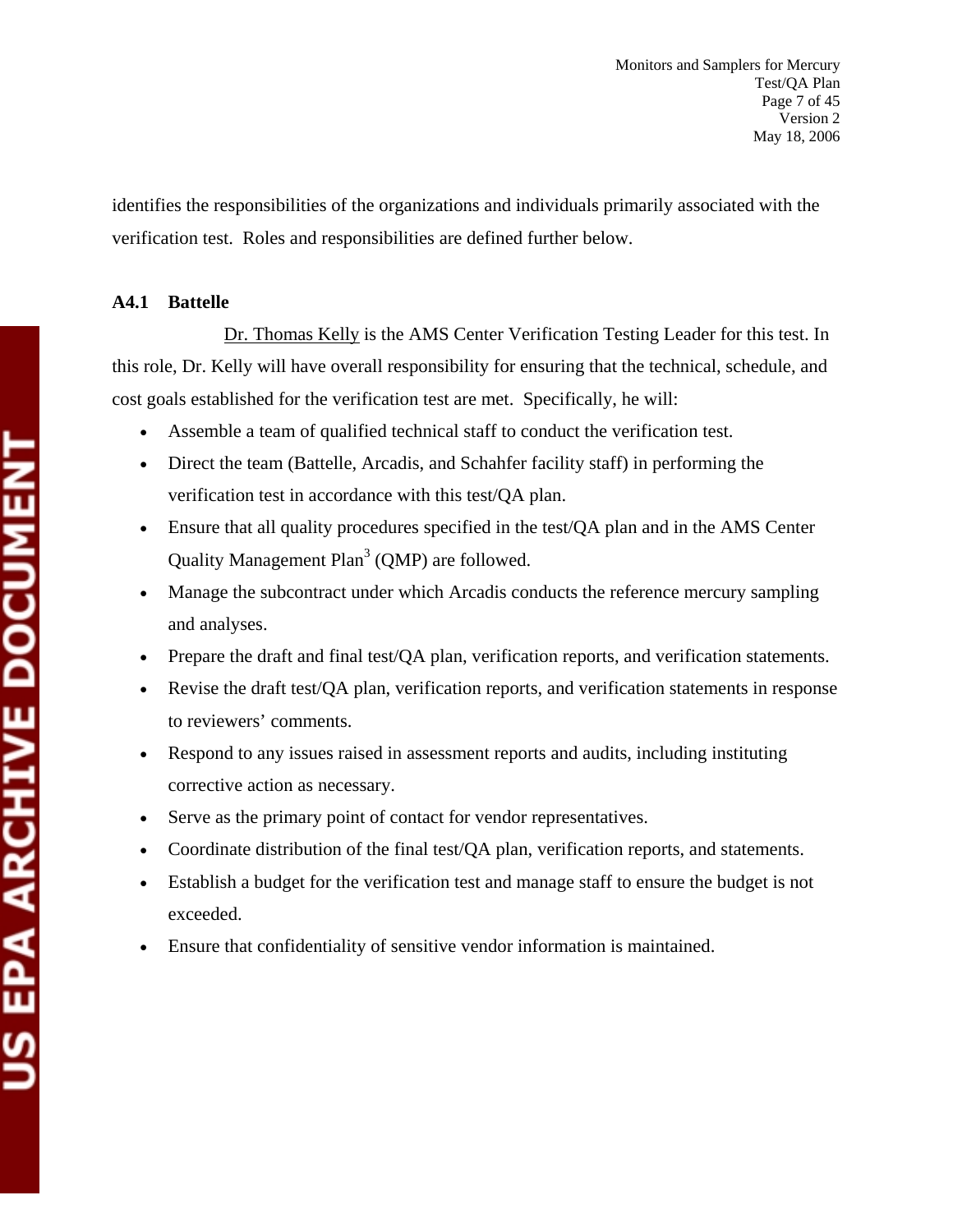

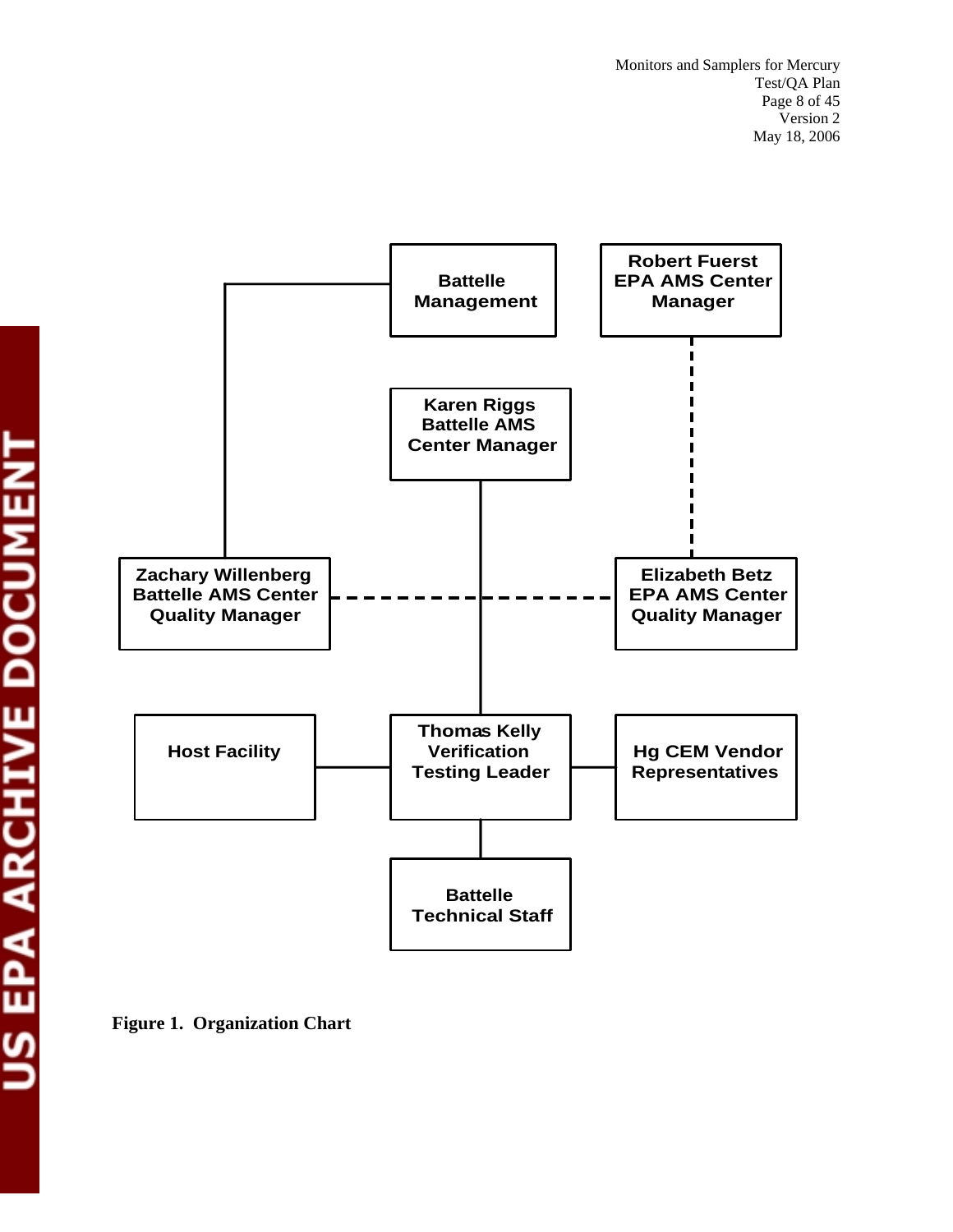Ms. Amy Dindal is Battelle's manager for the AMS Center. Ms. Dindal will

- Review the draft and final test/QA plan.
- Review the draft and final verification reports and verification statements.
- Ensure that necessary Battelle resources, including staff and facilities, are committed to the verification test.
- Ensure that confidentiality of sensitive vendor information is maintained.
- Support Dr. Kelly in responding to any issues raised in assessment reports and audits.
- Maintain communication with EPA's technical and quality managers.
- Issue a stop work order if Battelle or EPA QA staff discovers adverse findings that will compromise test results.

Battelle Technical Staff will oversee the testing of the mercury CEMs and SBSs during the verification test. Battelle staff will be on-site at the Schahfer facility during much of the verification test, and will be in daily communication with facility personnel, and with CEM/SBS vendors as needed. The responsibilities of the technical staff will be to:

- Become familiar with the operation and maintenance of the mercury CEMs and SBSs through instruction by the vendors.
- Assure that verification testing is performed as described in the test/QA plan.
- Communicate and coordinate with Schahfer facility staff in the installation, operation, testing, and removal of the CEMs and SBSs.
- Communicate and coordinate with the CEM/SBS vendors on installation, operation, maintenance, data acquisition, and removal of the CEMs and SBSs.
- Communicate with ARCADIS and Schahfer facility staff on the planning, performance, and reporting of the reference mercury sampling and analysis.
- Record qualitative observations about the maintenance and operation of the mercury CEMs and SBSs during testing.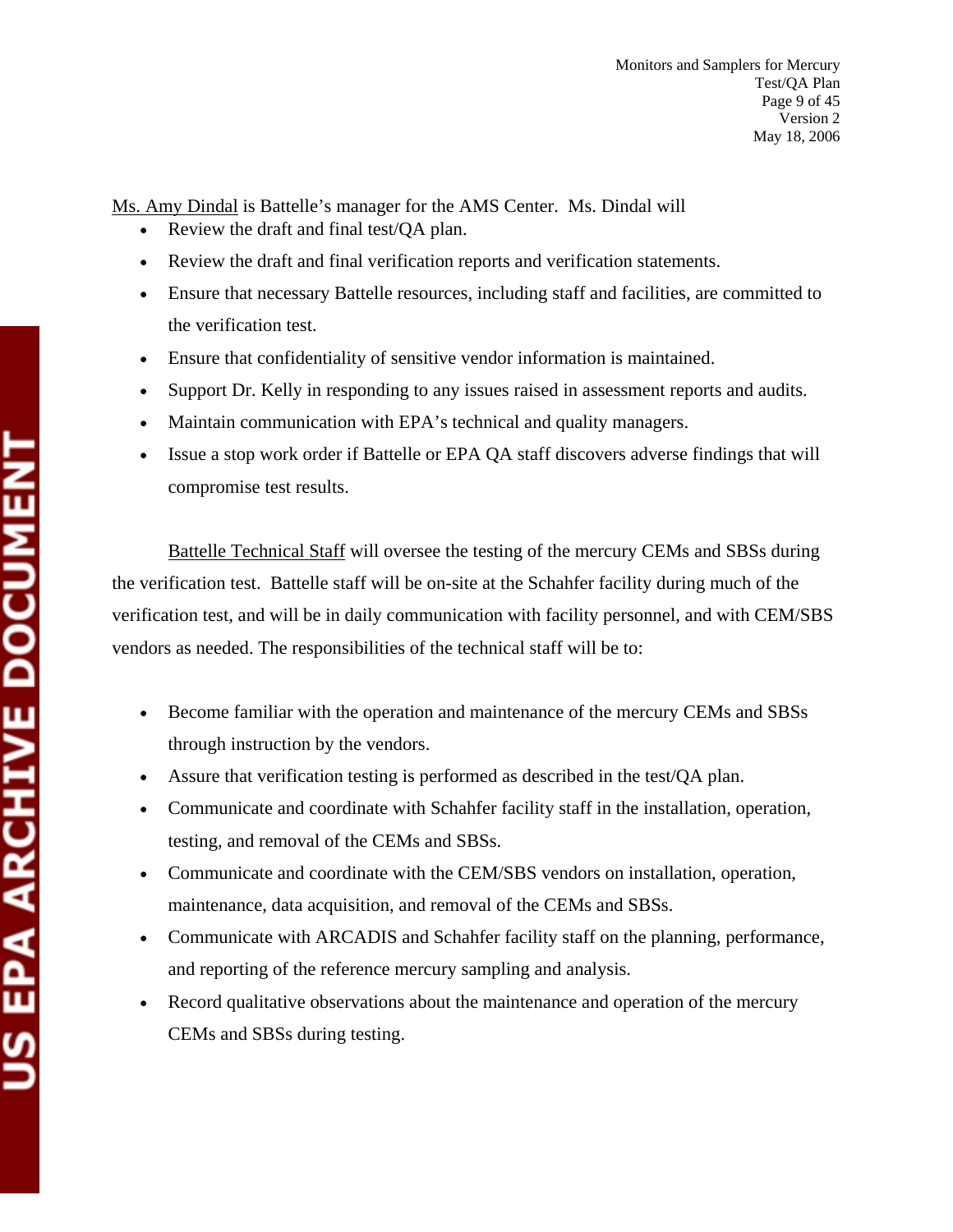- Assure that the data from each mercury CEM, and sample information from each SBS, are recorded and transmitted to the Verification Testing Leader on at least a weekly basis.
- Provide input on test procedures, CEM/SBS operation and maintenance, and field conditions for the draft verification reports.

 Mr. Zachary Willenberg is Battelle's Quality Manager for the AMS Center. Mr. Willenberg will:

- Review the draft and final test/QA plan.
- Conduct a technical systems audit once during the verification test, or designate other QA staff to conduct the audit.
- Audit at least 10% of the verification data.
- Prepare and distribute an assessment report for each audit.
- Verify implementation of any necessary corrective action.
- Request that Battelle's AMS Center Manager issue a stop work order if audits indicate that data quality is being compromised.
- Provide a summary of the QA/QC activities and results for the verification reports.
- Review the draft and final verification reports and verification statements.
- Assume overall responsibility for ensuring that the test/QA plan is followed.

## **A4.2 Mercury CEM and SBS Vendors**

The responsibilities of the CEM and SBS vendors are as follows:

- Review and provide comments on the draft test/QA plan.
- Accept (by signature of a company representative) the EPA-approved test/QA plan prior to test initiation (see page 4).
- Provide a CEM or SBS, complete with flue gas sampling inlet, for evaluation during the verification test.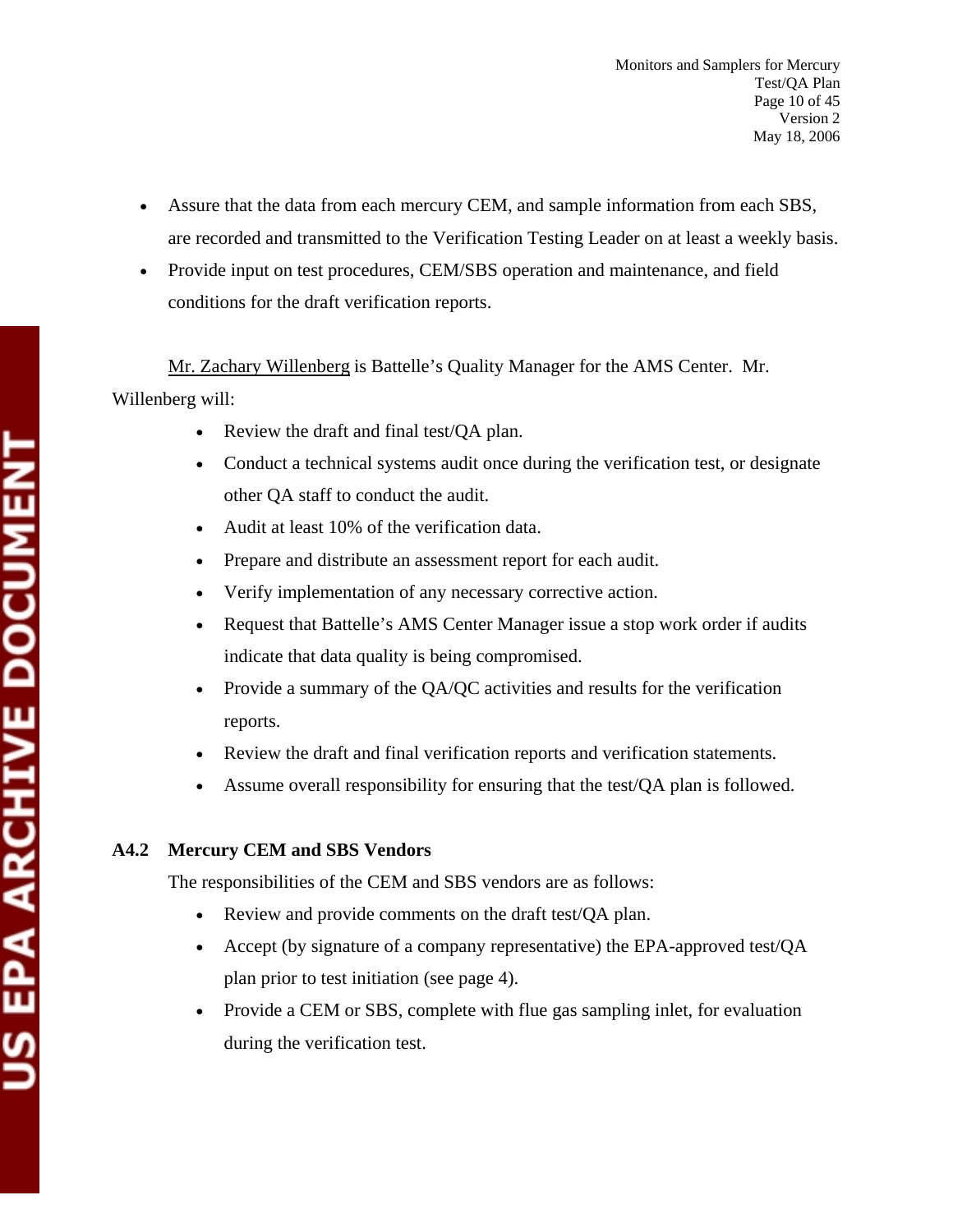- In the case of a CEM, carry out the initial certification procedures called for in 40 CFR Part  $75<sup>4</sup>$  coordinating with Battelle staff on the sequence and schedule for those procedures.
- In the case of an SBS, provide appropriate sorbent traps pre-spiked with mercury as required by 40 CFR Part 75 Appendix  $K<sub>1</sub><sup>4</sup>$  as well as subsequent mercury analysis on the collected sorbent trap samples.
- Provide all other equipment/supplies/reagents/consumables needed to operate their CEMs or SBSs for the duration of the verification test.
- Supply a representative to install and maintain their technology, and to operate it in portions of the test specified in this test/QA plan, or provide written consent and instructions for Battelle staff to carry out these activities.
- Provide written instructions for routine operation of their CEMs or SBSs, including a daily checklist of diagnostic and/or maintenance activities.
- Provide maintenance and repair support for their CEMs or SBSs, on-site if necessary, throughout the duration of the verification test.
- Review and provide comments on the draft verification report and statement for their respective CEMs or SBSs.

## **A4.3 EPA**

EPA's responsibilities in the AMS Center are based primarily on the requirements stated in the "Environmental Technology Verification Program Quality Management Plan" (EPA  $QMP$ .<sup>5</sup> The roles of specific EPA staff are as follows:

Ms. Elizabeth Betz is EPA's AMS Center Quality Manager. For the verification test, Ms. Betz will:

- Review the draft test/QA plan.
- Perform at her option one external technical system audit during the test.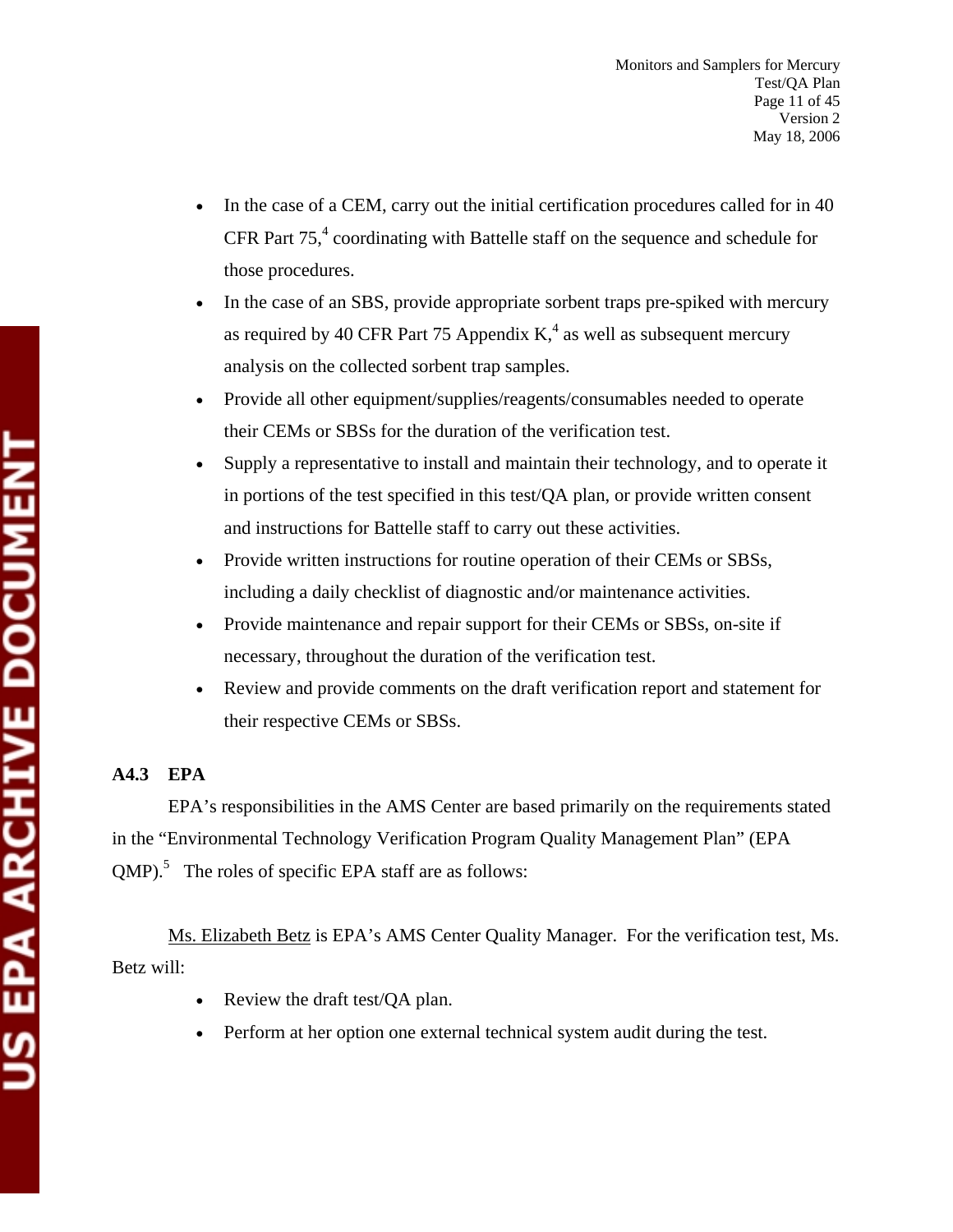- Notify the EPA AMS Center Manager of the need for a stop work order if the external audit indicates that data quality is being compromised.
- Prepare and distribute an assessment report summarizing results of her audit.
- Review the raft verification reports and statements.

Mr. Robert Fuerst is EPA's manager for the AMS Center. Mr. Fuerst will:

- Review the draft test/QA plan.
- Approve the final test/QA plan.
- Review the draft verification reports and statements.
- Oversee the EPA review process for the verification reports and statements.
- Coordinate the submission of verification reports and statements for final EPA approval.

Mr. Jeffrey Ryan of EPA's Office of Research and Development (ORD) will serve as a technical advisor in planning the test. Also, if feasible relative to the requirements and schedule of other research programs, Mr. Ryan may direct ARCADIS staff in carrying out selected CEM test procedures specified in the conceptual Instrumental Analyzer Procedure  $\text{IRM}$ ),  $^2$  at the start of the field period. Mr. Ryan's responsibilities will be:

- Review and comment on the draft test/QA plan.
- Assure that ARCADIS staff are fluent in any IRM procedures to be carried out on the CEMs undergoing verification.
- Direct ARCADIS staff to conduct any such procedures on CEMs suitably equipped with sample flow control to be testable under the conceptual procedure.
- At his discretion, review the draft verification reports.

 In addition, representatives of EPA's Office of Air Quality Planning and Standards (OAQPS) will serve as reviewers of all verification reports resulting from this test.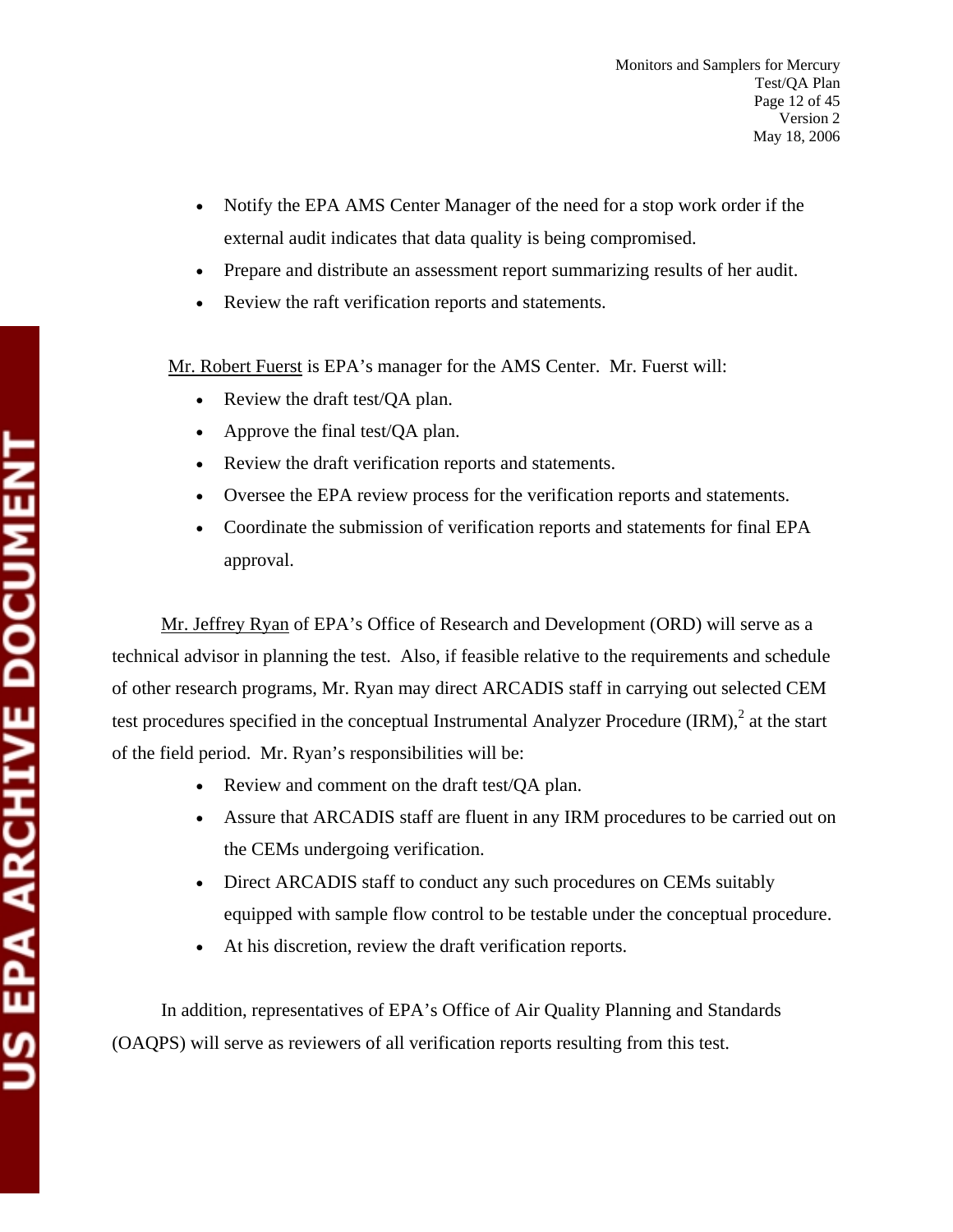## **A4.4 Host Facility**

The responsibilities of personnel from the Schahfer Generating Station, which is the host facility for this test, include the following:

- Provide information on the Schahfer plant for inclusion in the test/OA plan, and review and comment on the draft plan.
- Assist Battelle and CEM/SBS vendor staff in the installation, operation, testing, and removal of the CEMs and SBSs at the Schahfer facility, including connection of CEM and SBS flue gas sampling inlets to the facility stack.
- Assist ARCADIS and Battelle staff in the planning and performance of test procedures and reference mercury sampling and analysis.
- Support the test by providing space and needed utilities (e.g., electricity, air, water) for the CEMs and SBSs during testing.
- Provide daily oversight of the CEMs during periods of routine operation, checking diagnostic indicators and contacting Battelle if faults in CEM operation are observed.
- Record observations about the maintenance and operation of the mercury CEMs and SBSs during the test period.
- Provide information on plant operating conditions and stack gas conditions during the verification test (e.g., coal feed rate; steam production rate; stack gas temperature, opacity,  $SO_2$ ,  $NO_x$ ; records of any upsets or alterations in plant operating conditions)
- At the option of facility staff, review the draft verification reports and statements.

## **A4.5 ARCADIS**

The responsibilities of ARCADIS in this test are as follows:

• Conduct a pre-test visit to the host facility, to plan for the OH reference method field efforts.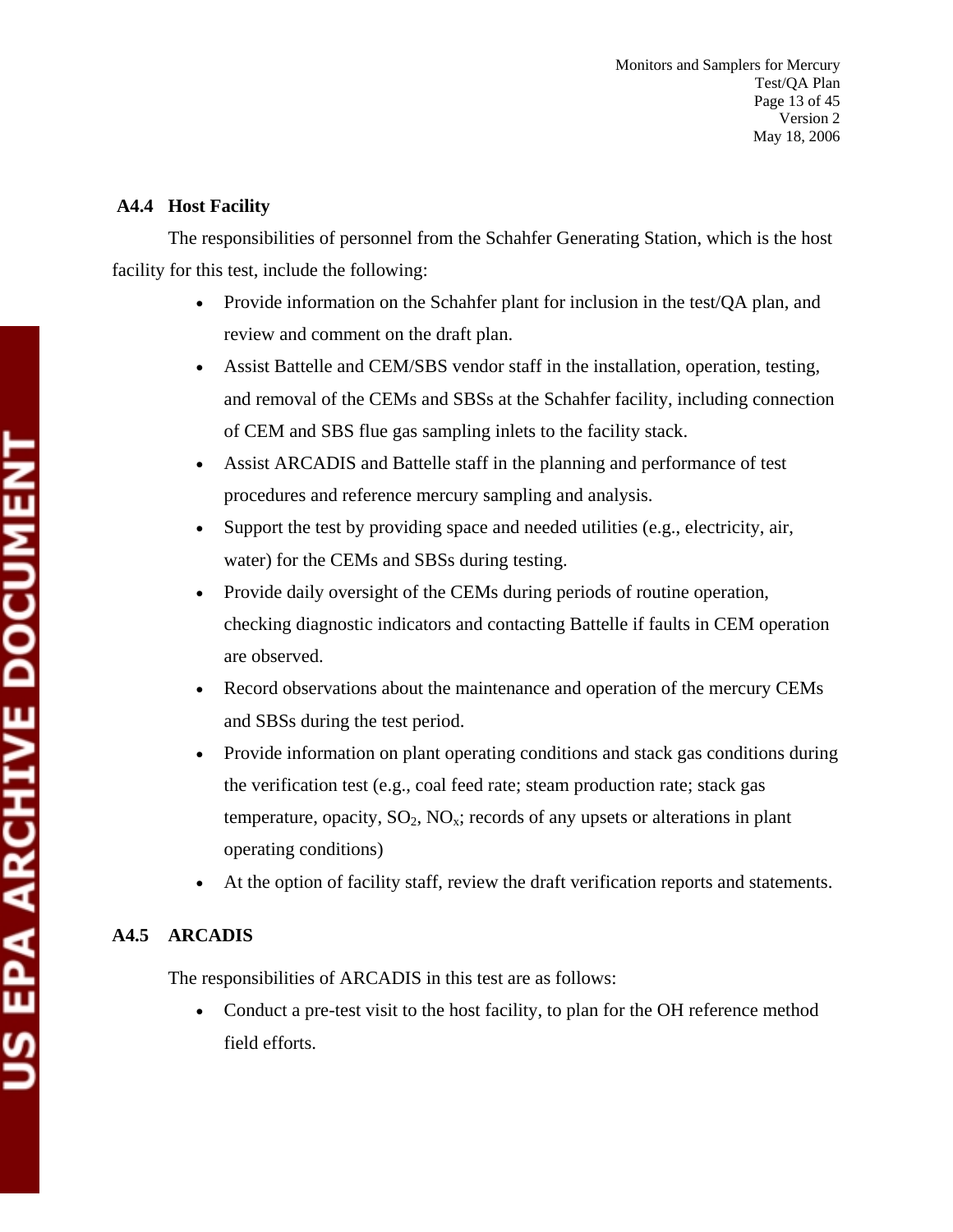- Provide equipment and personnel to carry out two separate periods of OH sampling at the stack of the Schahfer plant, each period consisting of 12 sampling runs of at least two hours duration each, using paired OH trains.
- Recover collected samples of vapor-phase mercury from the OH trains, and transfer the recovered samples for mercury analysis.
- Conduct mercury analysis on flue gas samples and QA samples using the OH method,<sup>1</sup> with appropriate documentation of any modifications to that method.
- Calculate the OH reference mercury results in terms of flue gas mercury concentrations as specified in the OH method, $<sup>1</sup>$  and provide a data package to</sup> Battelle that includes all sampling data sheets, analysis records, calibration data, and QA information, and that presents the mercury sample analysis results, QA results, and calculated flue gas mercury concentrations.
- Review that portion of the verification reports that describes the OH method sampling and analysis.

#### **A5 BACKGROUND**

The ETV Program's AMS Center conducts third-party performance testing of commercially available technologies that detect or monitor natural species or contaminants in air, water, and soil. Stakeholder committees of buyers and users of such technologies recommend technology categories, and technologies within those categories, as priorities for testing. Mercury CEMs were identified as a priority technology category through the AMS Center stakeholder process, and some CEMs have been tested previously under the AMS Center, though not at a coal-fired power plant. Verification reports from the previous tests are available at http://www.epa.gov/etv/verifications/vcenter1-11.html.

On March 15, 2005, EPA issued the Clean Air Mercury Rule (CAMR),<sup>6</sup> setting up a capand-trade emissions control program for mercury from utility power plants. Furthermore, the CAMR identifies sorbent-based mercury sampling systems, that collect an integrated sample of stack gas mercury over time periods from a few hours to many days, as acceptable technologies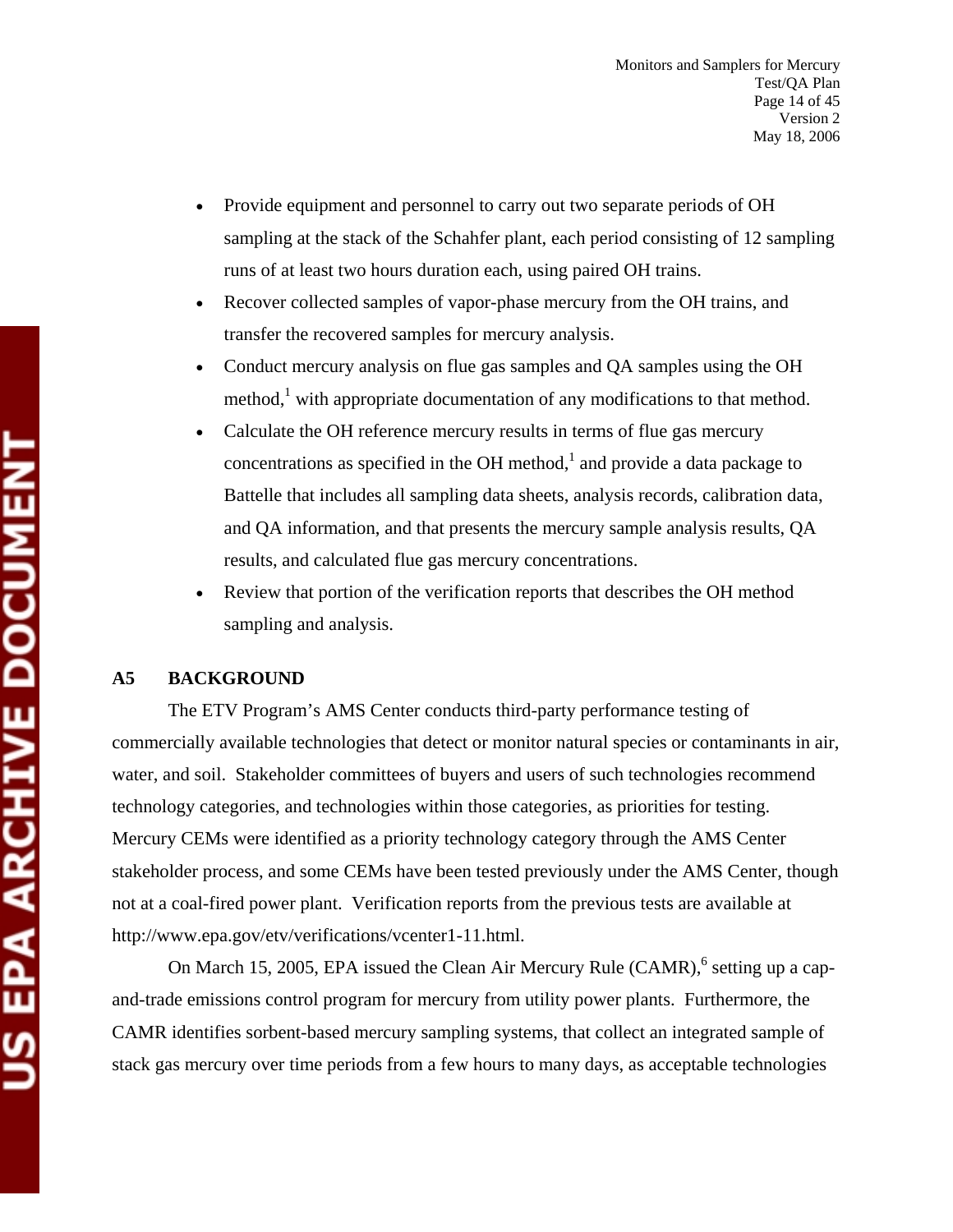for monitoring mercury emissions. Performance specifications for mercury CEMs and SBSs are established in the Code of Federal Regulations, Part 75.4

The purpose of this test/QA plan is to specify procedures for a verification test applicable to both mercury CEMs and SBSs, to be carried out at a coal-fired power plant. In performing the verification test, Battelle will follow the technical and QA procedures specified in this test/QA plan and will comply with the data quality requirements in the AMS Center QMP.<sup>3</sup>

#### **A6 VERIFICATION TEST DESCRIPTION AND SCHEDULE**

#### **A6.1 Summary of Technology Categories**

#### *A6.1.1 Mercury CEMs*

CEMs for mercury are typically designed for determining total and/or chemically speciated mercury in combustion source emissions. Total mercury is the sum of mercury in all phases and chemical forms in the combustion gas, including elemental mercury  $(Hg<sup>o</sup>)$  and oxidized mercury (primarily mercuric chloride  $(HgCl<sub>2</sub>)$ ) vapors, and particulate-phase mercury. Most commercial mercury CEMs do not measure particulate-phase mercury; instead they filter out particulate matter, and measure the total of the vapor-phase mercury species. Commercial CEMs may provide chemical speciation data, i.e., the total and elemental (or oxidized and elemental) fractions of the mercury vapor species are reported separately. This separation is commonly accomplished by a difference measurement, in which oxidized mercury is intermittently or continuously chemically or thermally reduced to elemental mercury for detection.

Commercial mercury CEMs also may use a variety of final analytical approaches to detect mercury. Cold vapor atomic absorption spectroscopy (CVAAS), cold vapor atomic fluorescence spectroscopy (CVAFS), and differential optical absorption spectroscopy (DOAS) are all used, but can detect only elemental mercury, and so require the speciation approaches outlined above to determine oxidized mercury. Atomic emission spectroscopy (AES) is used in at least one CEM, and has the advantage that in principle all forms of mercury, including particulate mercury, are converted to elemental mercury and detected equally. This approach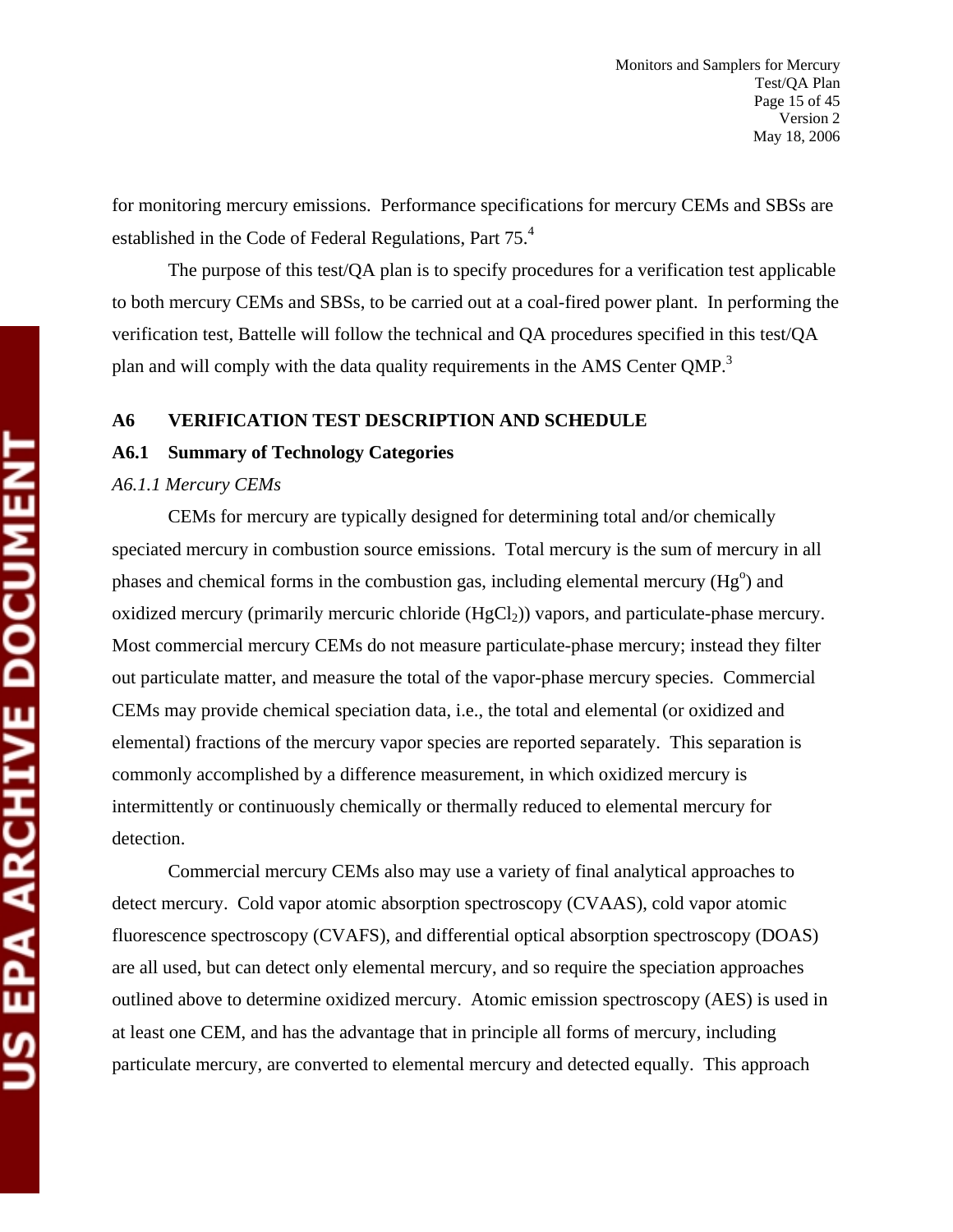potentially provides a true total mercury measurement, but does not provide any information on speciation.

EPA's Part 75 requirements for mercury  $CEMs<sup>4</sup>$  call for assessment of the performance of newly installed mercury CEMs only for their determination of vapor-phase (as opposed to particulate phase) mercury. Consequently, the CEMs tested under this plan will be verified for their measurement of vapor-phase elemental, oxidized, and/or total mercury (as appropriate for each CEM). For example, a monitor that determines total vapor phase mercury and elemental mercury, and by difference determines oxidized mercury, will be evaluated for measurements of all three components. In the United States, emission regulations on combustion sources are expected to address only total mercury. However, there are valuable non-regulatory uses of mercury speciation data, and therefore speciation capabilities of the CEMs will be evaluated, provided elemental and oxidized mercury in flue gas are determined well enough by the OH reference method to provide a valid basis for comparison.

EPA's conceptual Instrumental Analyzer Procedure<sup>2</sup> sets forth evaluation procedures that may be used to assess the performance of installed CEMs, without the need for comparison to mercury reference method results (i.e., from the OH method). That approach offers the opportunity to avoid the expense of the reference method sampling and analysis, while providing valuable information on CEM response to realistic mercury challenges. The procedures are applicable to any CEM for which the sample flow or dilution ratio is accurately known. In this verification of mercury CEMs, IRM test procedures may be conducted on each CEM for which the sampling approach meets this requirement, if coordination with the schedules of other ongoing programs can be achieved.

#### *A6.1.2 Sorbent-Based Mercury Samplers*

SBS systems do not directly monitor mercury, but rather provide a valid long-term integrated sample by collecting mercury from flue gas extracted from the stack. The mercury is collected onto multiple beds of a selective sorbent contained within a glass trap through which the flue gas is sampled. The SBS systems are designed to extract sample gas from the stack at a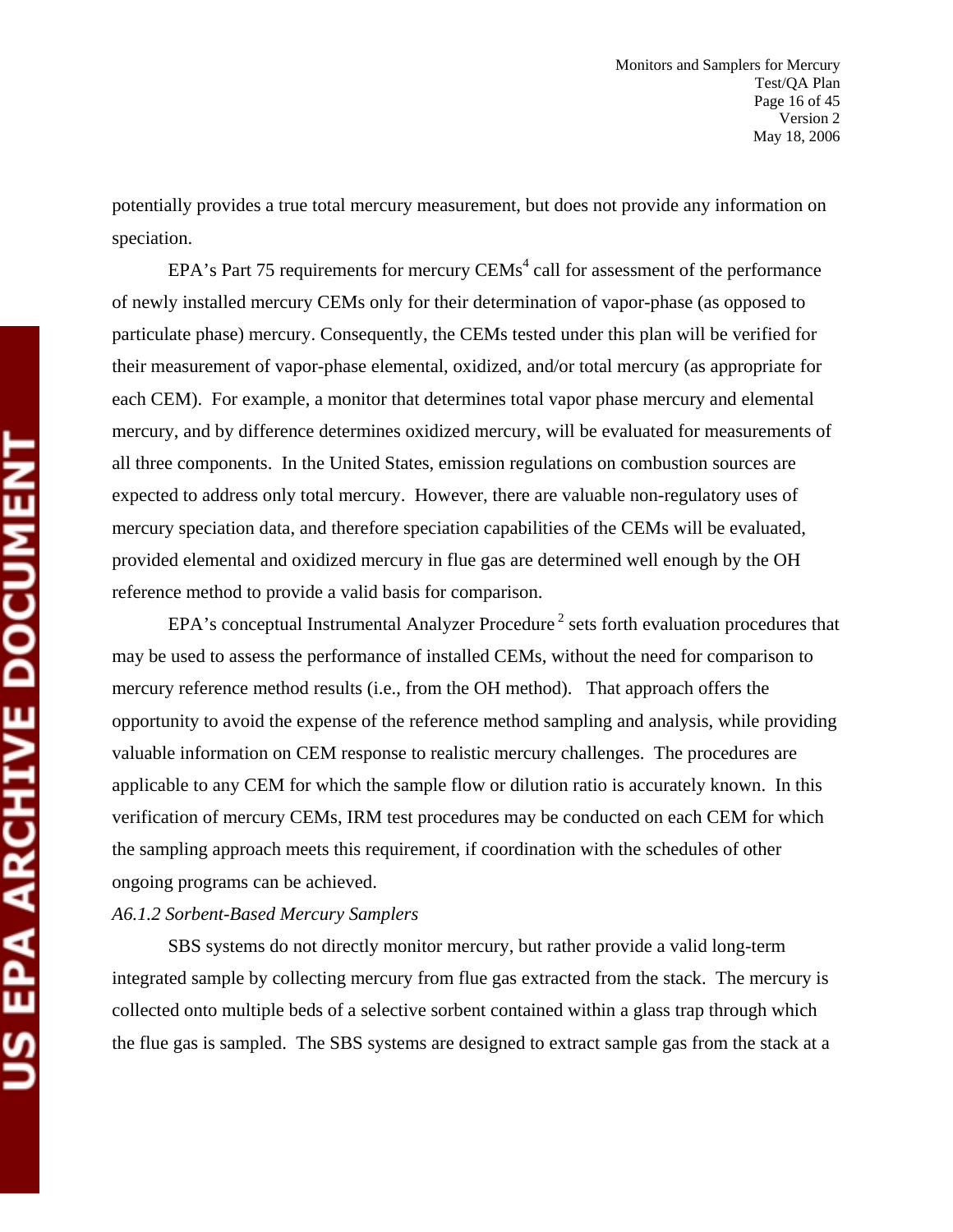rate proportional to the stack gas flow rate, provided a continuous indication of the total flow rate is available from the facility's data system. The SBS consists of a sampling probe connected to the stack, and a sampling module for control of the sampling process. Typically two simultaneous samples are collected in each sampling interval, using paired sorbent traps. After sampling, the collected mercury is removed from the traps for analysis by a laboratory analytical method such as CVAAS. Instrumentation for rapidly thermally desorbing the collected mercury from the traps, either in the laboratory or at the field site, is becoming available. For this verification it will be the responsibility of each SBS vendor to provide analysis of the collected sorbent trap samples from their respective SBS systems by their choice of an appropriate analytical laboratory or a thermal desorption approach.

The SBS systems are intended to collect the total vapor-phase mercury present, and thus SBS performance will be verified only for that measurement, i.e., no comparison of speciation will be made.

#### **A6.2 Verification Schedule**

As shown in Table 1, the field test of mercury CEMs/SBSs is planned to begin in late May 2006 with installation at the host facility, and to extend into July 2006. The evaluation will conclude, and the CEMs and SBSs will be removed from the host facility, in approximately mid-July. An overall summary report will be provided to the ICCI describing the test and data collection efforts conducted under ICCI support. A separate ETV verification report will then be drafted for each participating CEM and SBS, and each report will be reviewed by the respective CEM/SBS vendor and subsequently by peer reviewers, including ICCI and Schahfer facility staff, at their discretion. The final reports will be submitted to EPA for final signature, and the final reports will be provided to ICCI and made publicly available on the EPA/ETV web site.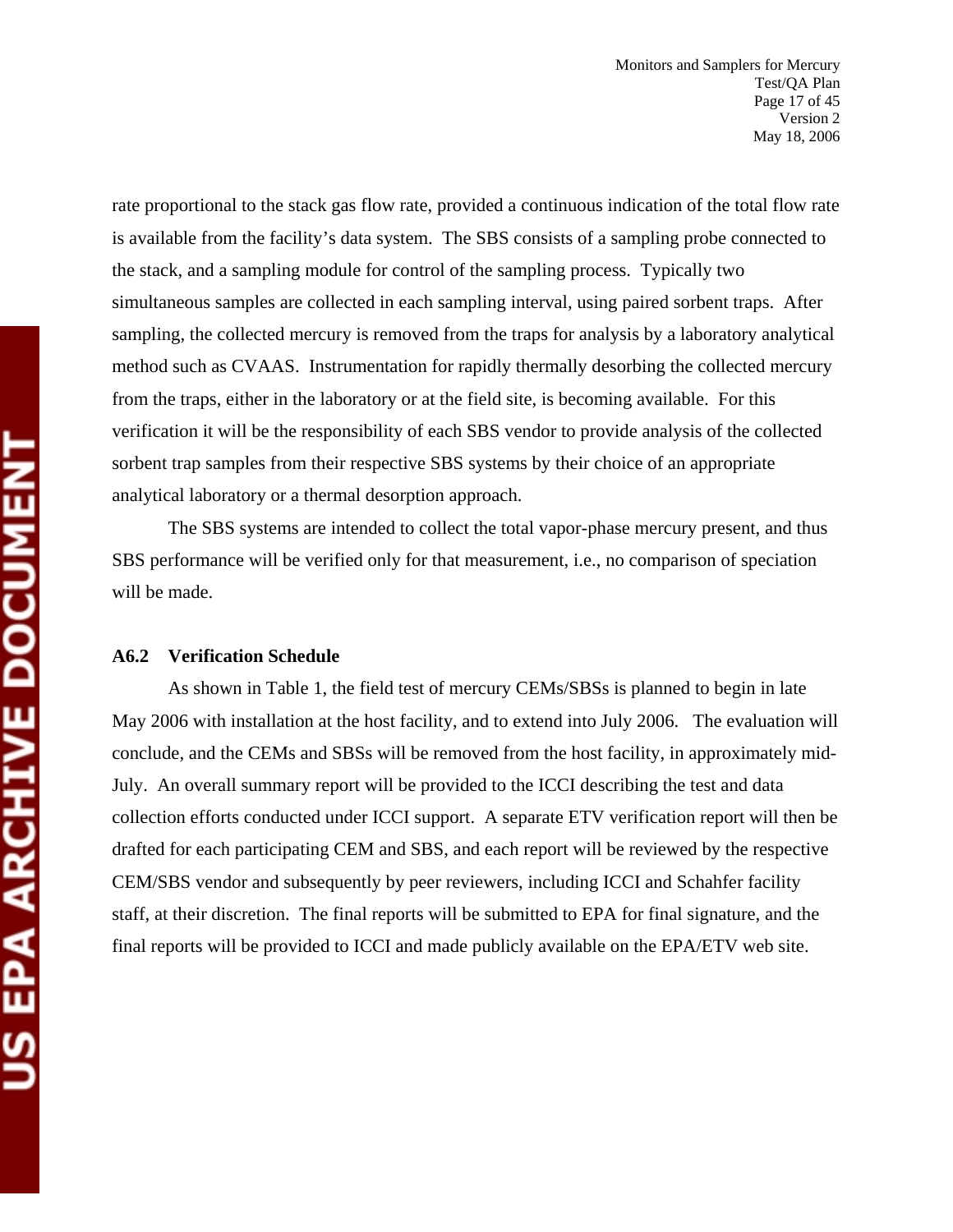| <b>Month</b> | <b>Test Activity</b>                                                                                                                                  |                                                                                                                                                                                                                                                                |  |
|--------------|-------------------------------------------------------------------------------------------------------------------------------------------------------|----------------------------------------------------------------------------------------------------------------------------------------------------------------------------------------------------------------------------------------------------------------|--|
|              | <b>CEM Field Activities</b>                                                                                                                           | <b>Data Analysis and Reporting</b>                                                                                                                                                                                                                             |  |
| May 2006     | Set up/install mercury CEMs and<br><b>SBSs</b><br>CEM/SBS shakedown                                                                                   | Begin preparation of ETV report template                                                                                                                                                                                                                       |  |
| June         | First OH <sup>a</sup> reference sampling<br>period<br>Routine operation<br>(Conduct conceptual Instrumental<br>Analyzer Procedure tests) <sup>b</sup> | Begin analysis of OH samples and SBS traps from<br>first OH period<br>Review and summarize operator observations from<br>study<br>(Compile conceptual Instrumental Analyzer<br>Procedure test results) <sup>b</sup>                                            |  |
| July         | Second OH reference sampling<br>period<br>Remove CEMs/SBSs from host<br>facility                                                                      | Complete summary of operator observations<br>Complete analysis of OH and SBS first period<br>samples<br>Begin analysis of OH samples and SBS traps from<br>second OH period<br>Submit summary report to ICCI                                                   |  |
| August       |                                                                                                                                                       | Complete analysis of OH and SBS second period<br>samples<br>Receive and organize CEM/SBS mercury results<br>Draft report sections on OH/CEM and OH/SBS<br>comparisons<br>Final OH sampling/analysis data package delivered<br>Internal review of draft reports |  |
| September    |                                                                                                                                                       | Vendor review of draft reports<br>Revision of draft reports                                                                                                                                                                                                    |  |
| October      |                                                                                                                                                       | Peer review of draft reports                                                                                                                                                                                                                                   |  |
| November     |                                                                                                                                                       | Final revision of draft reports<br>Submission of final reports for EPA approval                                                                                                                                                                                |  |

### **Table 1. Planned Verification Schedule**

a. Ontario Hydro

b: Tentative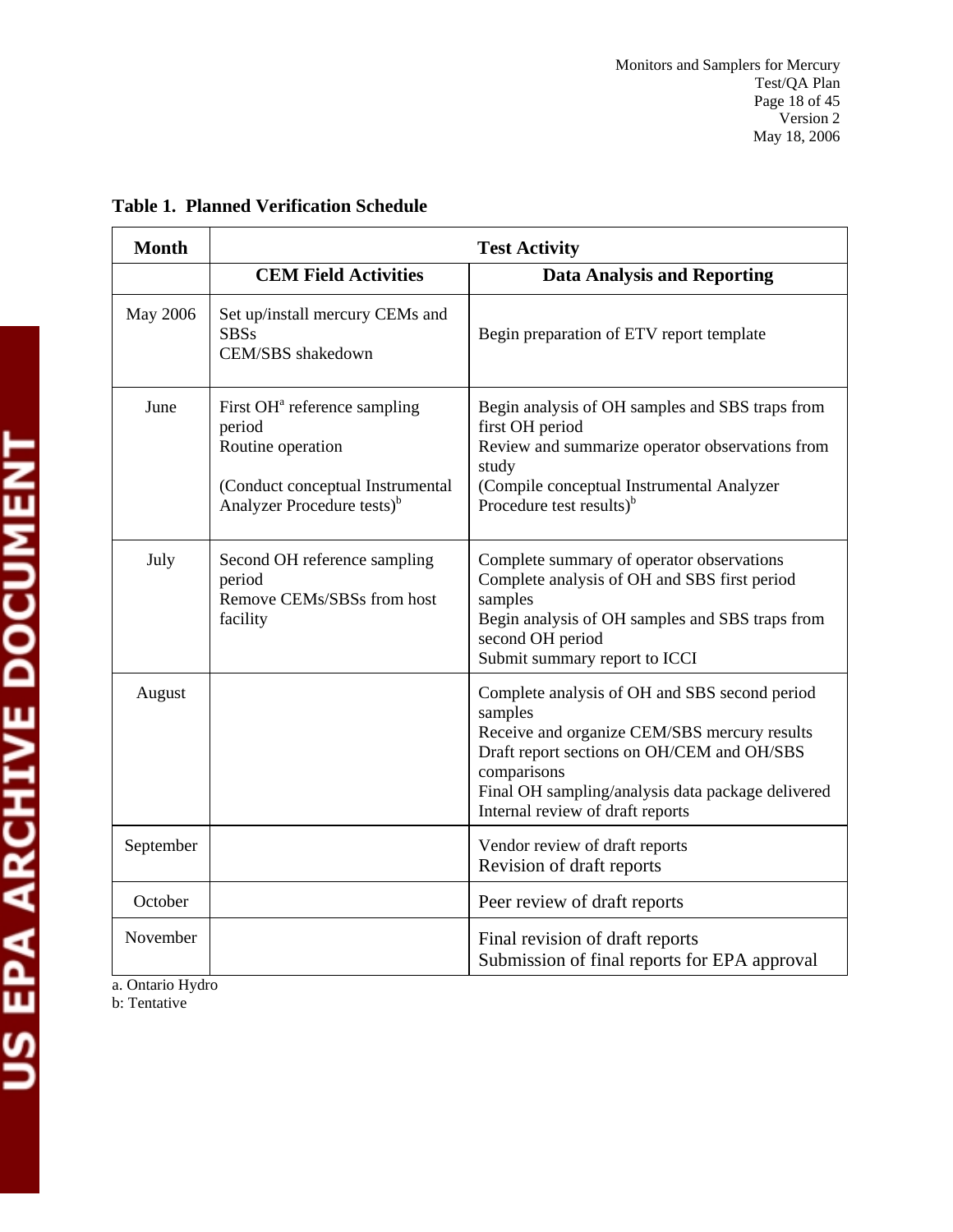Table 2 shows the activities planned for each week of the field period in May, June, and July 2006; this planned schedule is subject to change due to occurrences in the field. The period of testing of the CEMs at the facility will be approximately 5 weeks. Sampling for flue gas mercury using the OH reference method will take place during the first and fifth weeks of that period, and the second to fourth weeks will be used for routine monitoring by the CEMs. Each participating SBS will be operated either during the first or fifth week of the field test (but not in both weeks), to obtain samples for direct comparison with the OH method results.

| Week of<br>(Planned Month<br>and Day, 2005) | <b>Test Activities</b>                                                                               |
|---------------------------------------------|------------------------------------------------------------------------------------------------------|
| May 15                                      | Battelle trailer arrives at Schahfer facility                                                        |
| May 22                                      | Electric power and other utilities for Battelle trailer and CEMs<br>established at Schahfer facility |
| May 29                                      | CEMs equipment arrives at site                                                                       |
| June 5                                      | Installation of CEMs and first SBS; conduct trial operations                                         |
| June 12                                     | First OH reference method sampling period                                                            |
| June 19                                     | Routine CEM operation                                                                                |
| June 26                                     | Routine CEM operation                                                                                |
| July 3                                      | Routine CEM operation; second SBS installed at site                                                  |
| July 10                                     | Second OH reference method sampling period<br>Remove CEMs/SBS from host facility                     |

**Table 2. Planned Weekly Test Activities During the Field Period**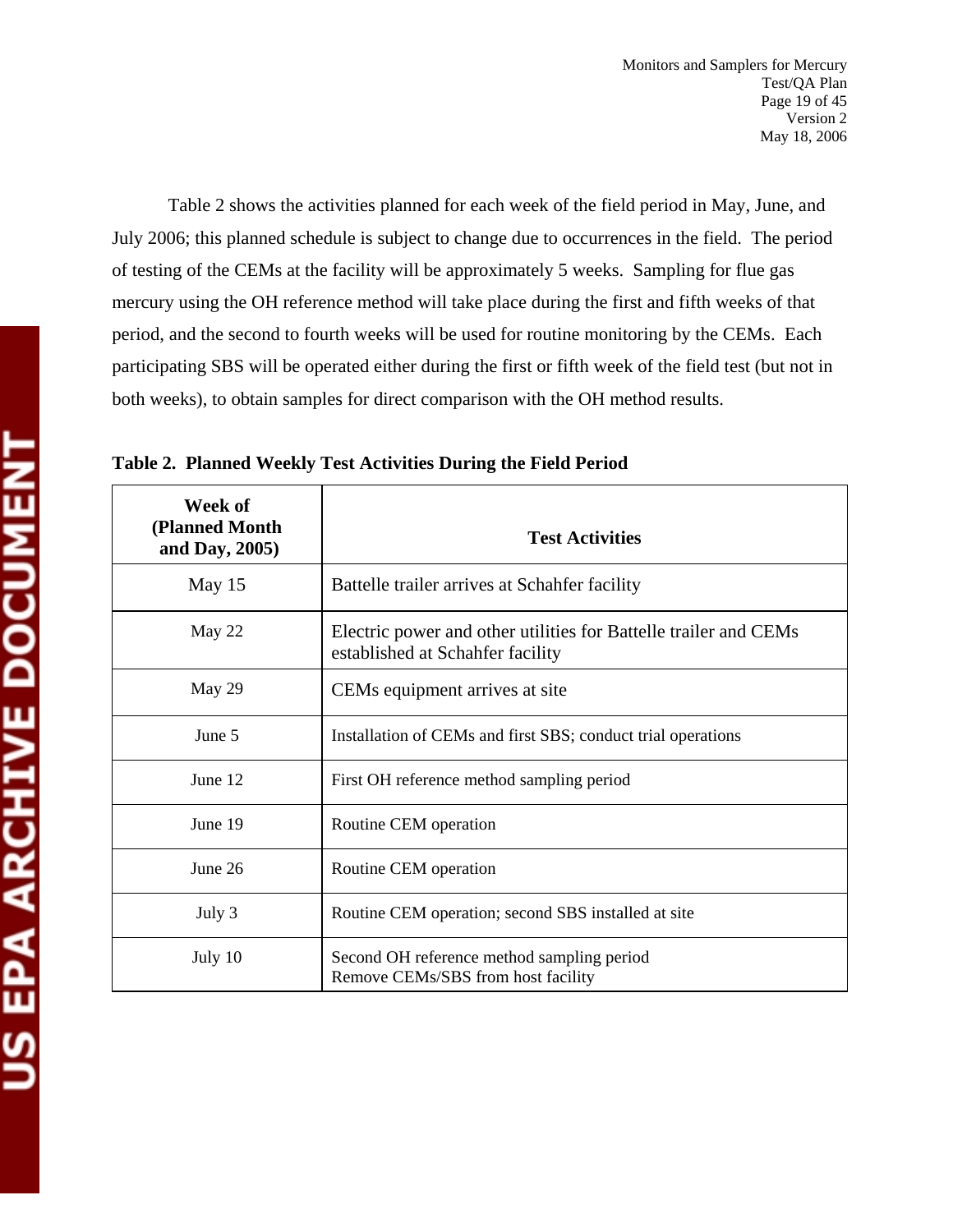If performance of conceptual Instrumental Analyzer Procedure procedures is feasible, those procedures will likely be carried out in the week of June 5, at the start of the field test period. In substantial portions of the field period, the CEMs will routinely sample stack gas mercury, to allow assessment of operational factors and data completeness in continuous operation. During the two OH reference method sampling periods, the CEM and SBS vendors may operate their own instruments. However, during routine operational periods Battelle or host facility staff will operate the instruments.

#### **A6.3 Test Facility**

The host facility for the mercury CEM/SBS verification will be the Schahfer Generating Station, located near Wheatfield, Indiana, approximately 20 miles south of Valparaiso, Indiana. The Schahfer plant consists of four units (designated 14, 15, 17, and 18), with a total rated capacity of about 1,000 MW. The CEM/SBS verification is planned to be conducted at Unit 17, however Unit 18 is a twin of Unit 17 and could be used in the event of unavailability of Unit 17. Unit 17 of the Schahfer plant burns pulverized Illinois subbituminous coal, and has an electrostatic precipitator (ESP) and a wet flue gas desulfurization (FGD) unit.

Flue gas from Unit 17 feeds into a stack which is a free standing concrete chimney with an internal liner. The elevation of the top of the stack is 1,164 feet, and grade elevation is 665 feet, so the height of the stack is 499 feet above grade. Emission test ports and penetrations in the concrete chimney and liner for the continuous opacity monitor and the  $SO_2$  and  $NO<sub>x</sub>$  CEMs are located at a platform approximately 8 feet wide that encircles the outside of the stack at elevation 1,035 feet (370 feet above grade). This platform can be accessed from the ground by an elevator of three-person capacity. The stack diameter at this platform level is 22 feet 6 inches, so the total flow area is 397.6 square feet. The last flow disturbance is at the FGD connection to the stack liner at about elevation 793 feet (128 feet above grade). Thus the emission test ports are over 10 stack diameters downstream from the last flow disturbance and nearly 6 diameters upstream from the stack exit. Data for  $SO_2$  and  $NO_x$  show no stratification in the stack gas at the 370 foot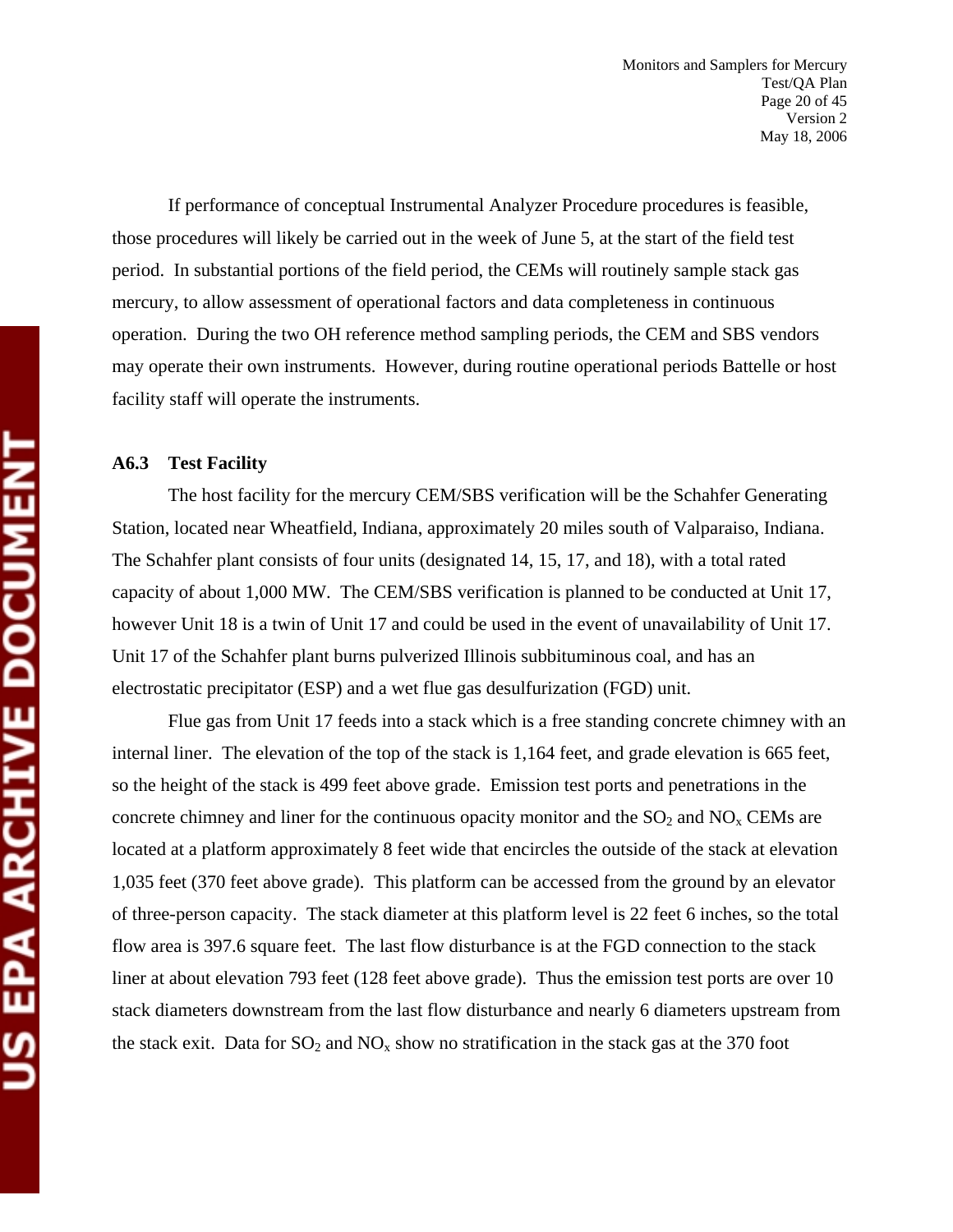platform level. The stack gas is at slight positive pressure relative to atmospheric pressure at this point in the stack.

Four available emission test ports are located about 4 feet above the platform at the 370 foot level, at 90º intervals around the circumference of the stack, and are standard 4 inch ports with #125 flanges. These four ports will be the sampling points for all mercury CEMs/SBSs and OH reference method sampling in this verification. One port will be used for the OH method, and the other three for Hg CEMs/SBSs. Each CEM/SBS will sample at a single point in the stack, and the OH method will likewise sample at a corresponding single point, i.e., no traversing will be done. The fixed sampling point for the OH method and for each CEM/SBS will be at one meter inside the inner liner of the stack at each respective port location. The total distance through the wall of the stack (i.e., from each port flange to the inner wall of the liner) is approximately 4 feet 5 inches, so each CEM/SBS vendor will need to provide a sampling probe at least 7 feet 8 inches long to extend through the wall and one meter into the stack gas flow. Exact dimensions will be provided to participating CEM/SBS vendors so that they can prepare a probe of the correct dimensions.

The mercury analysis portion of any CEM undergoing testing will be located at ground level near the stack, in a trailer to be provided by Battelle. As a result, CEM vendors will be required to provide a suitable sampling probe for filtering and conditioning the stack gas, and any needed sampling lines (at least 450 feet in length) to connect their CEM to their sampling probe at the stack. This requirement is consistent with the expected CEM configuration, if a Hg CEM were to be installed permanently at the Schahfer facility.

Any SBSs undergoing testing will be located on the platform 370 feet above grade. SBS vendors will also be required to provide a suitable sampling probe for appropriately filtering and conditioning stack gas for sorbent trap sampling. If feasible, an electronic signal (e.g., 4-20 mA output) indicating the stack gas flow rate will be provided to each SBS for use in controlling the sampler flow rate.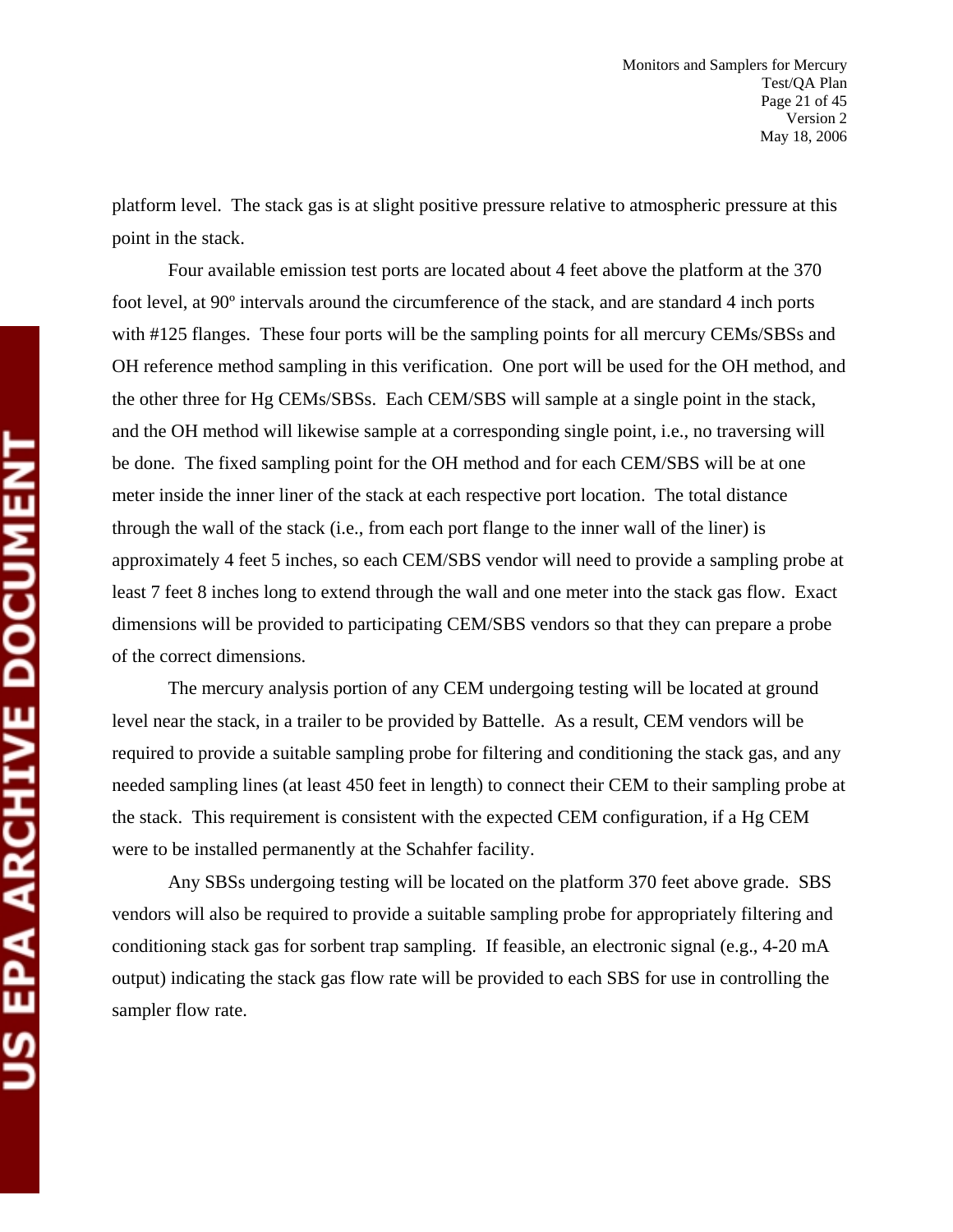Table 3 summarizes the flue gas characteristics at the Schahfer Unit 17 stack, showing the typical values of key parameters and constituents. As noted above, stack gas pressure is slightly positive at the sampling ports to be used in this study. Total vapor-phase mercury levels in the stack are expected to be about 1 microgram per dry standard cubic meter (μg/dscm), with a preponderance of elemental mercury, based on recent measurements.

| <b>Parameter</b>              | <b>Typical Value</b> |
|-------------------------------|----------------------|
| Temperature (°F)              | 130                  |
| Moisture $(\%)$               | 15                   |
| $CO2(\%)$                     | 11.5                 |
| $NOx$ (ppm)                   | 120                  |
| $SO2$ (ppm)                   | 150                  |
| Particulate matter (grs/acf)  | 0.000579             |
| Total mercury vapor (µg/dscm) |                      |

**Table 3. Typical Stack Gas Characteristics at the Schahfer Generating Station** 

### **A7 QUALITY OBJECTIVES**

This verification test will evaluate the performance of CEMs and SBSs for determining mercury in the flue gas of a coal-fired power plant. This evaluation will include a comparison of results to those of the OH reference method for flue gas mercury.<sup>1</sup> The quality of the reference measurements will be assured by adherence to the requirements of the OH method, including the QA/QC requirements and acceptance criteria for solution and field blanks, spiked samples, replicate precision, measurement accuracy, and continuing calibration standards.<sup>1</sup> In addition, all OH reference measurements will be made with paired trains, and the percent relative standard deviation (%RSD) of each data pair must be  $\leq 10\%$  (at mercury levels >1.0 µg/dscm), or  $\leq 20\%$  (at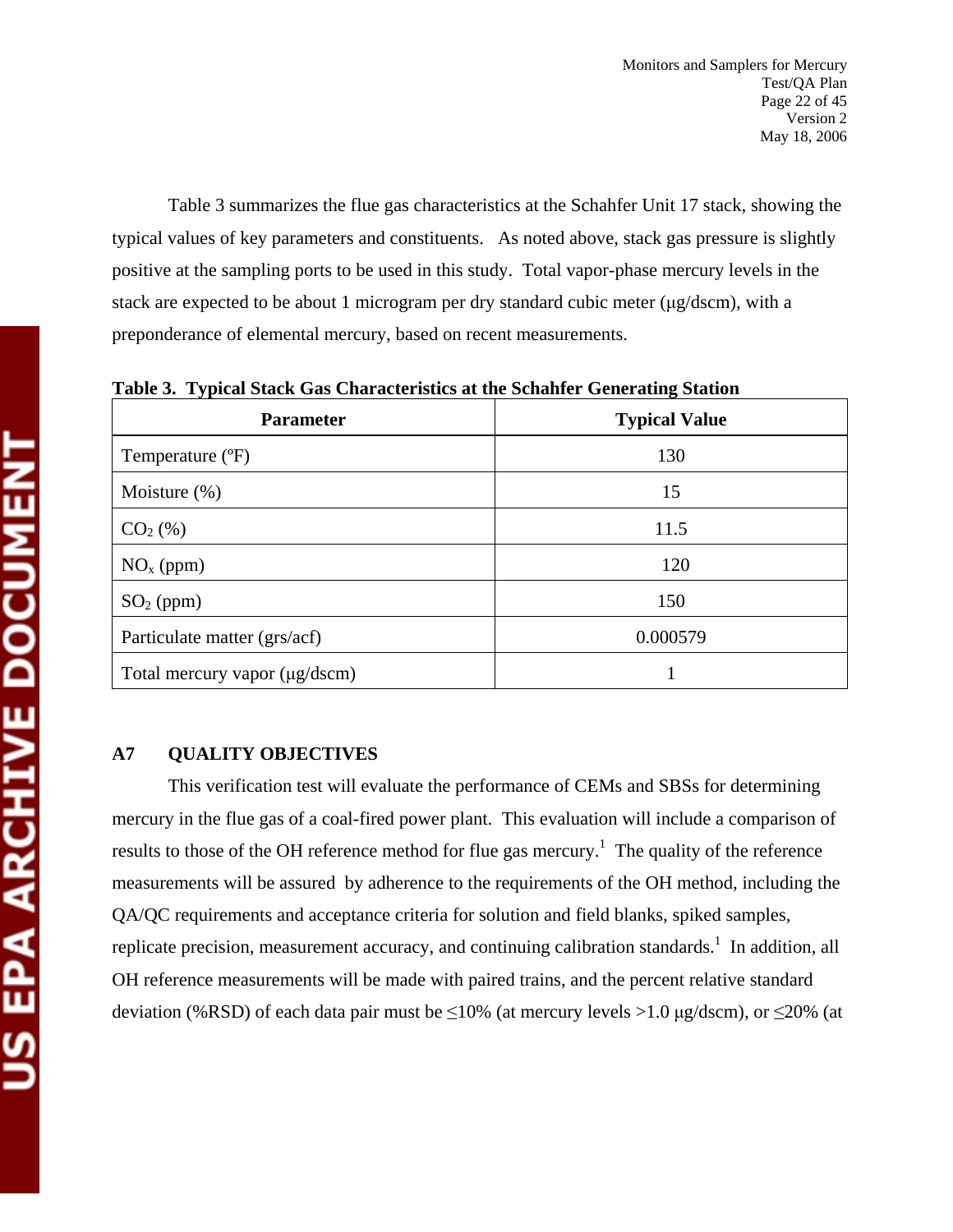mercury levels  $\leq 1.0$  μg/dscm). Data not meeting this criterion will be excluded from comparison to the CEM/SBS results.

These QA/QC requirements will be augmented by a Technical Systems Audit (TSA), and by independent performance evaluation (PE) audit comparisons. These additional QA procedures will be carried out by Battelle. The PE audit will involve comparisons to an instrument or calibration standard that is different from those used as the basis for the reference mercury measurements. These comparisons are meant to independently confirm that the reference measurements are being performed correctly and provide accurate results. The planned audit procedures are described in Section C1. The EPA Quality Manager also may conduct an independent TSA, at her discretion.

#### **A8 SPECIAL TRAINING/CERTIFICATION**

Documentation of training related to technology testing, field testing, data analysis, and reporting is maintained for all Battelle technical staff in training files at their respective locations. Documentation of the expertise and experience of ARCADIS staff in OH reference method sampling and analysis is similarly available. The Battelle Quality Manager may verify the presence of appropriate training records prior to the start of testing. If Battelle or Schahfer facility staff operate and/or maintain a CEM or SBS during the verification test, the CEM/SBS vendor will be required to train those staff prior to the start of testing. Battelle will document this training with a consent form, signed by the vendor, that states which specific Battelle/Schahfer staff have been trained on the respective CEM/SBS. Battelle technical staff will have a minimum of a bachelor's degree in science/engineering or have equivalent work experience.

#### **A9 DOCUMENTATION AND RECORDS**

The records for this verification test will be contained in the test/QA plan, chain-ofcustody forms, laboratory record books (LRB), data collection forms, electronic files (both raw data and spreadsheets), and the final verification report. All of these records will be maintained in the Verification Testing Leader's office during the test and will be transferred to permanent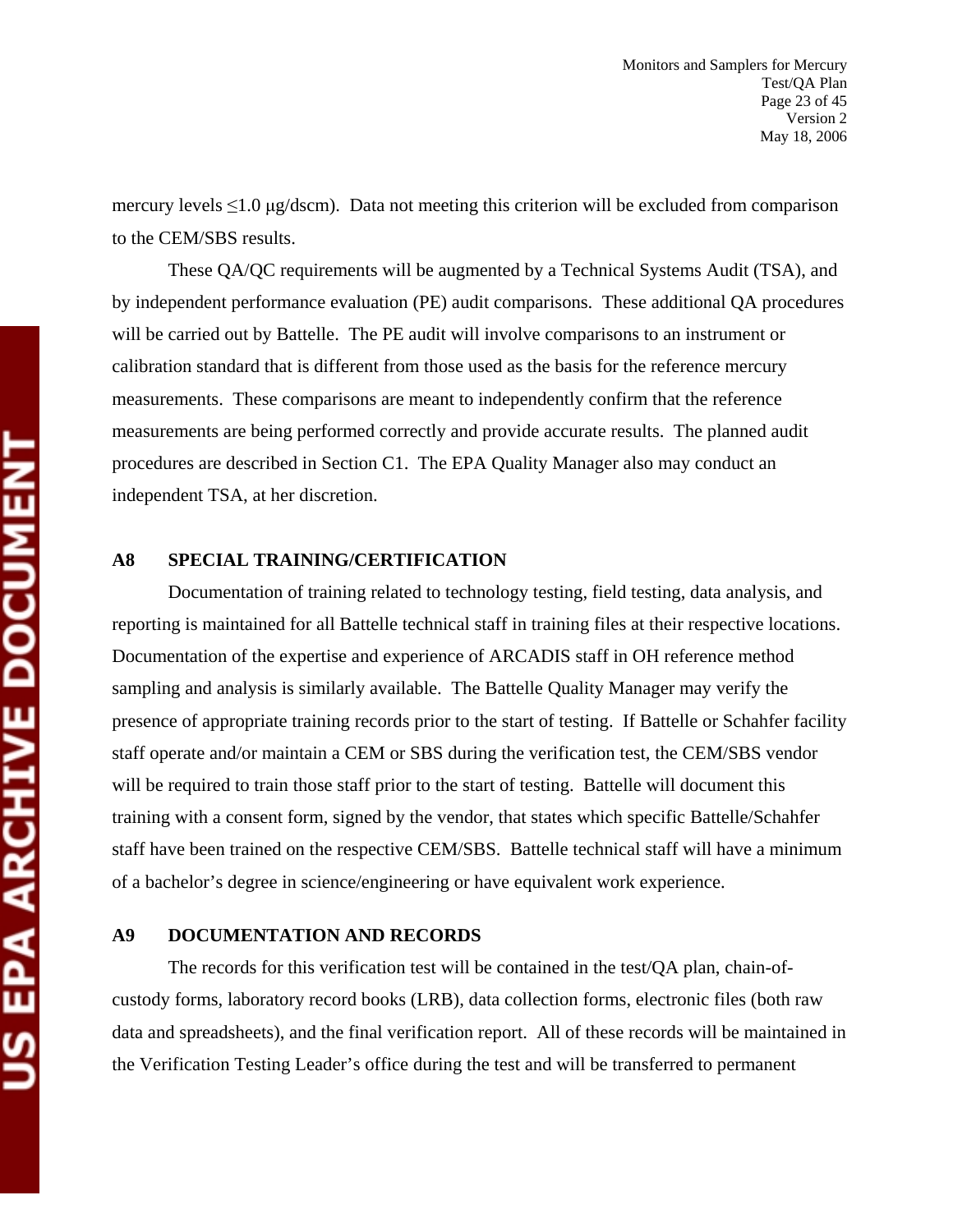storage at Battelle's Records Management Office at the conclusion of the verification test. All Battelle LRBs are stored indefinitely, either by the Verification Testing Leader or Battelle's Records Management Office. EPA will be notified before disposal of any files. The documentation and results of the OH reference measurements made by ARCADIS will be submitted to Battelle after completion of all sample analyses, review of the OH data, and calculation of flue gas mercury concentrations. Section B10 further details the data recording practices and responsibilities.

All written records must be in ink. Any corrections to notebook entries, or changes in recorded data, must be made with a single line through the original entry. The correction is then to be entered, initialed, and dated by the person making the correction. In all cases, strict confidentiality of data from each vendor's CEM/SBS, and strict separation of data from different CEMs/SBSs, will be maintained. Separate files (including manual records, printouts, and/or electronic data files) will be kept for each CEM/SBS.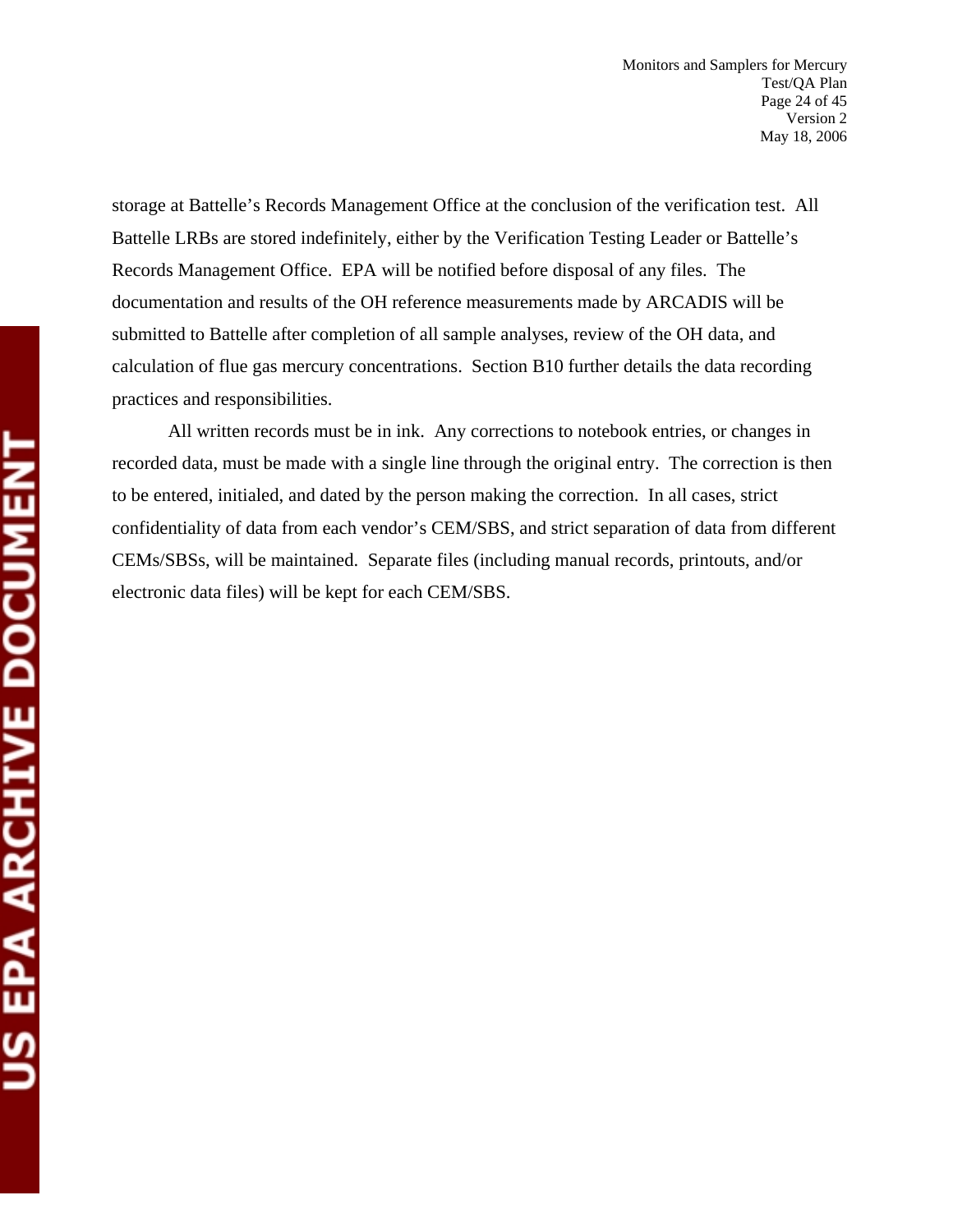#### **SECTION B MEASUREMENT AND DATA ACQUISITION**

#### **B1 EXPERIMENTAL DESIGN**

This test/QA plan addresses verification of CEMs or SBSs for flue gas mercury by evaluating the accuracy of mercury measurements, the linearity and stability of CEM response to zero and span gases, and the ease of use, reliability, and maintenance needs of each CEM/SBS. Specifically, both mercury CEMs and SBSs will be evaluated for the following performance parameters:

- Relative Accuracy
- Data Completeness
- Operational factors such as ease of use, maintenance and data output needs, power and other consumables use, reliability, and operational costs.

Mercury CEMs will also be evaluated relative to the following performance criteria based on the Part 75 requirements:<sup>4</sup>

- Linearity
- 7-Day Calibration Error
- Cycle Time

Relative accuracy will be determined for each CEM and SBS by comparison of flue gas vapor phase mercury results to simultaneous results from a reference method of mercury measurement, in this case the OH method.<sup>1</sup> For CEMs that speciate the vapor-phase mercury (e.g., that determine elemental and total mercury, and infer oxidized mercury by difference), relative accuracy will be determined for each mercury fraction. Linearity will be determined by comparison of CEM readings to known elemental mercury concentrations, when mercury standards are supplied to the CEM and pass through the CEM's inlet filter at a flow rate that exceeds the inlet flow of the CEM. Calibration error will be evaluated by similar comparison of CEM readings on mercury standard and zero gases performed once each day over a consecutive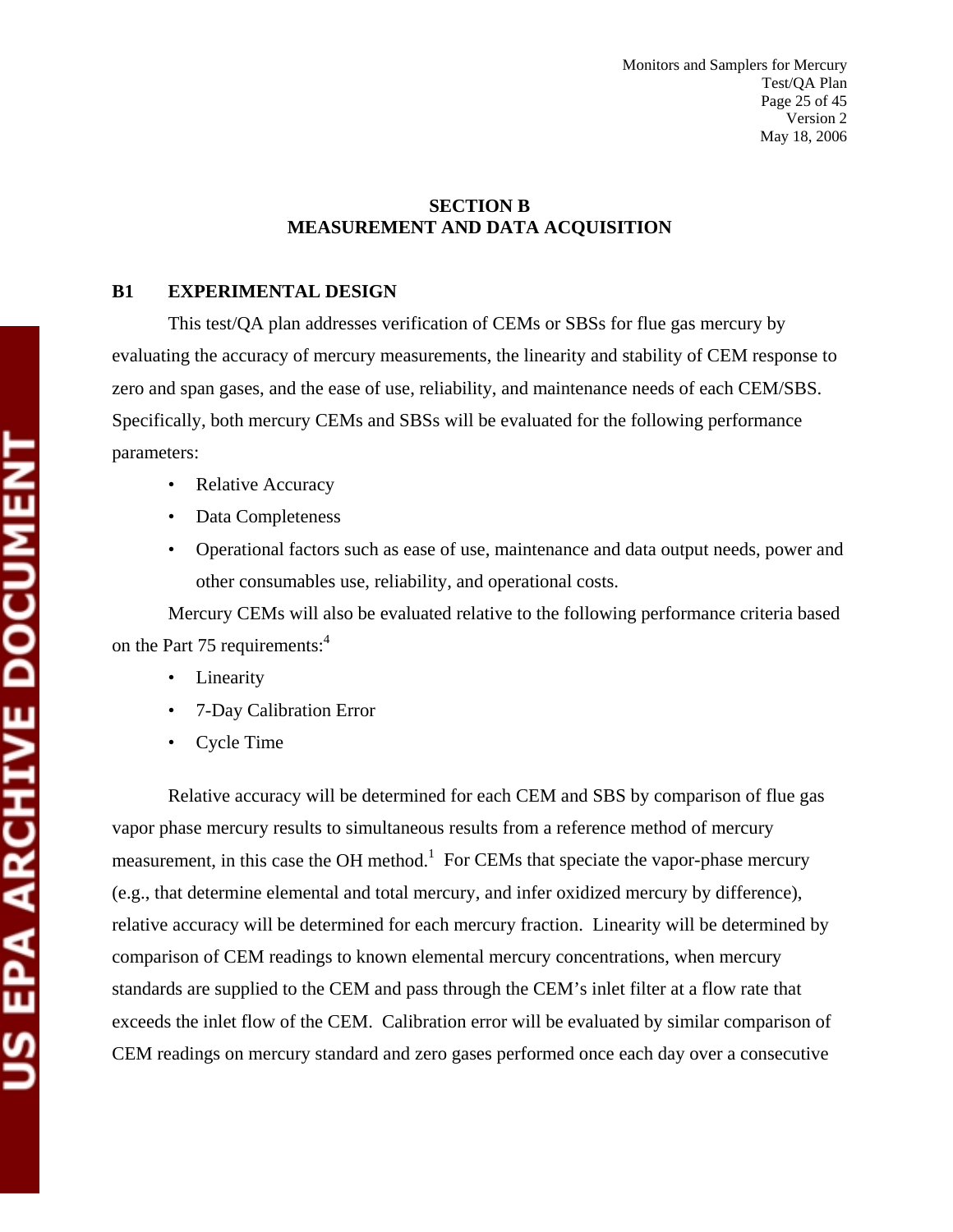seven-day period. Cycle time will be evaluated in terms of the time response of a CEM when switching between stack gas and a zero gas or upscale elemental mercury standard gas supplied at the CEM's inlet. Data completeness will be assessed as the percentage of maximum data return that is achieved by each CEM or SBS over the test period. Operational factors will be evaluated by means of operator observations, and records of needed maintenance, vendor activities, and expendables use.

Testing for CEM linearity, 7-day calibration error, and cycle time will rely upon mercury calibration sources internal to each CEM. To the extent possible, test procedures for CEM linearity, 7-day calibration error, and cycle time will be carried out prior to the OH method sampling conducted to assess relative accuracy, as is recommended in 40 CFR Part 75.<sup>4</sup> However, should the test schedule not allow that sequence of testing, Battelle will coordinate with the CEM vendors to reach agreement on an acceptable schedule of testing.

Additional tests may be done on each CEM by ARCADIS staff, provided suitable coordination with other ongoing EPA test programs can be achieved. One such test would be a system integrity check, performed by supplying an oxidized vapor-phase mercury standard through the CEM's inlet filter at a flow rate that exceeds the inlet flow of the CEM. Evaluation of dynamic spiking capabilities appropriate to the IRM procedures<sup>2</sup> may also be conducted.

#### **B1.1 Test Procedures**

The following sections describe the test procedures that will be used to evaluate each of the performance parameters listed above.

#### *B1.1.1 Relative Accuracy*

The relative accuracy of each CEM and SBS will be evaluated by comparison of their Hg results to simultaneous results obtained by sampling of stack gas with the OH method. In each of two separate weeks of the field test period, ARCADIS will conduct a series of 12 OH runs, each of at least two hours in duration, using paired OH trains. The elemental, oxidized, and/or total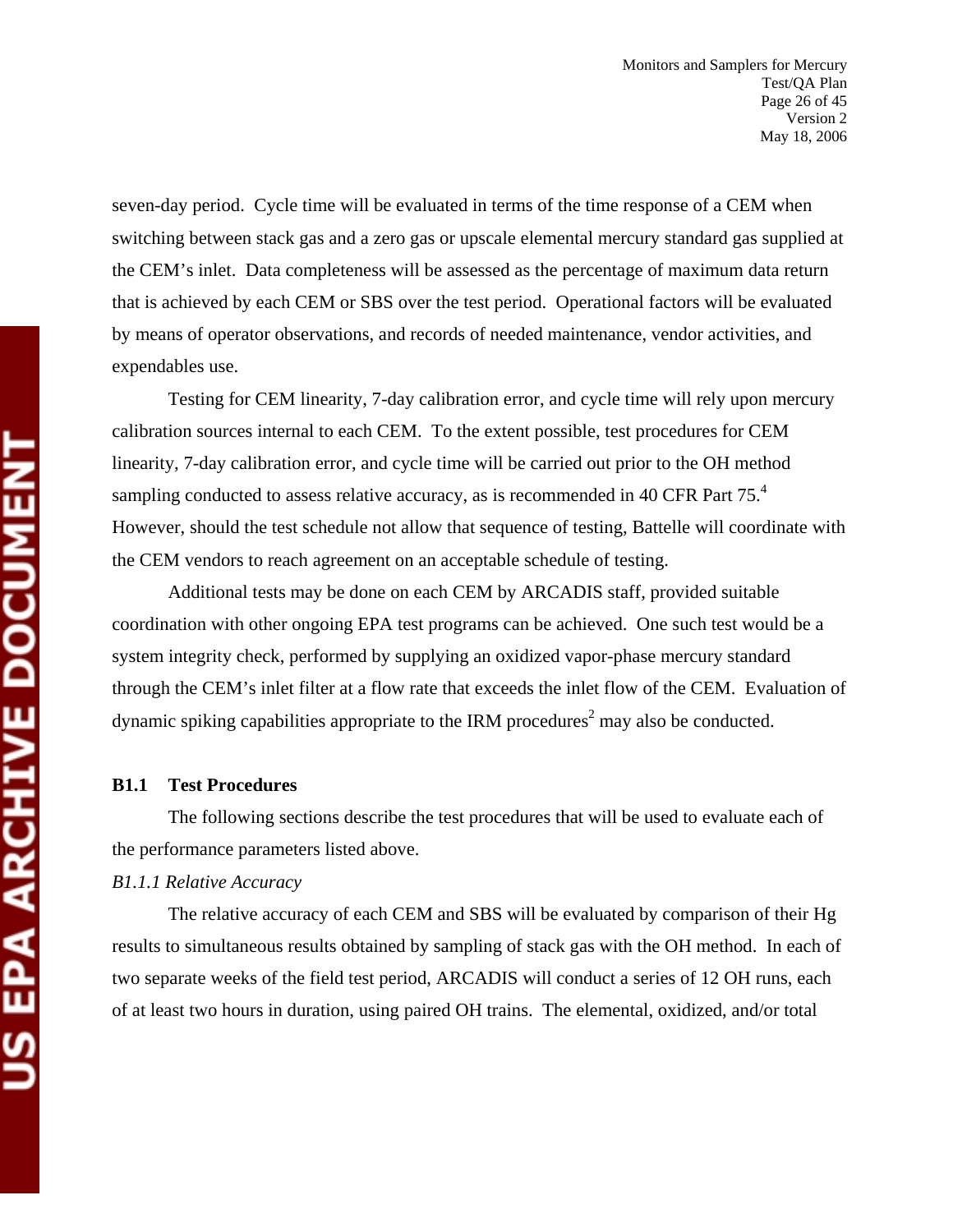vapor-phase mercury determined by the reference method will be compared to corresponding results from each CEM and SBS, averaged over the period of each OH run.

To assure comparability of the CEM/SBS and OH results, each reference method sampling run will start no sooner than a time previously agreed upon with the CEM/SBS vendors. The vendors will be given at least 15 minutes notice prior to the start of each reference sampling run. However, there will be no obligation to delay the start of a reference method run because of a lack of readiness on the part of a CEM/SBS vendor. No more than three OH test runs will be conducted on any single day; it is expected that two runs per day will be the norm. Vendors will be notified at the end of each test day of the exact start and stop times of each OH run, so that they can report average concentrations that correspond directly to the OH reference sampling periods.

Each CEM/SBS will sample at a single point, non-isokinetically, one meter into the stack gas flow from the inner wall of the stack. OH method sampling will also be conducted at a corresponding single point, isokinetically, at one meter from the stack wall. Although traversing of the OH sampling probe is called for by the OH method,<sup>1</sup> the single-point OH sampling planned here was chosen after consultation with EPA and ARCADIS staff, because of the large size of the stack (and consequent difficulty of properly traversing), the limited number of sampling ports, and the observed lack of stratification of  $NO<sub>x</sub>$  and  $SO<sub>2</sub>$ , as noted in Section A6.3..

The OH trains will be dismantled for sample recovery in the field by ARCADIS staff, and all collected sample fractions will be logged and stored for transfer to the analytical laboratory. All sample handling, QA/QC activities, and mercury analyses will be conducted by ARCADIS, adhering to the requirements of the OH method.<sup>1</sup> Only the vapor phase mercury fractions (as opposed to particulate mercury) will be analyzed. Subsequent to mercury analysis, ARCADIS will review the data, and report final mercury results from all trains in units of micrograms per dry standard cubic meter ( $\mu$ g/dscm), corrected to 7%  $O_2$ . The results from the paired OH trains will be subjected to the data acceptance criteria noted above in Section A7. Results from paired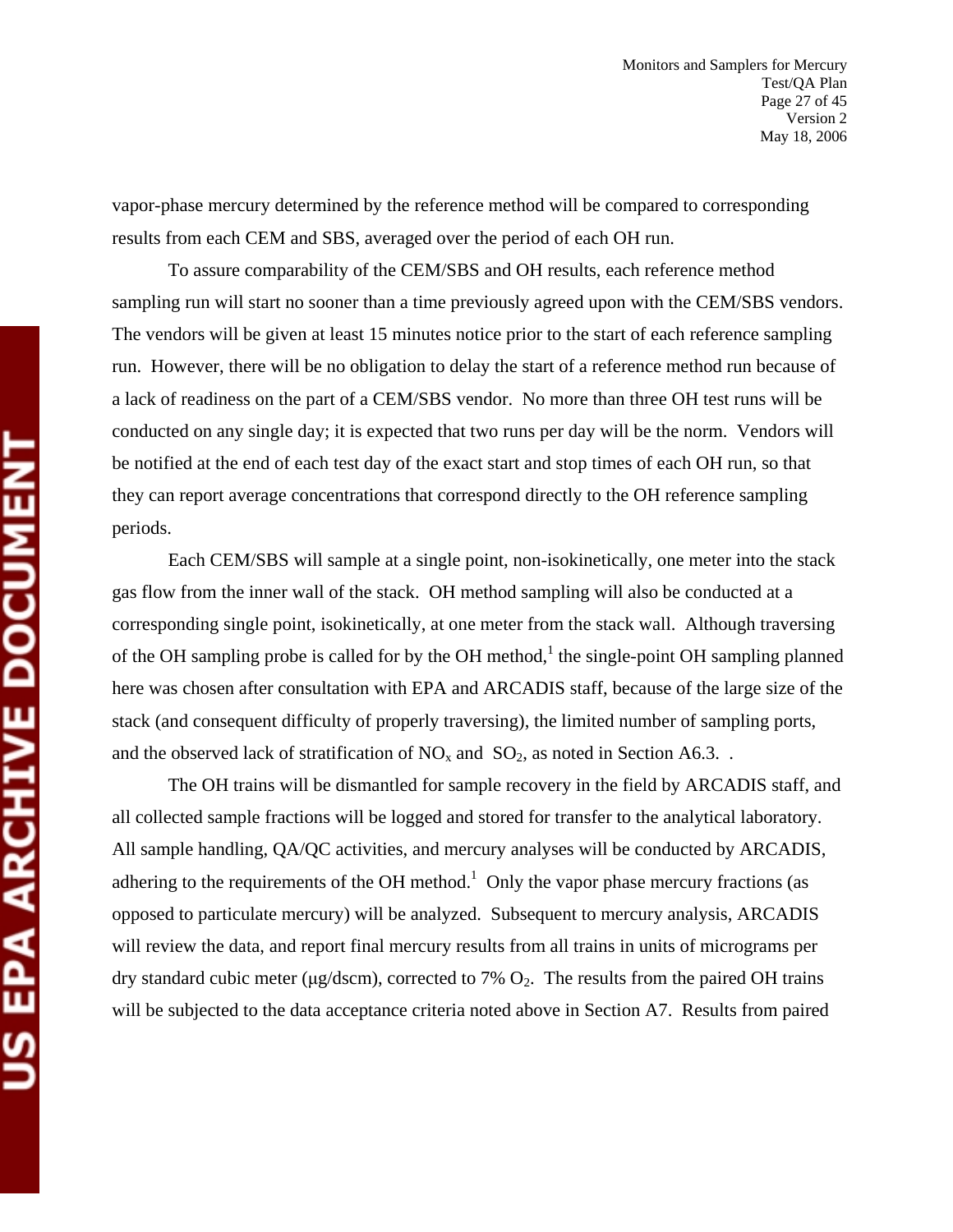trains meeting those criteria will then be averaged together, to produce the final reference data used for comparison to the CEM results.

#### *B1.1.2 Linearity*

Linearity of CEM response will be evaluated by challenging the CEM with low, medium, and high concentration elemental mercury standard gases (i.e., 20 to 30%, 50 to 60%, and 80 to 100% of the full scale of the CEM, respectively), using a calibration source provided by the respective CEM vendor. These standards will be supplied to the CEM in non-repetitive triplicate, through the CEM's inlet filter at a rate that exceeds the CEM's inlet flow rate. Each challenge will be maintained long enough to achieve a stable response on the CEM being tested, before moving to the next challenge gas. The response of each CEM to each challenge will be recorded, and compared to the known Hg level of the standards, as described in Section B1.2.2. *B1.1.3 7-Day Calibration Error* 

At approximately 24-hour intervals over seven consecutive days, each CEM will be challenged with zero gas and a relatively high elemental mercury standard (i.e., 80 to 100% of the full scale of the CEM) using a calibration source provided by the respective CEM vendor. These challenge gases will be supplied to the CEM through the CEM's inlet filter at a rate that exceeds the CEM's inlet flow rate. Each such challenge will be maintained long enough to achieve a stable response on the CEM being tested. The CEM must record the test data in such a way that any adjustments to CEM response made automatically can be determined and recorded.

#### *B1.1.4 Cycle Time*

Cycle time of each CEM will be determined by monitoring CEM readings while switching from sampling of zero gas to sampling of stack gas, and from sampling a high level (80 to 100% of scale) elemental mercury standard to sampling stack gas. The former procedure will determine the upscale response time, and the latter the downscale response time. In each case the response time will be determined as the elapsed time needed to achieve 95 percent of the change from one stable CEM reading to the next.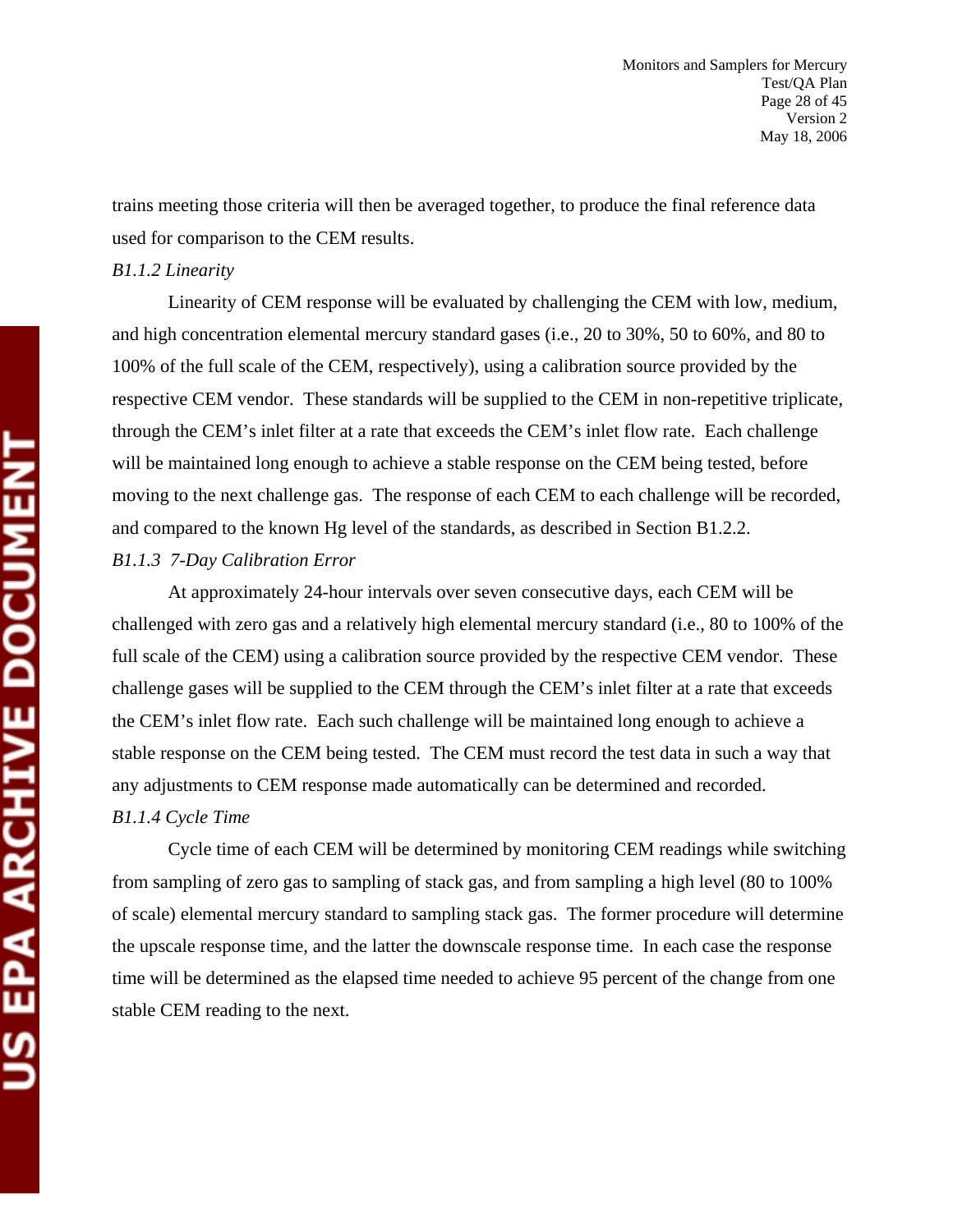#### *B1.1.5 Data Completeness*

No additional test procedures will be carried out specifically to address data completeness. This parameter will be assessed based on the overall data return achieved by each CEM/SBS. *B1.1.6 Operational Factors* 

Operational factors such as maintenance needs, data output, consumables use, ease of use, etc., will be evaluated based on observations recorded by Battelle and facility staff, and in some cases by information from the CEM/SBS vendors. A separate laboratory record book will be maintained at the host facility for each CEM/SBS undergoing testing, and will be used to enter daily observations on these factors. Examples of information to be recorded in the record books include the daily status of diagnostic indicators for a CEM; use or replacement of any consumables; the effort or cost associated with maintenance or repair; vendor effort (e.g., time on site) for repair or maintenance; the duration and causes of any CEM/SBS down time or data acquisition failure; and operator observations about ease of use of the CEM. These observations will be summarized to aid in describing CEM/SBS performance in the verification report on each CEM.

## *B1.1.7 Other Possible Tests B1.1.7.1 System Integrity Check*

If a reference source of oxidized mercury is available, the CEMs will be challenged with that source as a check on the efficiency of sampling and conversion of oxidized mercury. This test will be performed by supplying the oxidized mercury challenge gas to the CEM through the CEM's inlet filter at a rate that exceeds the CEM's inlet flow rate. The difference between the challenge mercury concentration and the CEM's reading will be calculated as a percentage of the CEM's span value.

#### *B1.1.7.2 Dynamic Spiking*

If dynamic spiking experiments can be scheduled, calculations of dynamic spiking performance may include the spike recovery percentage, the relative standard deviation (RSD) of replicate spike recovery percentages at each spike concentration, and the absolute differences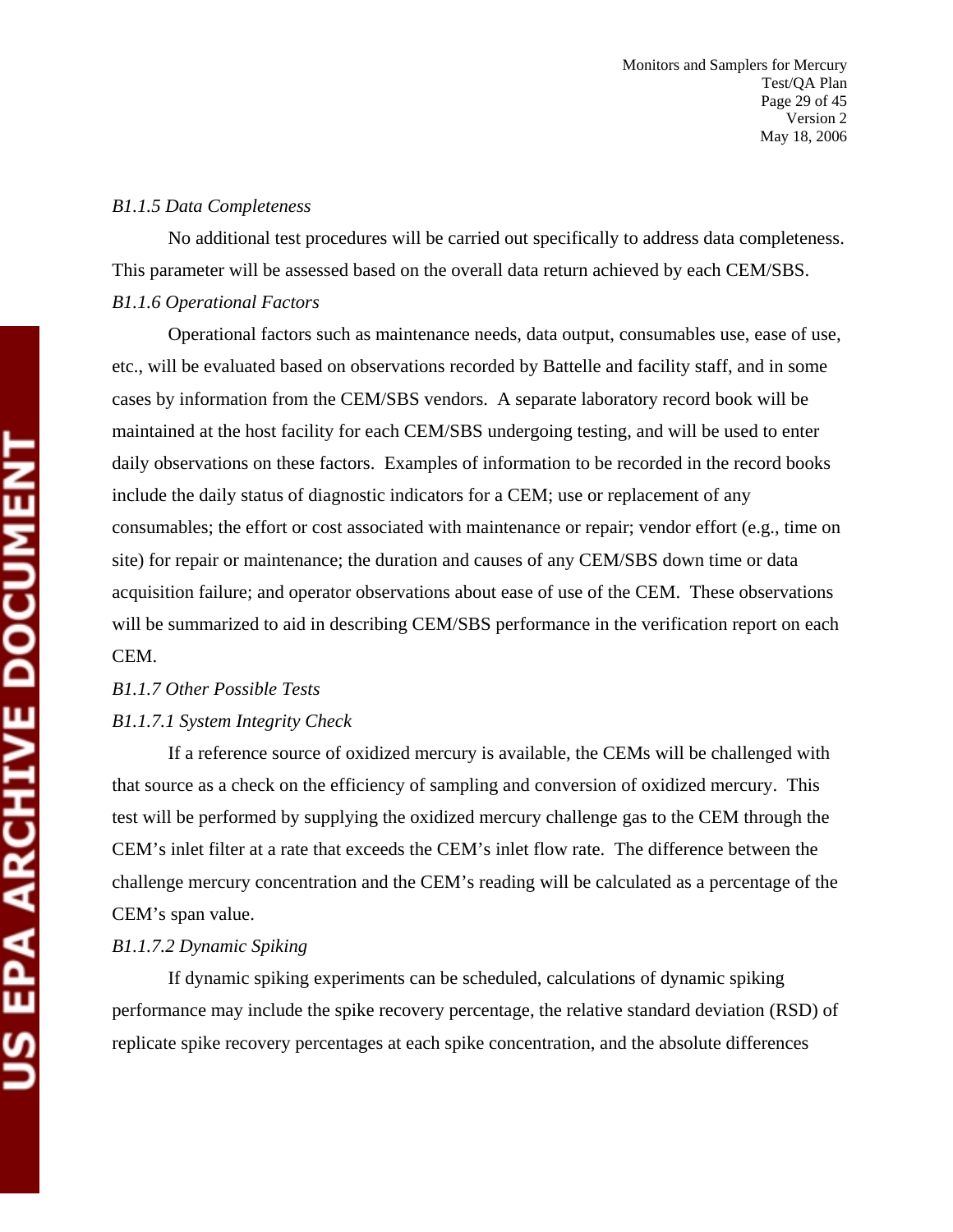between the delivered spike concentration and the average CEM reading at each concentration. These calculations will be made using the equations specified in Section 12 of the conceptual Instrumental Analyzer Procedure.<sup>2</sup> The target criteria noted for these results in Section 13.5 of the procedure are 100 ( $\pm$ 5) or 100 ( $\pm$ 10) percent spike recovery,  $\leq$  5 percent RSD for replicate spike recoveries at each spike concentration, and differences between the spike and CEM readings of  $\leq$  0.2  $\mu$ g/m<sup>3</sup>.

#### **B1.2 Statistical Analysis**

The statistical methods and calculations used for evaluation of the quantitative performance parameters are described in the following sections. Several performance parameters will be evaluated only for the CEMs, and not for the SBSs.

#### *B1.2.1 Relative Accuracy*

The relative accuracy (RA) of the Hg CEMs/SBSs with respect to the OH reference method results will be assessed as a percentage, using Equation 1:

$$
RA = \frac{|\overline{d}| + t_{n-1}^{\alpha} \frac{S_d}{\sqrt{n}}}{\overline{x}} \times 100\%
$$
 (1)

where *d* refers to the difference between the OH reference mercury concentration and the average CEM/SBS reading over the OH sampling period, and *x* corresponds to the OH reference mercury concentration.  $S_d$  denotes the sample standard deviation of the differences, while  $t^{\alpha}_{n-1}$  is the t value for the 100(1 -  $\alpha$ )th percentile of the distribution with n-1 degrees of freedom. The RA will be determined for an α value of 0.025 (i.e., 97.5% confidence level, one-tailed). Relative accuracy will be calculated separately for each component of vapor-phase mercury that is measured by the respective CEM/SBS (i.e., elemental, oxidized, or total), and will be calculated separately for the two different periods of OH reference method sampling. All paired OH data meeting the PS-12A quality criteria will be eligible for inclusion in the calculation of relative accuracy. However, for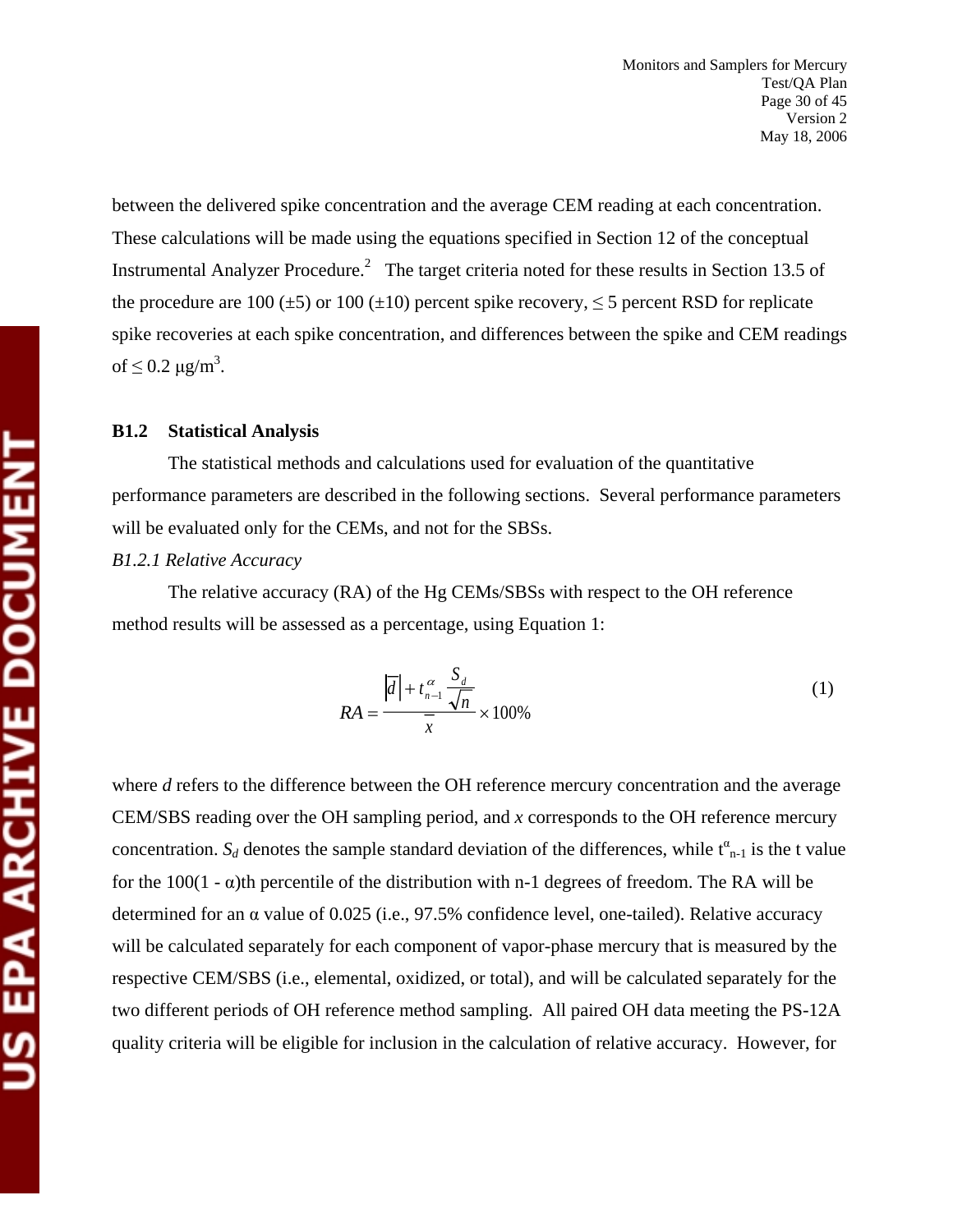each of the OH sampling periods, if more than nine OH results meet the acceptance criteria, then selected OH results may be omitted from the calculation, provided that at least nine results are included in the calculation. If nine or fewer OH results meet the acceptance criteria in an OH sampling period, then all acceptable results must be used in the calculation (none can be omitted). *B1.2.2 Linearity* 

The linearity of CEM response will be assessed by comparing the CEM responses to the elemental mercury standard concentrations, using Equation A-4, from 40 CFR Part 75, Appendix A:

$$
LE = \frac{|R-A|}{R} \times 100
$$
 (2)

where LE is the linearity error at each concentration, R is the reference mercury concentration supplied to the CEM, and A is the average of the triplicate CEM readings at each concentration. *B1.2.3 7-Day Calibration Error* 

The assessment of calibration error is based on the difference between the CEM responses and the mercury content of the standard gas. Calibration error will be calculated from the CEM responses to both the zero and upscale mercury concentrations for each of the seven consecutive days of this test. Specifically, calibration error will be calculated using Equation A-5 from 40 CFR Part 75, Appendix A:

$$
CE = \frac{|R-A|}{S} \times 100
$$
 (3)

where CE is the calibration error as a percentage of the CEM span value, R is the reference mercury concentration supplied to the CEM, A is the CEM response to the reference gas, and S is the span value of the instrument. For this verification, a span value of 10 micrograms per standard cubic meter is assumed, consistent with Section 2.1.7 of 40 CFR Part 75.<sup>4</sup>

## *B1.2.4 Cycle Time*

The upscale and downscale cycle times (essentially the rise and fall times) of CEM response will be determined as the elapsed time needed to achieve 95% of the final stable reading after switching from zero gas to stack gas, and from a high mercury standard to stack gas,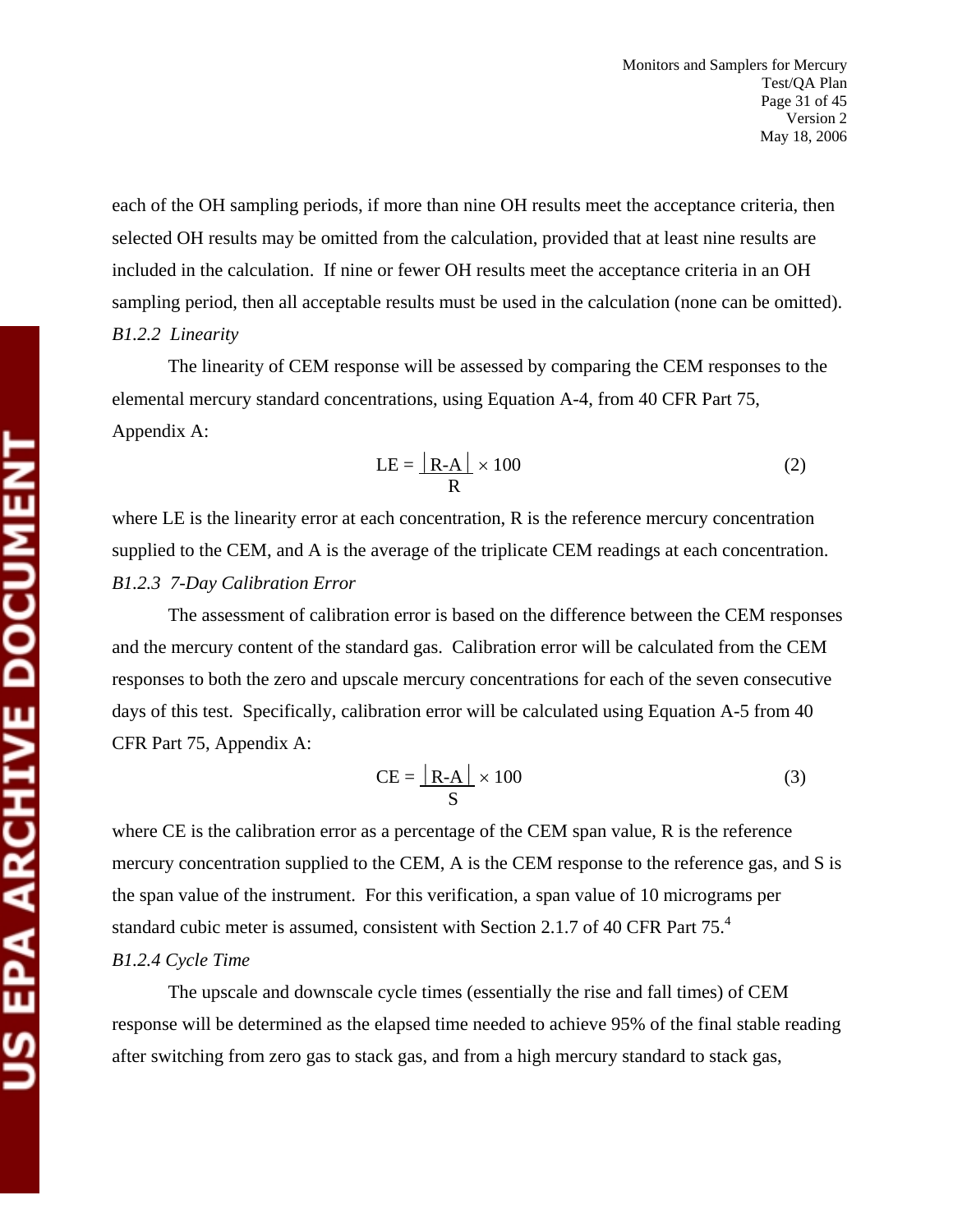respectively. The slower (i.e., longer) of the two response times will be reported as the cycle time of the CEM.

#### *B1.2.5 Data Completeness*

Data completeness will be calculated as the percentage of the total possible data return over the entire field period that is achieved by each CEM/SBS. For a CEM, this calculation will use the total hours of data recorded from each CEM, divided by the total hours of data in the entire field period. The "field period" is defined to begin at the start of the first OH method run or mercury gas challenge, whichever comes first, and to end at the completion of the last OH method run or mercury gas challenge, whichever comes last. Only hours in which the CEM monitored stack gas or a challenge gas for at least half the hour will be included in the calculation. (Only hours in which Schahfer Unit 17 is operating will be included in the denominator of the calculation, i.e., an outage of the unit used for the verification will not be included in the test period for this calculation.) No distinction will be made in this calculation between data recorded during a specific test activity (e.g., data recorded for comparison to OH reference method data) and that recorded during routine stack gas monitoring during the field period. The causes of any substantial incompleteness of data return will be established from operator observations or vendor records, and noted in the discussion of data completeness results.

The SBSs will be operated only during the periods of OH reference method sampling. As a result, data completeness for the SBSs will be based on the fraction of total OH sampling periods that each SBS was sampling.

#### **B1.3 Reporting**

The statistical comparisons described above will be conducted separately for each of the CEMs/SBSs being tested, and information on the operational parameters will be compiled and reported. The data for each CEM/SBS will be kept separate from data for all other CEMs/SBSs, and no intercomparison of the CEM/SBs data will be performed at any time. A separate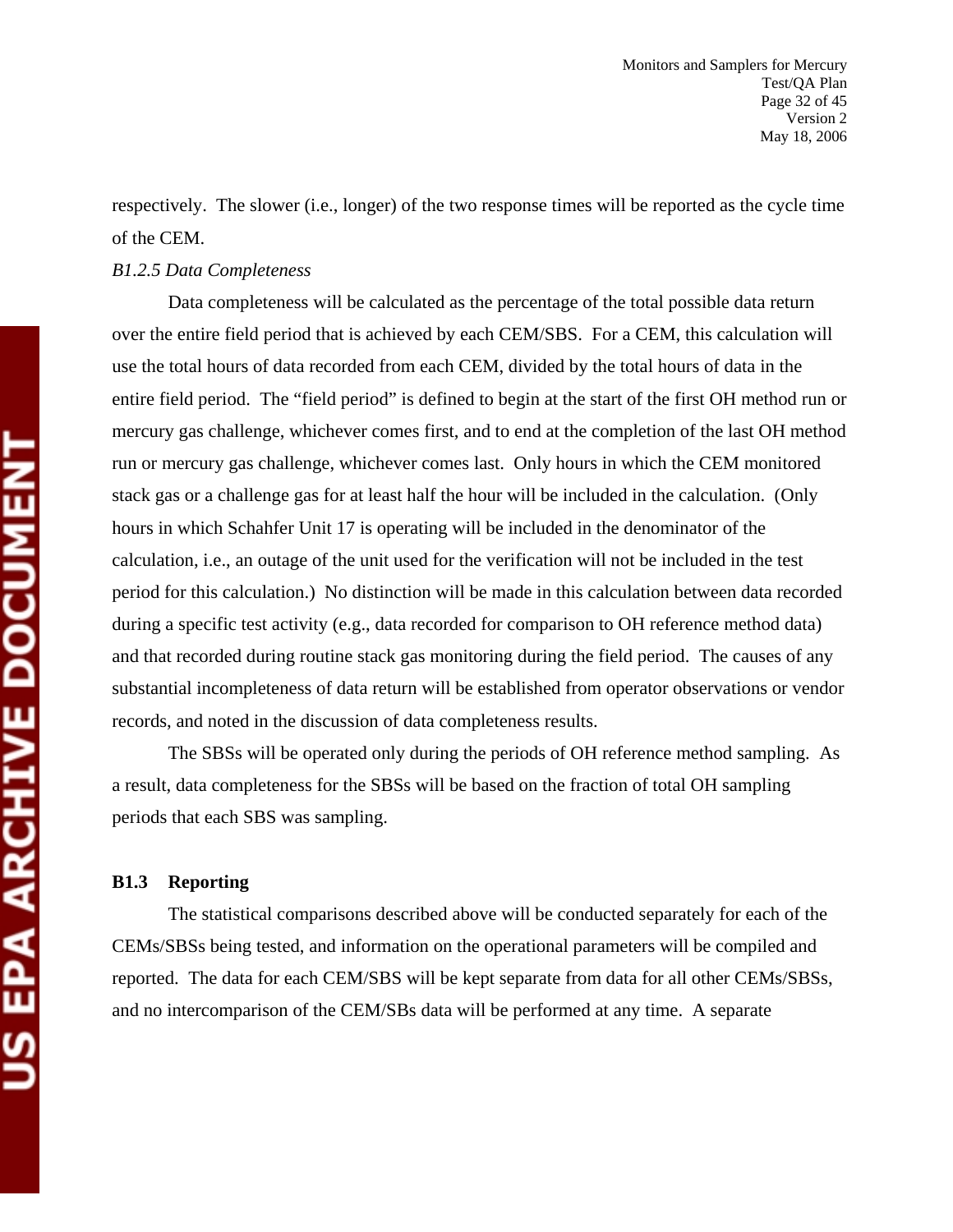verification report will be prepared for each CEM/SBS tested, that presents the test procedures and test data, as well as the results of the statistical evaluation of those data.

Operational aspects of the CEMs/SBSs will be recorded by testing staff at the time of observation during the field test, and summarized in the verification report. For example, descriptions of the data-acquisition procedures, use of vendor-supplied proprietary software, consumables used, repairs and maintenance needed, and the nature of any problems will be presented in the report. Each verification report will briefly describe the ETV program, the AMS Center, the host facility and its operating conditions, and the procedures used in verification testing. The results of the verification test will be stated quantitatively, without comparison to any other CEM/SBS tested, or comment on the acceptability of the technology's performance. Each draft verification report will first be subjected to review by the respective CEM/SBS vendor, then revised and subjected to a review by EPA, ICCI, NiSource/Schahfer, and/or other peer reviewers. The peer review comments will be addressed in further revisions of the report, and the peer review comments and responses will be tabulated to document the peer review process. The reporting and review process will be conducted according to the requirements of the AMS Center  $OMP.<sup>3</sup>$ 

#### **B2 REFERENCE SAMPLE COLLECTION**

The collection of reference samples will be conducted by ARCADIS, under subcontract to Battelle, according to the requirements of the Ontario Hydro method, ASTM D 6784-02, $^1$  as described above (Section B1.1.1). The use of paired trains, the recovery of samples, the preparation of calibration and QA samples, the analysis of samples for mercury, and the reporting of results will be carried out according to the ASTM method. Section B5 describes the QA/QC requirements of the OH method. In addition, independent audits of sampling procedures will be carried out by Battelle as part of the Technical Systems Audit procedure (Section C1.2)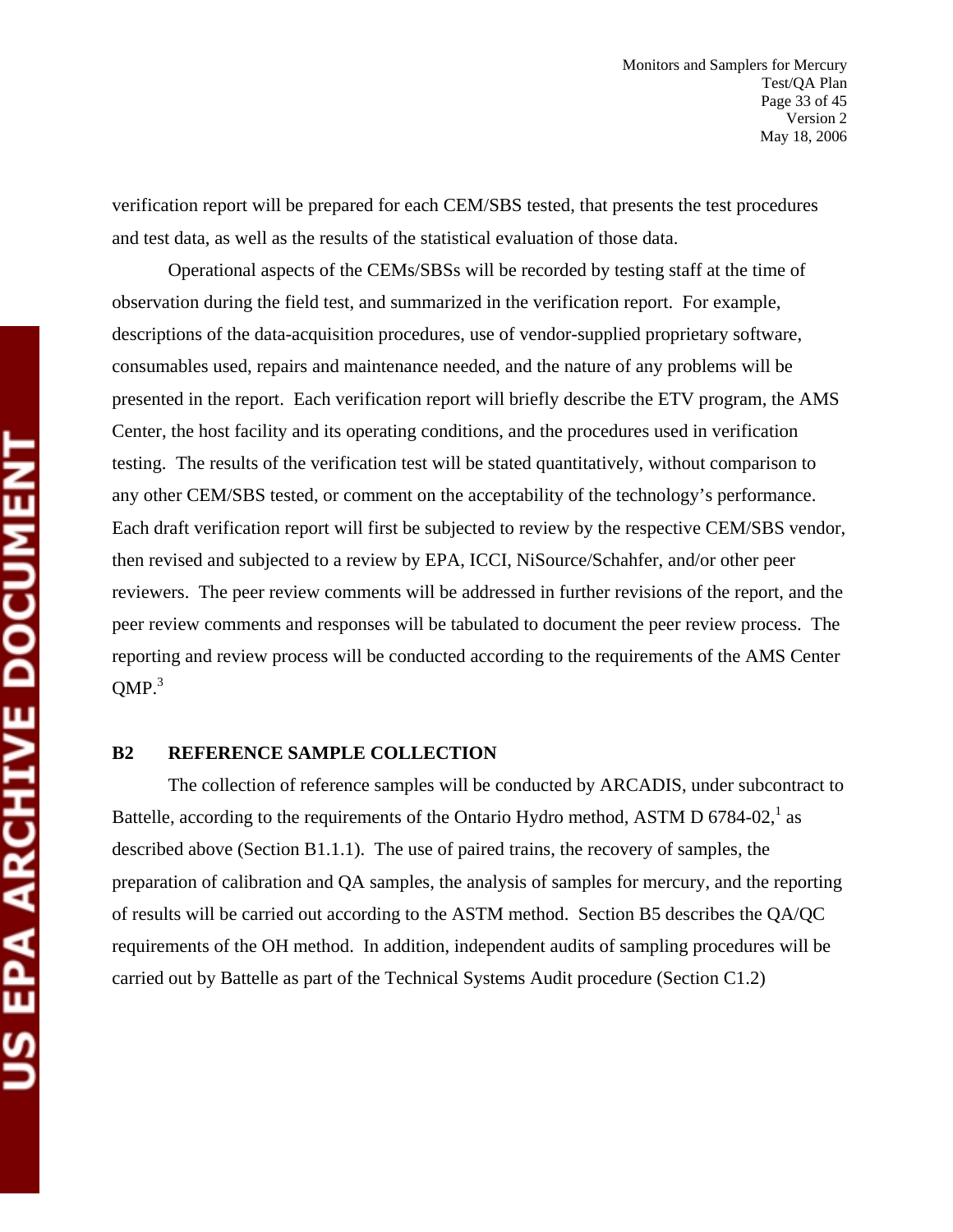#### **B3 SAMPLE HANDLING AND CUSTODY REQUIREMENTS**

All reference samples will be in the custody of ARCADIS from sample collection through sample recovery and analysis. Recovered samples may be carried by ARCADIS staff to their laboratory for analysis, rather than shipped back to the laboratory from the field. Sample custody will be documented throughout collection, recovery, and analysis of the reference samples, using standard forms used by ARCADIS for this purpose. Each chain-of-custody form will be signed by the person relinquishing samples once that person has verified that the chain-of-custody form is accurate. Upon receipt at the laboratory, chain-of-custody forms will be signed by the person receiving the samples once that person has verified that all samples identified on the chain-ofcustody forms are present in the shipping container. Any discrepancies will be noted on the form and the sample receiver will immediately contact the ARCADIS sampling leader to report missing, broken, or compromised samples. Copies of all chain-of-custody forms will be delivered to Battelle's Verification Testing Leader upon request, and maintained with the test records.

#### **B4 LABORATORY REFERENCE METHODS**

The OH method<sup>1</sup> includes the requirement for mercury analysis by atomic absorption or atomic fluorescence techniques. The OH method also includes the calibration requirements for the mercury analysis. All such analyses will be performed by ARCADIS technical staff. ARCADIS is responsible for providing the analytical instrumentation, calibrating that instrumentation according to OH method requirements, performing method QA/QC (see Section B5), and maintaining calibration records for any instrumentation used. ARCADIS will be required to provide Battelle with documentation on calibration and quality control of the reference analyses, upon request.

#### **B5 QUALITY CONTROL REQUIREMENTS**

As described in Section A7, reference mercury measurements will be subject to the data quality criteria in Table 4. The reference analytical procedure will be maintained to meet these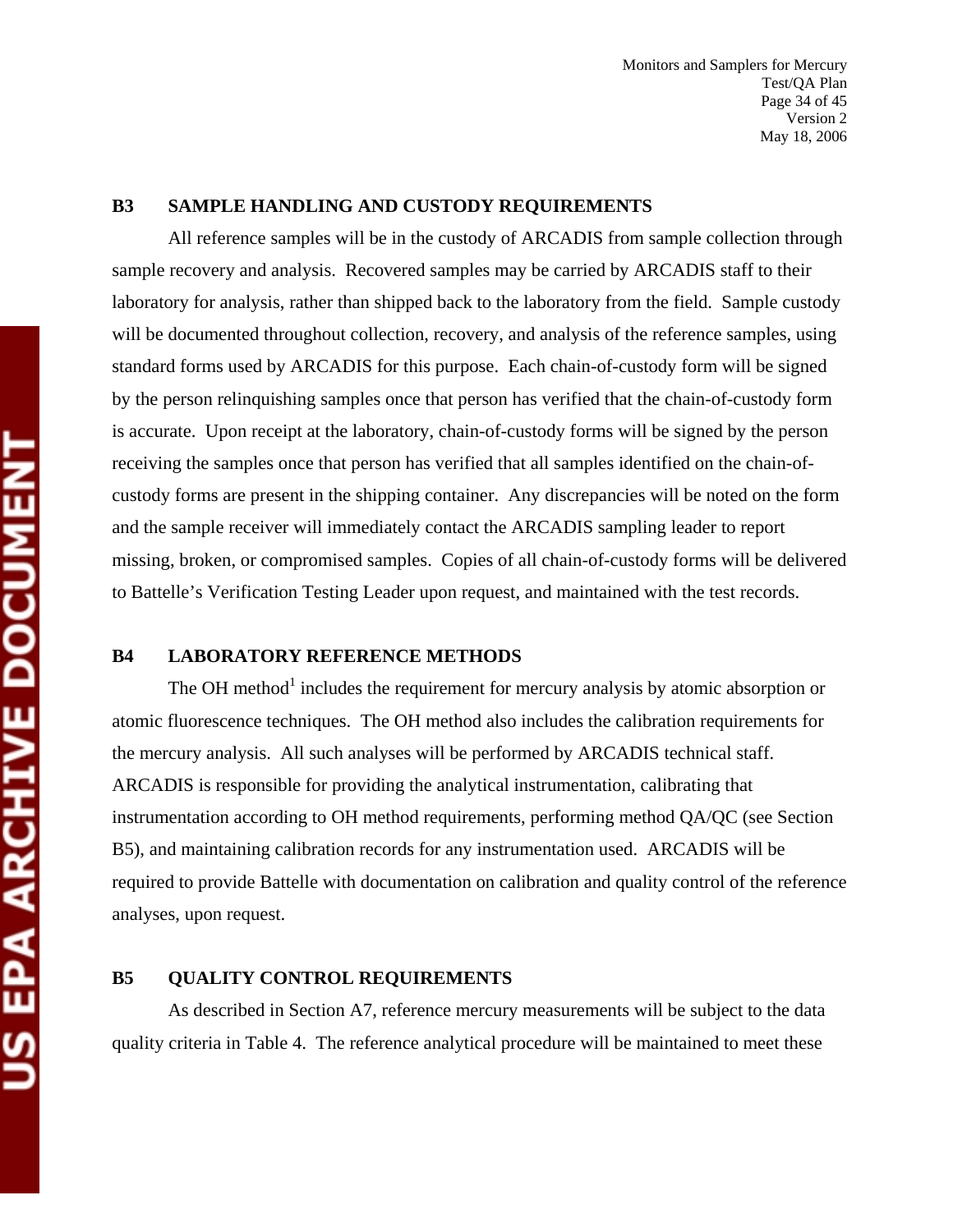requirements. If analytical performance strays outside the required tolerances, the relevant QC samples will be prepared and analyzed again. If problems persist, the reference instrument will be recalibrated, and/or affected samples will be reanalyzed. Reference sample results not meeting these requirements will be excluded from comparison to the mercury CEM/SBS results.

| <b>QC</b> Parameter <sup>a</sup>          | <b>Addressed By</b>                                             | <b>Required Performance</b>                                                           |
|-------------------------------------------|-----------------------------------------------------------------|---------------------------------------------------------------------------------------|
| Continued Hg calibration                  | Run check standard every 10<br>samples                          | Check standard result within<br>10% of expected value                                 |
| Replicate Hg precision                    | Analyze every sample twice,<br>every $10th$ sample three times  | Results within 10% of one<br>another                                                  |
| Measurement accuracy                      | Analyze independently<br>prepared standard                      | Results within 10% of<br>expected value                                               |
| Measurement accuracy                      | Analyze spiked samples after<br>every 10 samples                | Results within 10% of<br>expected value                                               |
| Measurement accuracy                      | Analyze Hg standard from<br>independent source <sup>b</sup>     | Results within 15% of<br>expected value                                               |
| Solution blanks                           | Analyze reagent solution<br>every time new batch is<br>prepared | if blank $\langle 10\%$ of sample Hg or<br><10 x LOD, subtract blank<br>from samples; |
|                                           |                                                                 | if blank $>10\%$ of sample Hg,<br>data must be flagged                                |
| Field blanks                              | Analyze samples recovered<br>from complete blank trains         | if blank $>30\%$ of sample Hg,<br>data must be flagged                                |
| Minimum precision of<br>reference Hg data | Comparison of results from<br>duplicate OH sampling trains      | $\leq$ 10%RSD (at >1.0 µg/dscm)<br>$\leq$ 20%RSD (at $\leq$ 1.0 µg/dscm)              |

**Table 4. Ontario Hydro Reference Method Quality Control Requirements and Data Acceptance Criteria** 

a: Ontario Hydro Method (ASTM D 6784-02) requirement, unless otherwise noted.

b: This standard will be provided as part of the Performance Evaluation audit (Section C.1.1).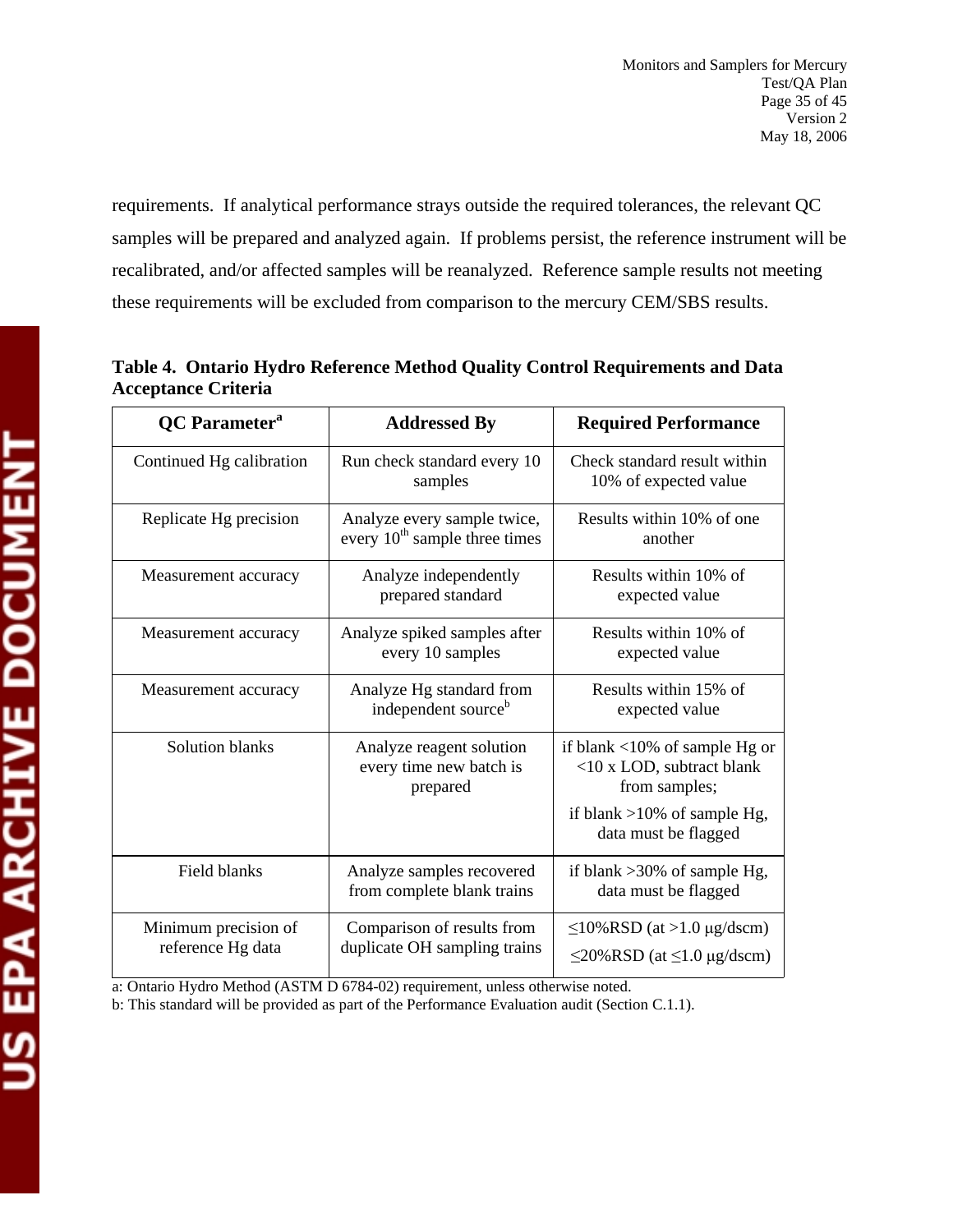#### **B6 INSTRUMENT/EQUIPMENT TESTING, INSPECTION, AND MAINTENANCE**

The equipment used for the reference sampling and analysis will be tested, inspected, and maintained as per the standard operating procedures of ARCADIS, so as to meet the performance requirements established in the OH reference method for mercury measurement.<sup>1</sup> If Battelle or host facility staff operate and maintain the mercury CEMs/SBSs undergoing testing, those activities will be done as directed by the vendor. Otherwise, operation and maintenance of the CEMs/SBSs will be the responsibility of the CEM/SBS vendors.

#### **B7 INSTRUMENT CALIBRATION AND FREQUENCY**

The instrument to be used by ARCADIS for the reference mercury analyses is a Perkin Elmer FIMSTM-100, a compact atomic absorption spectrometer that uses flow injection techniques for automated mercury analysis. The FIMSTM-100 uses a high-performance singlebeam optical system with a low pressure mercury lamp and solar-blind detector. The FIMSTM-100 is controlled from a personal computer using WinLab32 for AATM software, a Microsoft Windows-based program that includes analytical checks and quality control functions for GLP, GALP, and regulatory compliance, data editing, reformatting, and transfer. FIMS provides detection limits of <0.01 μg/L. The FIMSTM-100 will be calibrated per the standard operating procedures of ARCADIS, which adhere exactly to the calibration requirements stated in section 13.4.1 of the OH reference method.<sup>1</sup> The mercury CEMs undergoing testing will be calibrated initially by the respective CEM vendors at the time of installation at the host facility. In the event that recalibration is necessary, that recalibration will be carried out by the CEM vendor, or by Battelle staff under the direction of the vendor. All calibrations performed will be documented by Battelle or host facility staff in the project record book dedicated to the respective CEM.

#### **B8 INSPECTION/ACCEPTANCE OF SUPPLIES AND CONSUMABLES**

All materials, supplies, and consumables will be ordered by the Verification Test Coordinator or designee. Where possible, Battelle will rely on sources of materials and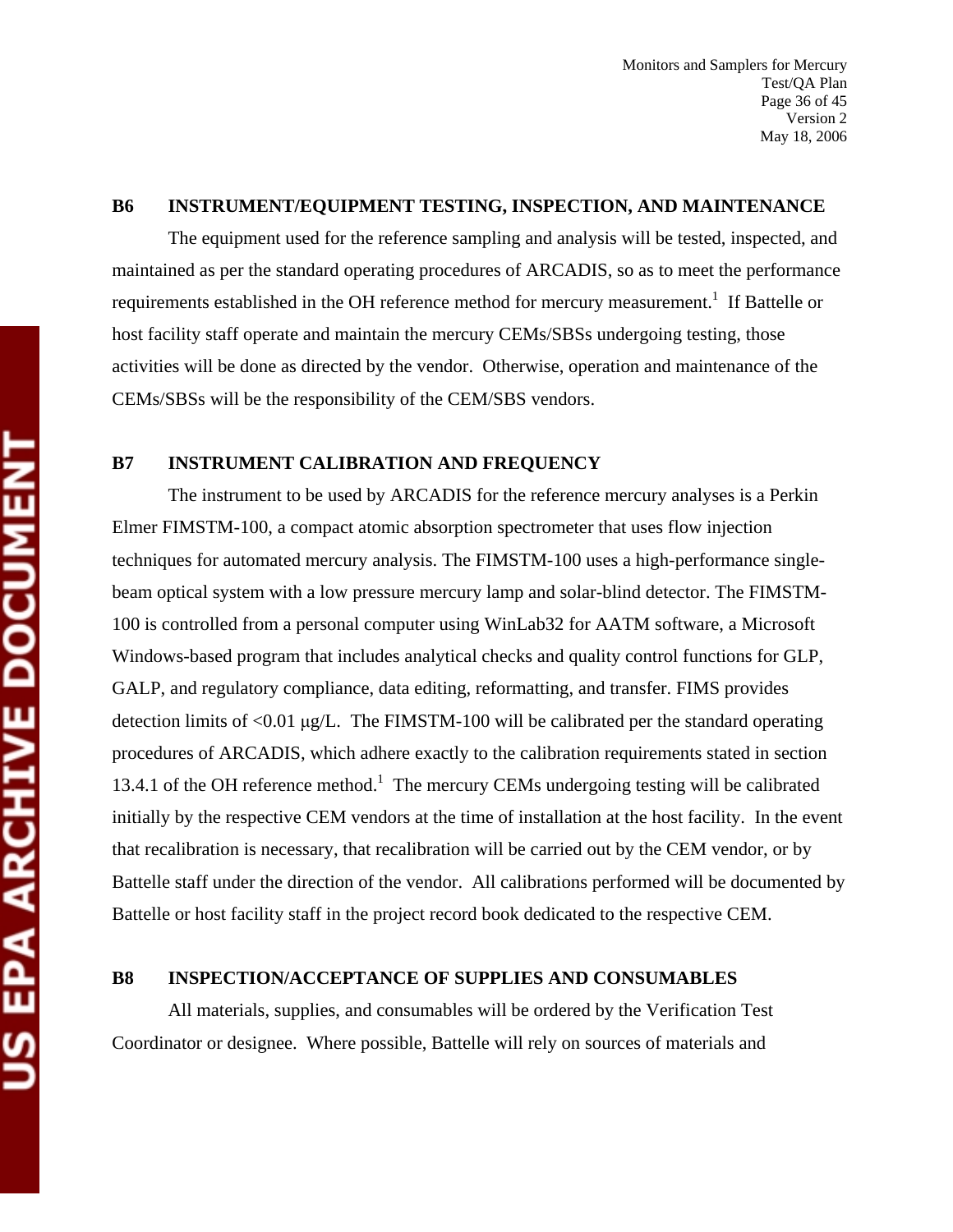consumables that have been used previously as part of ETV verification testing without problems. Battelle will also rely on previous experience or recommendations from EPA advisors, host facility staff, or CEM/SBS vendors.

#### **B9 NON-DIRECT MEASUREMENTS**

Data published previously in the scientific literature will not be used during this verification test.

#### **B10 DATA MANAGEMENT**

Various types of data will be acquired and recorded electronically or manually by Battelle, vendor, and host facility staff during this verification test. Table 5 summarizes the types of data to be recorded. All maintenance activities, repairs, calibrations, and operator observations relevant to the operation of the mercury CEMs/SBSs will be documented by Battelle or host facility staff in laboratory record books. A separate record book will be provided for each participating CEM/SBS. Results from the laboratory reference method will be compiled by ARCADIS staff in electronic format, and submitted to Battelle in the form of a sampling and analysis report at the conclusion of reference mercury analyses.

Records received by or generated by any Battelle or host facility staff during the verification test will be reviewed by a Battelle staff member within two weeks of receipt or generation, respectively, before the records are used to calculate, evaluate, or report verification results. If a Battelle staff member generated the record, this review will be performed by a Battelle technical staff member involved in the verification test, but not the staff member who originally received or generated the record. The review will be documented by the person performing the review by adding his/her initials and date to the hard copy of the record being reviewed. In addition, any calculations performed by Battelle or ARCADIS staff will be spotchecked by Battelle technical staff to ensure that calculations are performed correctly. Calculations to be checked include any statistical calculations described in this test/QA plan. The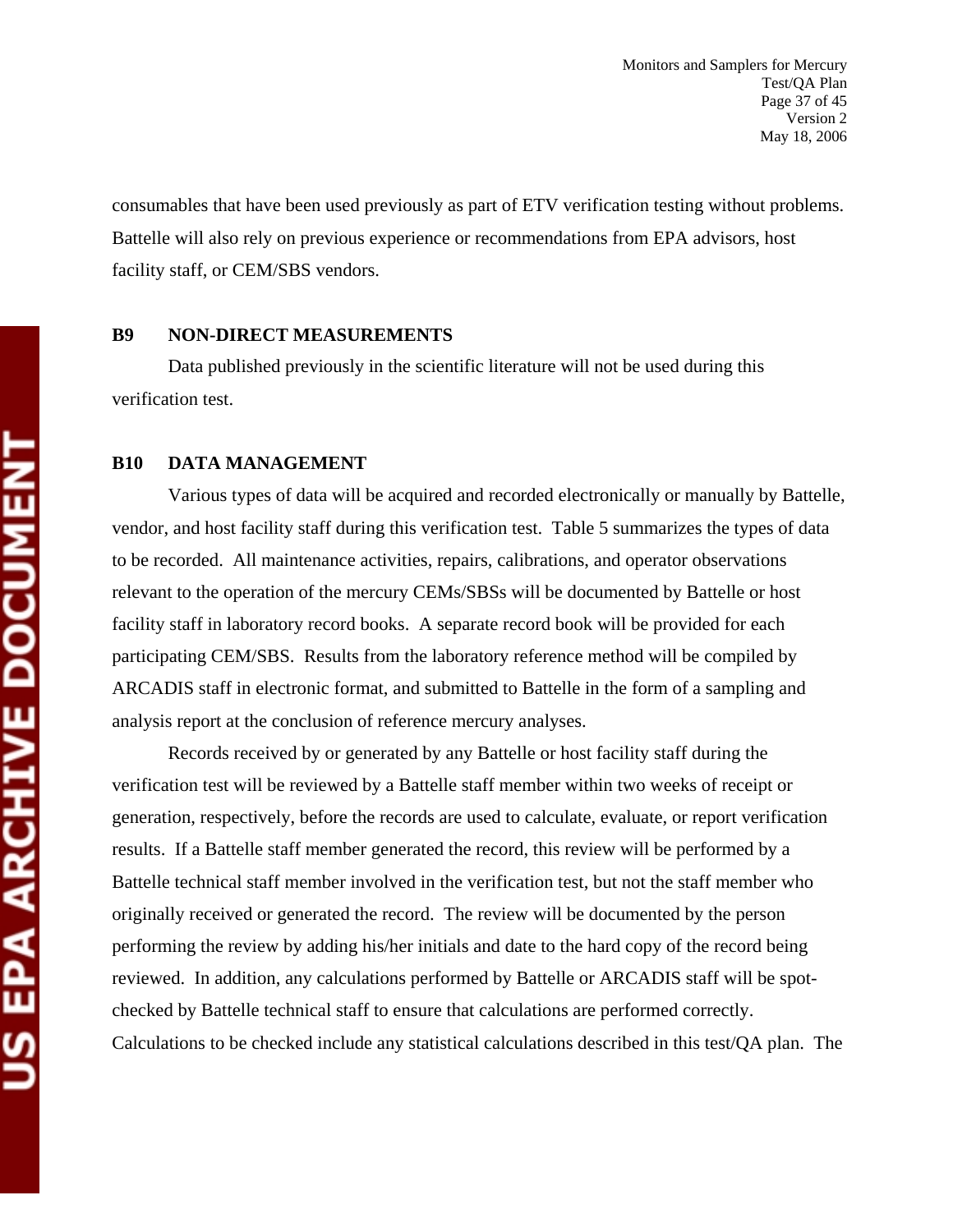| Data to Be<br><b>Recorded</b>                                                              | <b>Where Recorded</b>                                                                                            | <b>How Often</b><br><b>Recorded</b>                                                                                   | <b>By Whom</b>                                              | <b>Disposition of Data</b>                                                                                                |
|--------------------------------------------------------------------------------------------|------------------------------------------------------------------------------------------------------------------|-----------------------------------------------------------------------------------------------------------------------|-------------------------------------------------------------|---------------------------------------------------------------------------------------------------------------------------|
| Dates, times, and<br>details of test<br>events, CEM/SBS<br>maintenance,<br>down time, etc. | ETV test notebooks                                                                                               | Start/end of test<br>procedure, and at<br>each change of a<br>test parameter or<br>change of<br><b>CEM/SBS</b> status | <b>Battelle</b> or<br><b>Host Facility</b>                  | Used to<br>organize/check test<br>results; manually<br>incorporated in data<br>spreadsheets as<br>necessary               |
| <b>CEM</b> calibration<br>information                                                      | ETV test notebooks,<br>or electronically                                                                         | At CEM<br>calibration or re-<br>calibration                                                                           | Vendor,<br>Battelle, or<br><b>Host Facility</b>             | Incorporated in<br>verification report as<br>necessary                                                                    |
| <b>CEM</b> mercury<br>readings                                                             | Recorded<br>electronically by<br>each monitor and<br>then downloaded to<br>computer at the<br>close of each day. | Recorded<br>continuously.                                                                                             | <b>CEM</b><br>vendor, for<br>transfer to<br><b>Battelle</b> | Converted to<br>spreadsheet for<br>statistical analysis and<br>comparisons                                                |
| SBS mercury<br>results                                                                     | Obtained by<br>susbequent analysis<br>of mercury sorbent<br>samples collected in<br>the field                    | For each SBS<br>sample                                                                                                | SBS vendor<br>or analytical<br>laboratory                   | Converted to<br>spreadsheet for<br>statistical analysis and<br>comparisons                                                |
| Reference method<br>procedures,<br>calibrations, QA,<br>etc.                               | Laboratory record<br>books, or data<br>recording forms                                                           | Throughout<br>sampling and<br>analysis processes                                                                      | <b>ARCADIS</b>                                              | Retained as<br>documentation of<br>reference method<br>performance                                                        |
| Reference method<br>Hg analysis results                                                    | Electronically from<br>Hg analytical<br>method                                                                   | Every sample<br>analysis                                                                                              | <b>ARCADIS</b>                                              | Converted to<br>spreadsheets for<br>calculation of flue gas<br>Hg results, and<br>statistical analysis and<br>comparisons |

## **Table 5. Summary of Data Recording Process**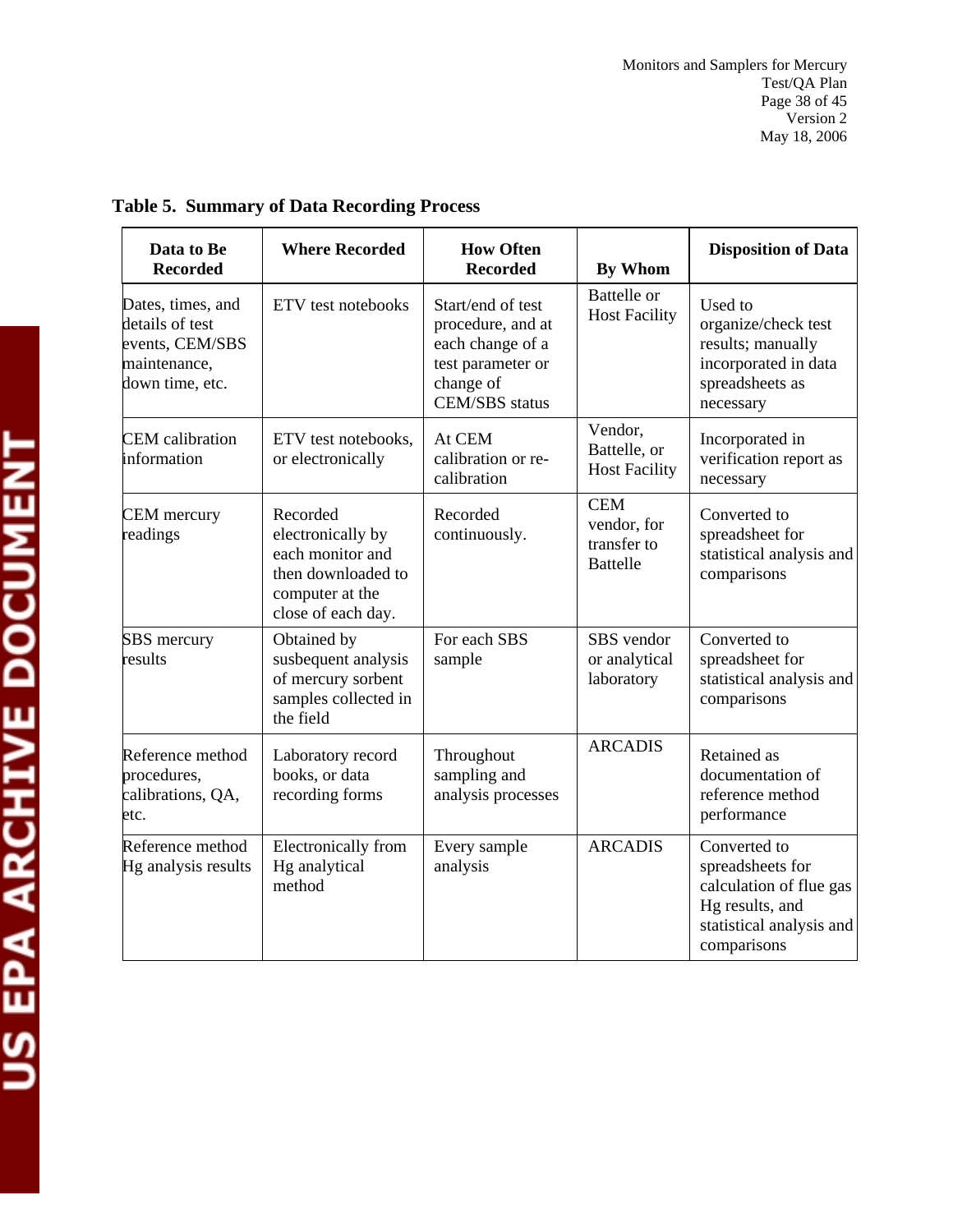data obtained from this verification test will be compiled and reported independently for each mercury CEM/SBS. Results for CEMs/SBSs from different vendors will not be compared with each other.

Among the QA activities conducted by Battelle QA staff will be an audit of data quality. This audit will consist of a review by the Battelle Quality Manager of at least 10% of the test data. During the course of any such audit, the Battelle Quality Manager will inform the technical staff of any findings and any immediate corrective action that should be taken. If serious data qualityproblems exist, the Battelle Quality Manager will notify the AMS Center Manager, who is authorized to stop work. Once the assessment report has been prepared, the Verification Testing Leader will ensure that a response is provided for each adverse finding or potential problem, and will implement any necessary follow-up corrective action. The Battelle Quality Manager will ensure that follow-up corrective action has been taken.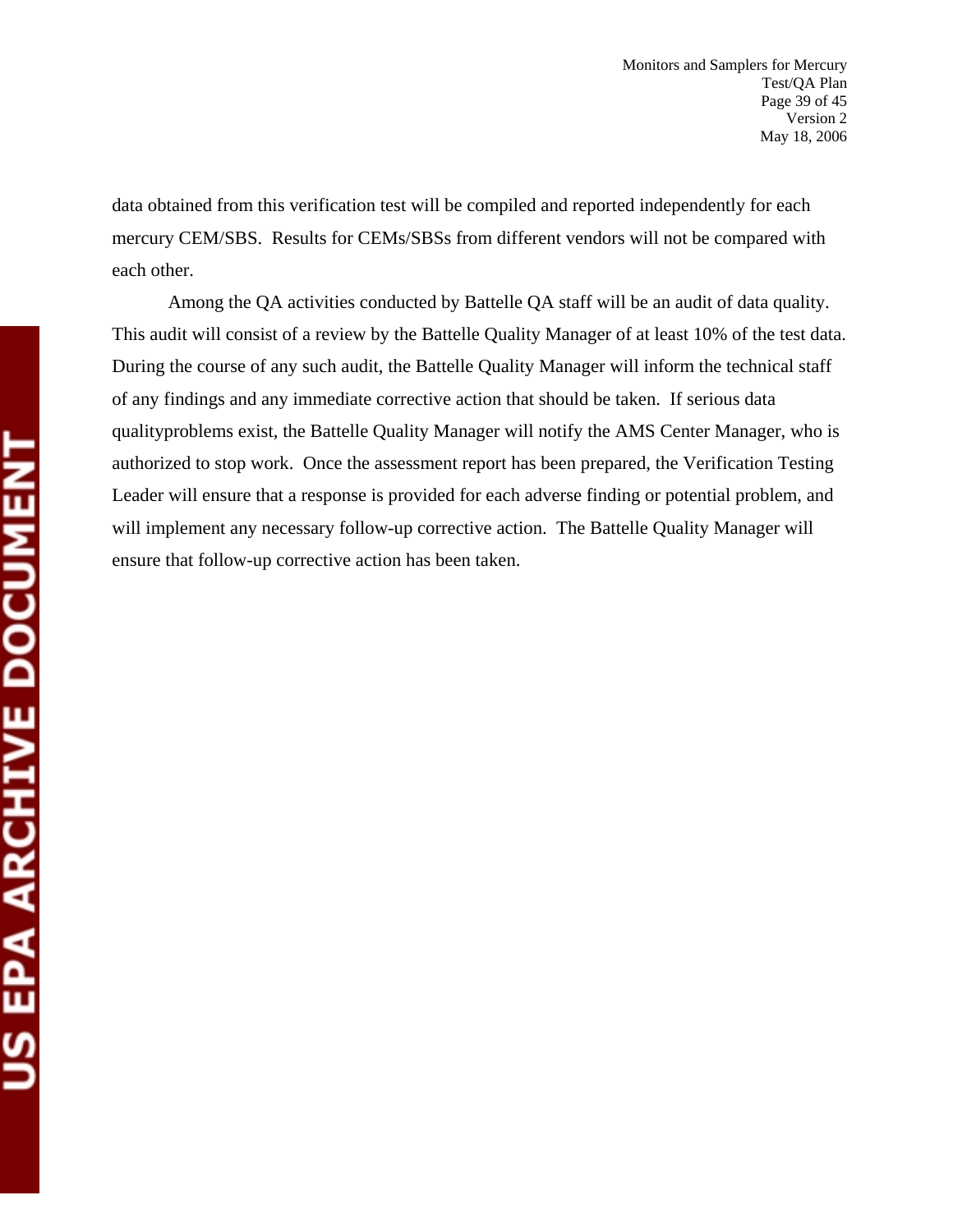#### **SECTION C ASSESSMENT AND OVERSIGHT**

#### **C1 ASSESSMENTS AND RESPONSE ACTIONS**

Every effort will be made in this verification test to anticipate and resolve potential problems before the quality of performance is compromised. One of the major objectives of this test/QA plan is to establish mechanisms necessary to ensure this. Internal quality control measures described in this test/QA plan, which is peer reviewed by a panel of outside experts, implemented by the technical staff and monitored by the Verification Testing Leader, will give information on data quality on a day-to-day basis. The responsibility for interpreting the results of these checks and resolving any potential problems resides with the Verification Testing Leader. Technical staff have the responsibility to identify problems that could affect data quality or the ability to use the data. Any problems that are identified will be reported to the Verification Testing Leader, who will work to resolve any issues. Action will be taken to control the problem, identify a solution to the problem, and minimize losses and correct data, where possible. Independent of any EPA QA activities, Battelle will be responsible for ensuring that the following audits are conducted as part of this verification test.

#### **C1.1 Performance Evaluation Audits**

A Performance Evaluation (PE) audit will be conducted to assess the quality of the OH method reference measurements made in this verification test. In the PE audit, key aspects of the reference measurement will be checked by comparison with an independent instrument, or an independent NIST-traceable standard. Table 6 shows those aspects of the OH sampling procedure to be audited, with the audit procedures and acceptable tolerances for the audit comparisons. If the PE audit results do not meet the tolerances shown, they will be repeated. If the outlying results persist, a change in reference instrument and a repeat of the PE audit may be considered. This audit will be performed once during the verification test, and will be the responsibility of the Verification Testing Leader or his designee.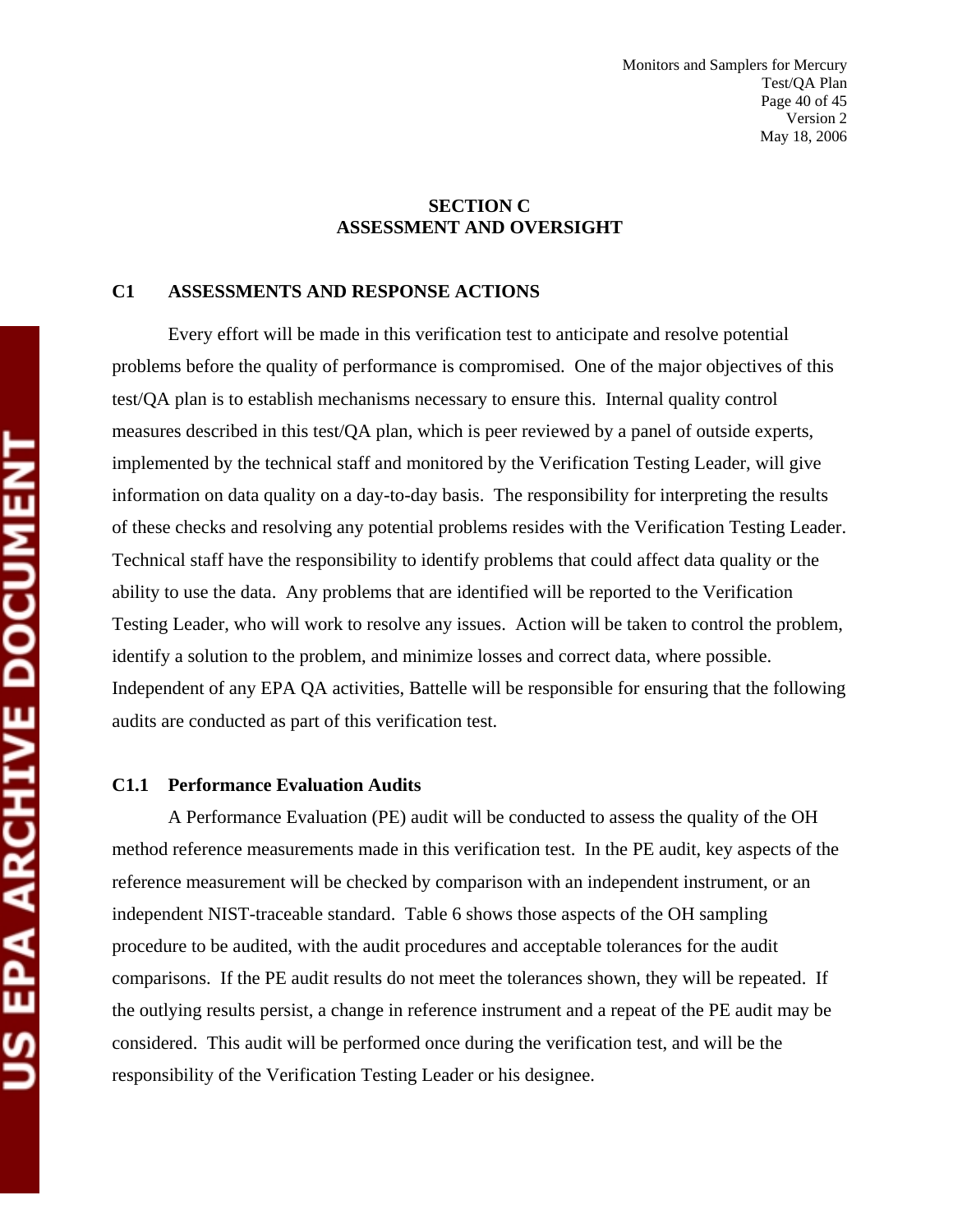| <b>OH Method Parameter</b> | <b>PE Audit Method</b>                                   | <b>Acceptable Tolerance</b> |
|----------------------------|----------------------------------------------------------|-----------------------------|
| Gas sample flow rate       | Compare to independent flow<br>measurement device        | 5%                          |
| Stack gas temperature      | Compare to independent<br>temperature measurement device | 2% absolute<br>temperature  |
| Impinger weights           | Check balance used with certified<br>weights             | Greater of 1% or 0.5 g      |

**Table 6. Methods and Tolerances for PE Audit of OH Method Sampling Procedures** 

The audit standard for the PE audit of OH sampling flow will be a  $BIOS^@$  DryCal DC-2 electronic piston flow meter, which is a portable NIST-traceable primary flow standard. Stack gas temperature will be audited by measuring the thermocouple voltage reading from the OH train with an independent certified thermocouple meter. Calibrated weights from Battelle's Instrumentation Laboratory will be used to audit the weighing of OH impingers.

A PE audit of the OH train mercury recovery and analysis will also be performed by spiking two blank OH trains with NIST-traceable mercury solutions, provided by Battelle. In each case, impingers 1 (KCl), 4 ( $H_2O_2/HNO_3$ ), and 5 (KMnO<sub>4</sub>/ $H_2SO_4$ ) of a blank OH train will be spiked. One such train will be spiked in the first period of OH reference sampling at the host facility, and the second will be spiked during the final week of OH reference sampling. The spiked trains will be recovered and analyzed in the same manner as for all other OH trains, and the analytical results for the spiked impingers will be compared to the spike amount. The target criterion for this PE audit is agreement of the analytical result within 25% of the spiked amount of mercury.

#### **C1.2 Technical Systems Audits**

The Battelle Quality Manager will perform a technical systems audit (TSA) at least once during this verification test. The purpose of this audit is to ensure that the verification test is being performed in accordance with the AMS Center QMP, $3$  this test/QA plan, published reference methods, and any Standard Operating Procedures (SOPs) used by ARCADIS. In the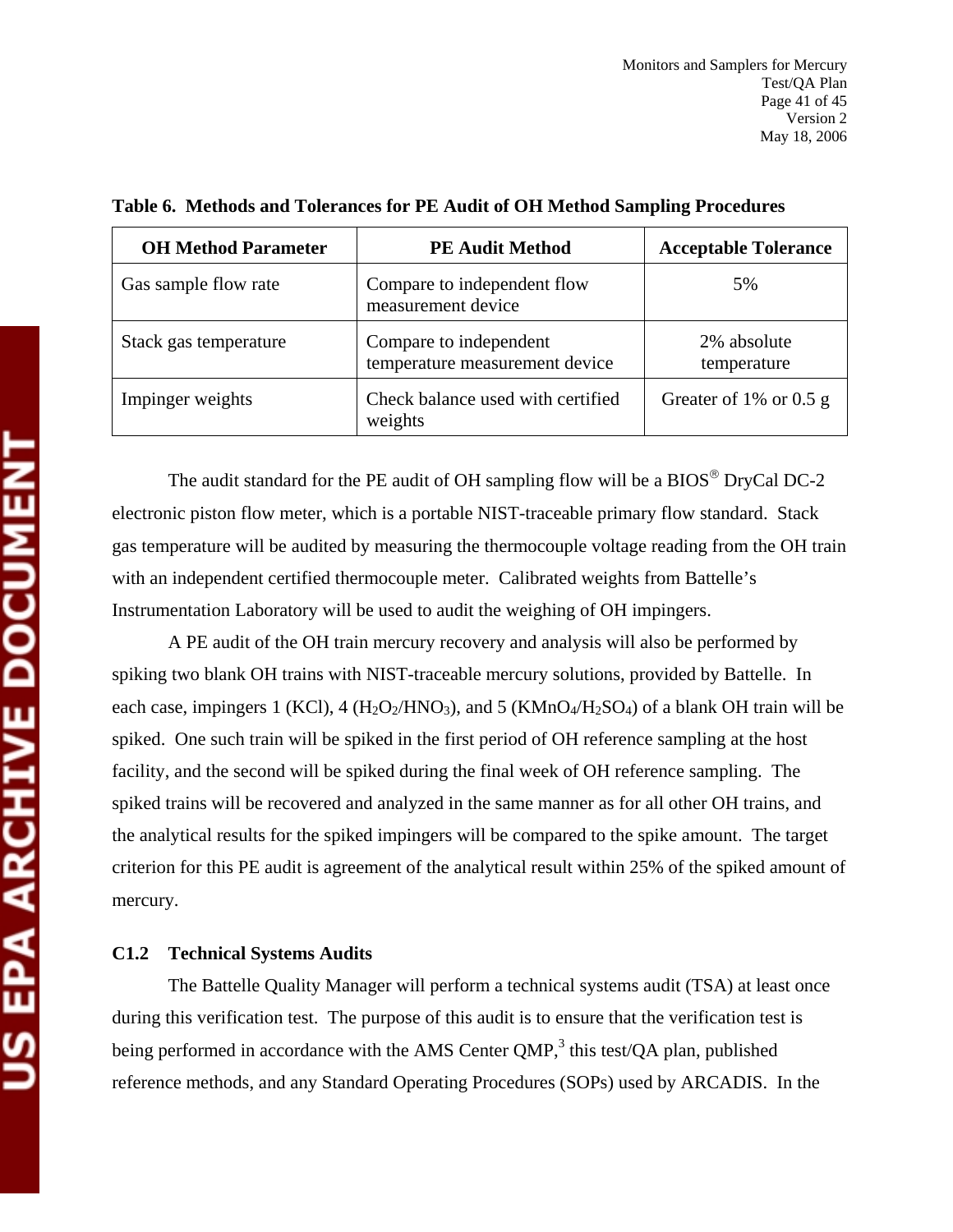TSA, the Battelle Quality Manager or a designee may review the reference methods used, compare actual test procedures to those specified or referenced in this plan, and review data acquisition and handling procedures. In the TSA, the QA manager will tour the test site and CEM/SBS locations; observe the OH method sampling and sample recovery; inspect documentation of OH sample chain of custody; and review CEM/SBS-specific record books. He will also check CEM/SBS data acquisition procedures, and may confer with the CEM/SBS vendors and host facility personnel. He may also visit the ARCADIS laboratories where the mercury analysis is conducted, to review procedures and adherence to this plan and applicable SOP's. A TSA report will be prepared, including a statement of findings and the actions taken to address any adverse findings. The EPA AMS Center Quality Manager will receive a copy of Battelle's TSA report. At EPA's discretion, EPA QA staff may also conduct an independent onsite TSA during the verification test. The TSA findings will be communicated to technical staff at the time of the audit and documented in a TSA report.

#### **C1.3 Data Quality Audits**

The Battelle Quality Manager will audit at least 10% of the verification data acquired in the verification test. The Battelle Quality Manager will trace the data from initial acquisition, through reduction and statistical comparisons, to final reporting. All calculations performed on the data undergoing the audit will be checked.

#### **C1.4 QA/QC Reporting**

Each assessment and audit will be documented in accordance with Section 3.3.4 of the AMS Center QMP. $3$  The results of the technical systems audit will be submitted to EPA. Assessment reports will include the following:

- Identification of any adverse findings or potential problems
- Response to adverse findings or potential problems
- Recommendations for resolving problems
- Confirmation that solutions have been implemented and are effective
- Citation of any noteworthy practices that may be of use to others.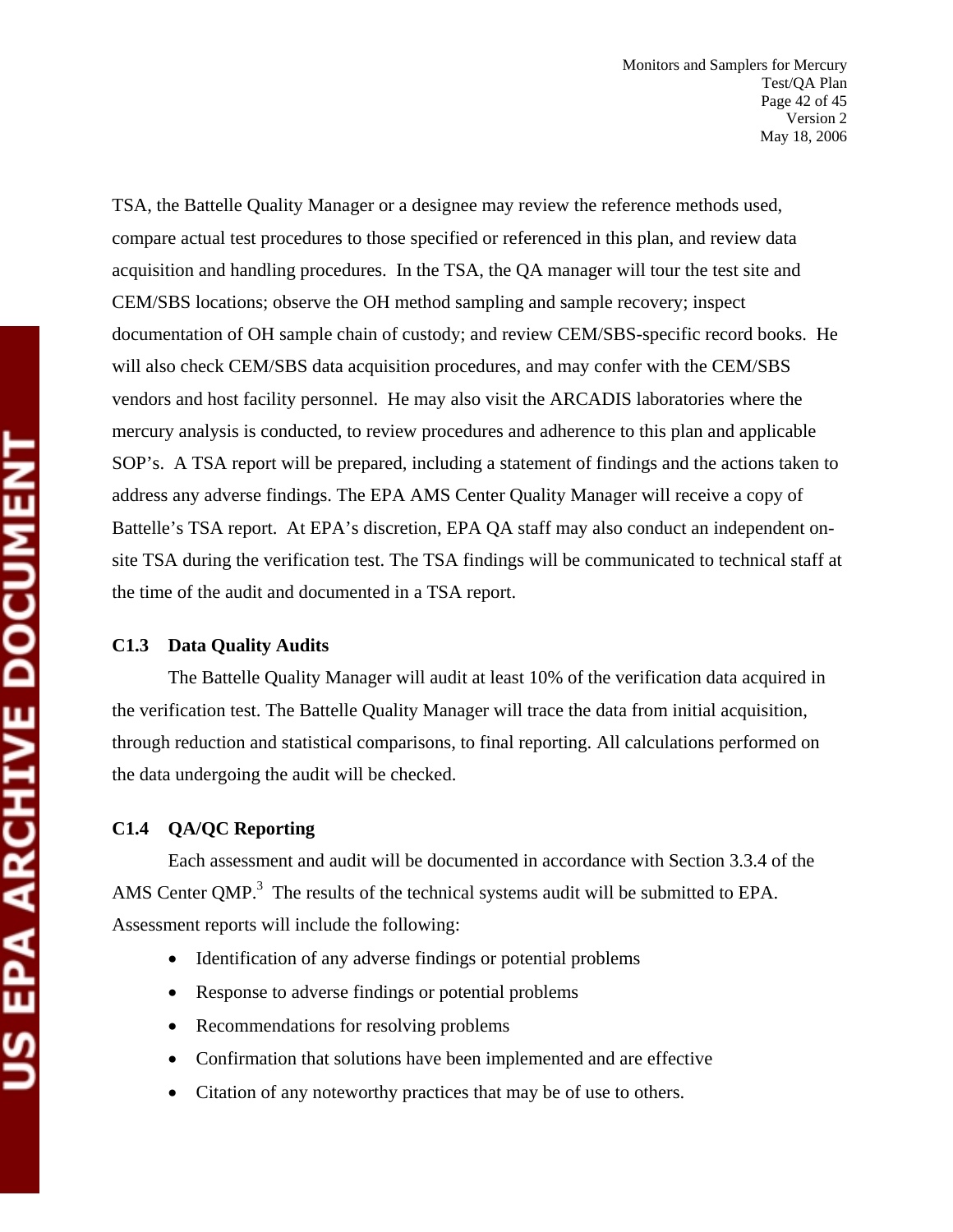Monitors and Samplers for Mercury Test/QA Plan Page 43 of 45 Version 2 May 18, 2006

#### **C2 REPORTS TO MANAGEMENT**

The Battelle Quality Manager, during the course of any assessment or audit, will identify to the technical staff performing experimental activities any immediate corrective action that should be taken. If serious quality problems exist, the Battelle Quality Manager will notify the AMS Center Manager, who is authorized to stop work. Once the assessment report has been prepared, the Verification Testing Leader will ensure that a response is provided for each adverse finding or potential problem and will implement any necessary follow-up corrective action. The Battelle Quality Manager will ensure that follow-up corrective action has been taken. The test/QA plan and final report are reviewed by EPA AMS Center QA staff and EPA AMS Center program management staff. Upon final review and approval, both documents will then be posted on the ETV website (www.epa.gov/etv).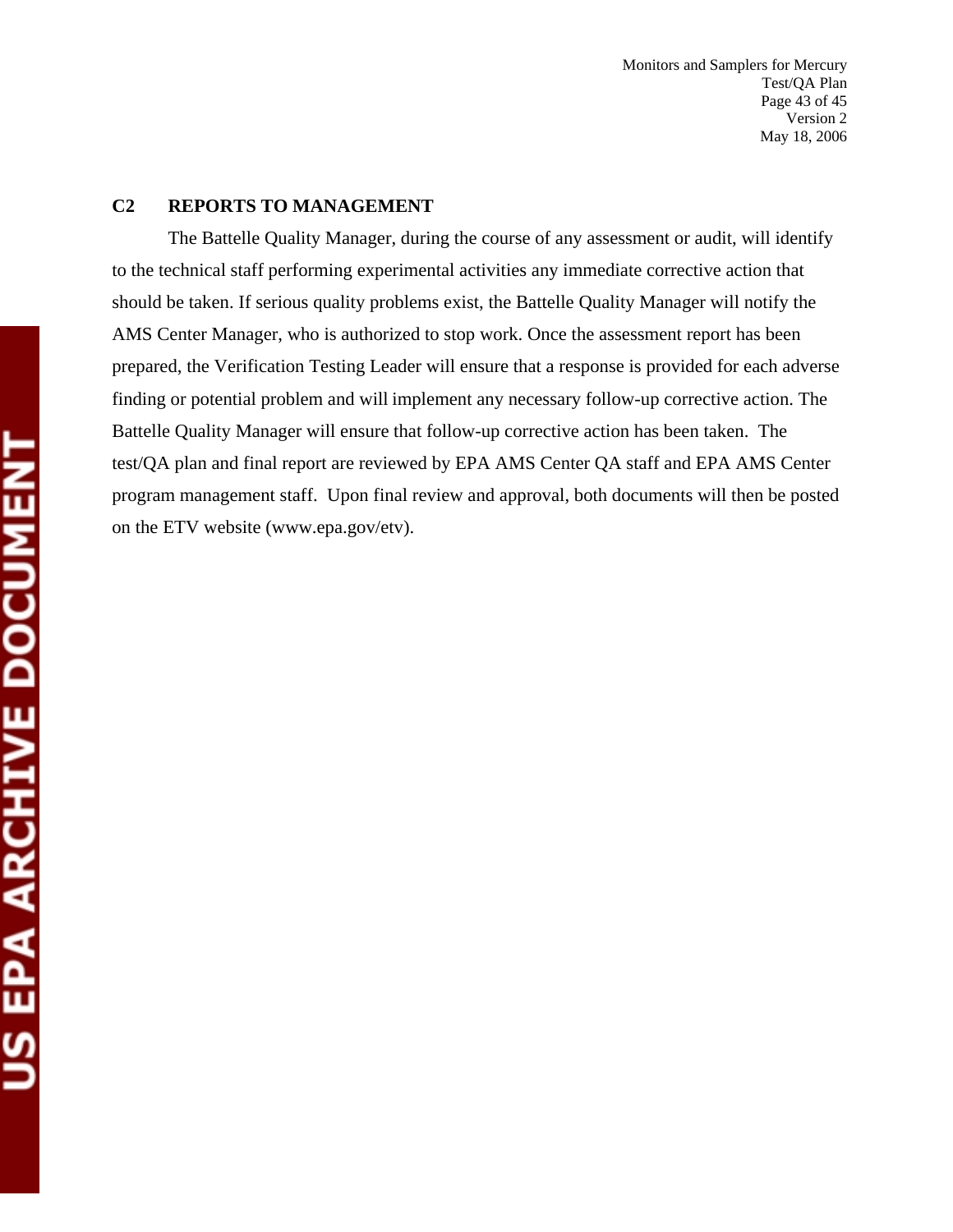#### **SECTION D DATA VALIDATION AND USABILITY**

#### **D1 DATA REVIEW, VALIDATION, AND VERIFICATION REQUIREMENTS**

The key data review requirements for the verification test are stated in Section B10 of this test/QA plan. The QA audits described within Section C of this document, including the audit of data quality, are designed to assure the quality of the data.

#### **D2 VALIDATION AND VERIFICATION METHODS**

Section C of this test/QA plan provides a description of the validation safeguards employed for this verification test. Data validation and verification efforts include the collection of QC samples as required in the OH method, $<sup>1</sup>$  and the performance of TSA and PE audits as</sup> described in Section C.

#### **D3 RECONCILIATION WITH USER REQUIREMENTS**

This test/QA plan and the resulting ETV verification report(s) will be subjected to review by the CEM/SBS vendors, EPA, and expert peer reviewers, and optionally by representatives of NiSource, the Schahfer plant, and ICCI. These reviews will assure that this test/QA plan and the resulting report(s) meet the needs of potential users and permitters of Hg CEMs/SBSs. The final report(s) will be submitted to EPA in Word Perfect and Adobe pdf format and subsequently posted on the ETV website.